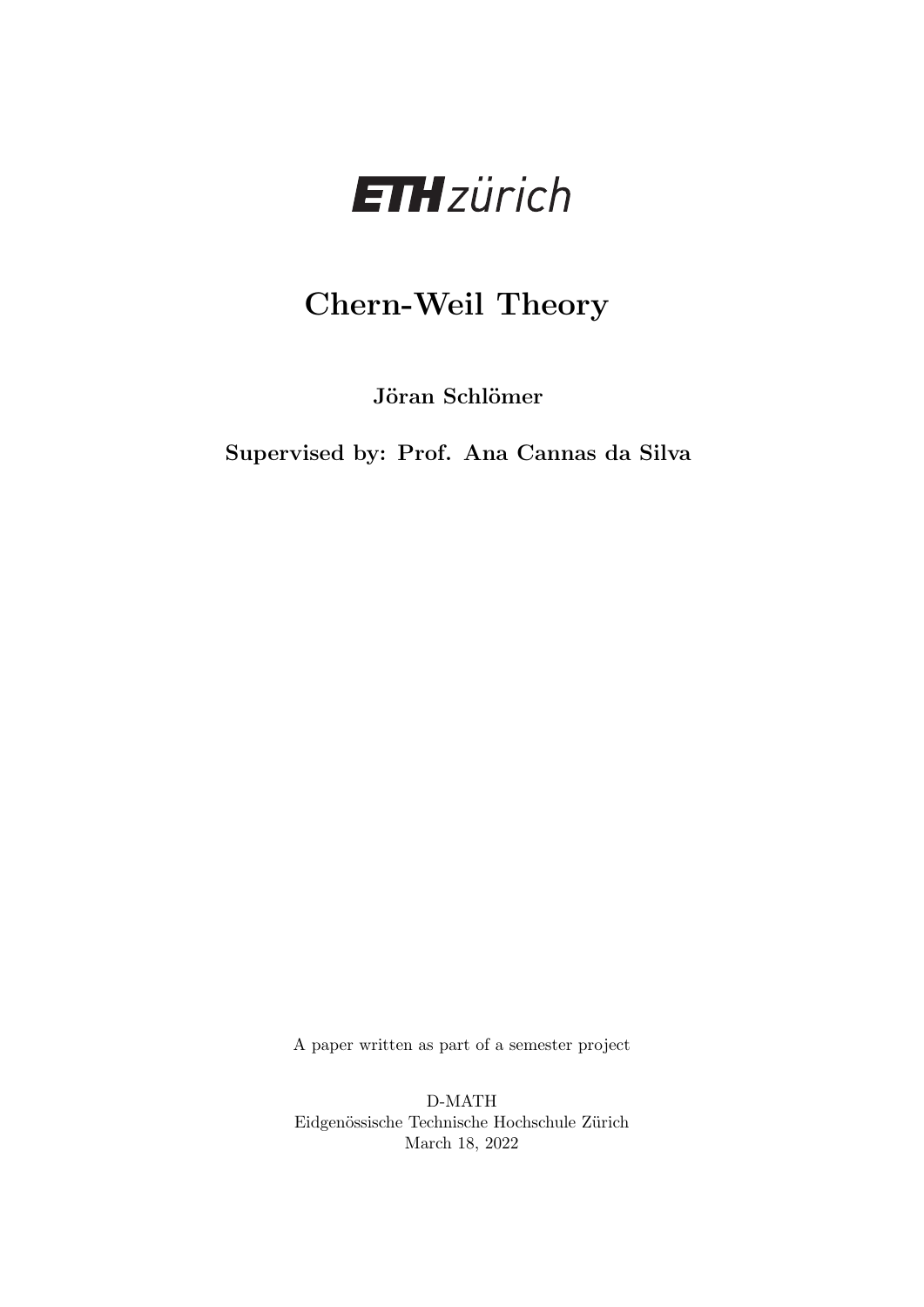## Abstract

In the following notes we will discuss the basics of Chern-Weil theory, and will define all common characteristic classes. Namely, we will discuss Chern, Pontryagin, and Euler classes, and will also mention Stiefel-Whitney classes. Moreover, we will discuss the relationship between connections on principal bundles and the associated vector bundles, as well as the reduction of structure groups.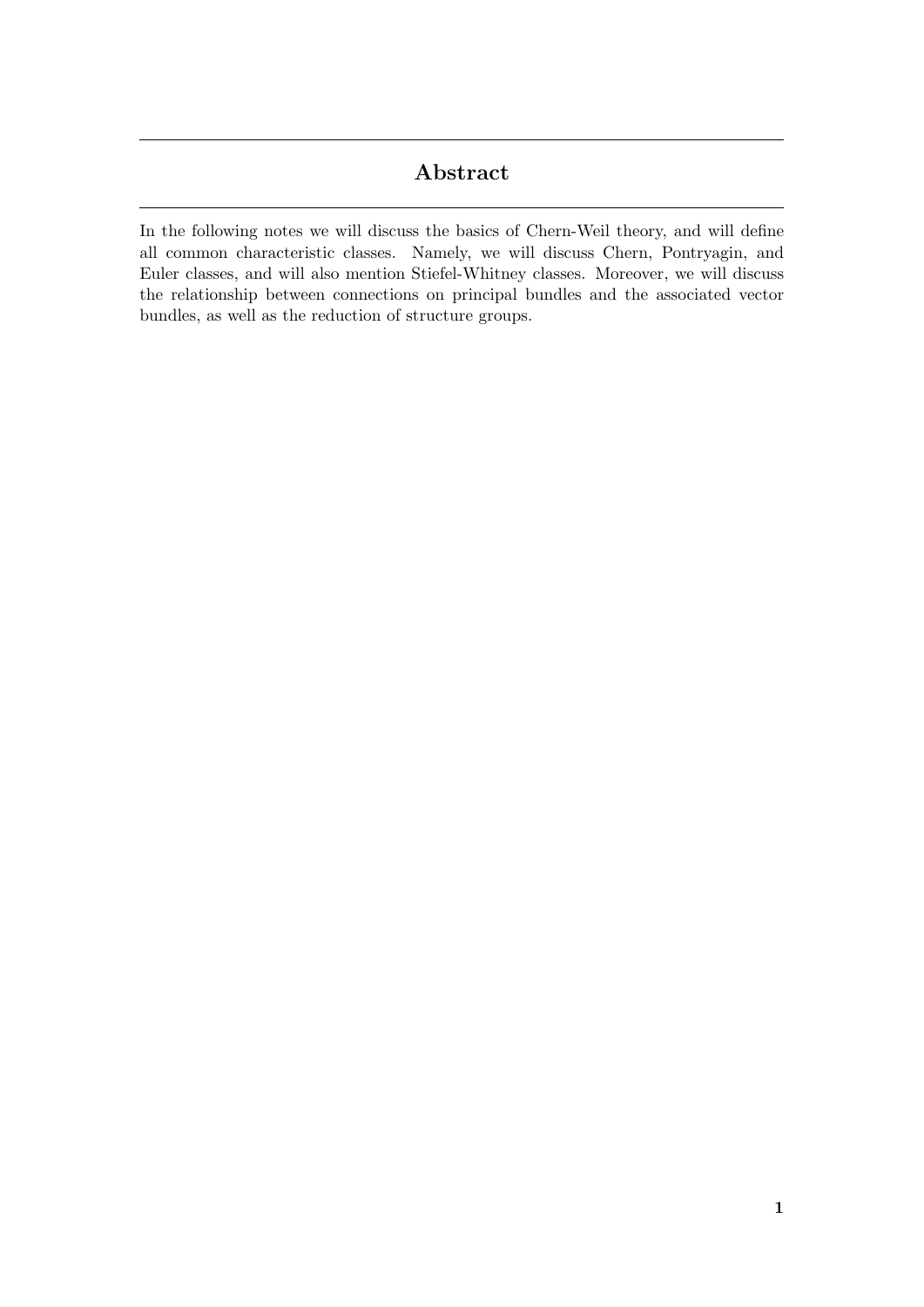# Contents

| 1 Connection Forms And the Chern-Weil Homomorphism           | 3        |
|--------------------------------------------------------------|----------|
| 2 Chern classes and Pontryagin classes                       | 8        |
| 3 Ehresmann connections                                      | 12       |
| 4 Connections On Vector Bundles And Frame Bundles            | 17<br>24 |
| 5 Euler classes                                              | 29       |
| 6 Properties of Characteristic Classes And Some Applications | 36       |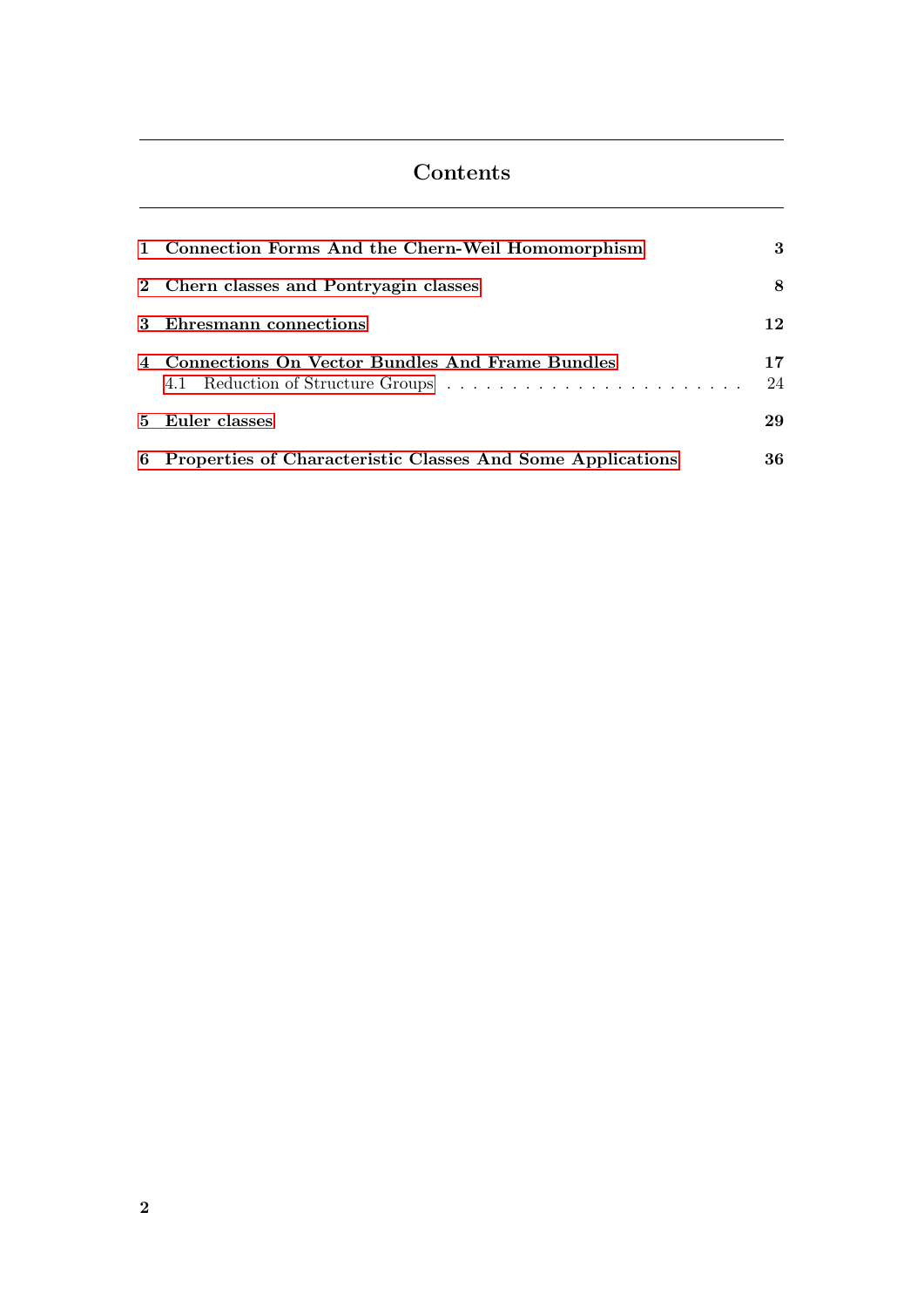### <span id="page-3-0"></span>Connection Forms And the Chern-Weil Homomorphism

In this chapter we begin by discussing connection forms on principal bundle, and introduce the most important concept in Chern-Weil Theory, the so called Chern-Weil homomorphism.

We assume the reader is familiar with vector bundles, but as most introductory courses on Differential Geometry do not cover more general (smooth) fiber bundles, we begin this Chapter by recalling a few key definitions.

**Definition 1.1.** Let  $M, E$  and L be smooth manifolds, and suppose  $\pi : E \to M$  is a smooth surjective map. We say that  $\pi : E \to M$  is a fiber bundle over M with fiber L if for every  $p \in M$  there exists a neighborhood  $U_p$  of p, and a smooth map  $\epsilon : \pi^{-1}(U) \to L$  such that

$$
(\pi,\epsilon): \pi^{-1}(U) \to U \times L
$$

is a diffeomorphism. A collection of **bundle charts**  $(U_a, \epsilon_a)_{a \in A}$  that is charts as above, covering  $M$  is called a **bundle atlas**.

As we are considering fiber bundles from the smooth, that is from the Differential Geometry stand point, fiber bundles as defined above are tough to work with. To see why, we need the following definition.

**Definition 1.2.** Let  $\pi : E \to M$  be a fiber bundle with fiber L. Let  $U_a$  and  $U_b$  be two bundle charts such that  $U_a \cap U_b \neq \emptyset$ . For  $p \in U_a \cap U_b$  the charts  $\epsilon_a$  and  $\epsilon_b$  restrict to diffeomorphisms from  $E_p = \pi^{-1}(p)$  to L. From this we get a well-defined map

$$
\epsilon_{ab}: U_a \cap U_b \to \text{Diff}(L), \quad p \mapsto (\epsilon_a)_{|p} \circ (\epsilon_b)_{|p}^{-1}.
$$

We call  $\epsilon_{ab}$  the **transition function from**  $\epsilon_b$  to  $\epsilon_a$ .

The reason why fiber bundles are tough to work with is because the transition functions take values in the infinite-dimensional manifold  $\text{Diff}(L)$ . We will therefore only consider a certain kind of fiber bundles.

**Definition 1.3.** Let  $\pi : E \to M$  be a fiber bundle with fiber L. Suppose a Lie group G acts on L via an effective (left or right) action  $\sigma$ . We now say that a bundle atlas  $(U_a, \epsilon_a)_{a \in A}$  is a  $(G, \sigma)$ -bundle atlas if the transition functions take values in G, that is, whenever  $U_a \cap U_b \neq \emptyset$ , there exists a smooth map  $g_{ab} : U_a \cap U_b \to G$  such that

$$
\epsilon_{ab}(p) = \sigma_{g_{ab}(p)}.
$$

If such a bundle atlas exists, the bundle E is called a  $(G, \sigma)$ -fiber bundle. The group  $G$  is then referred to as the **structure group** of  $E$ .

Now, a principal bundle is a specific kind of  $(G, \sigma)$ -fiber bundle: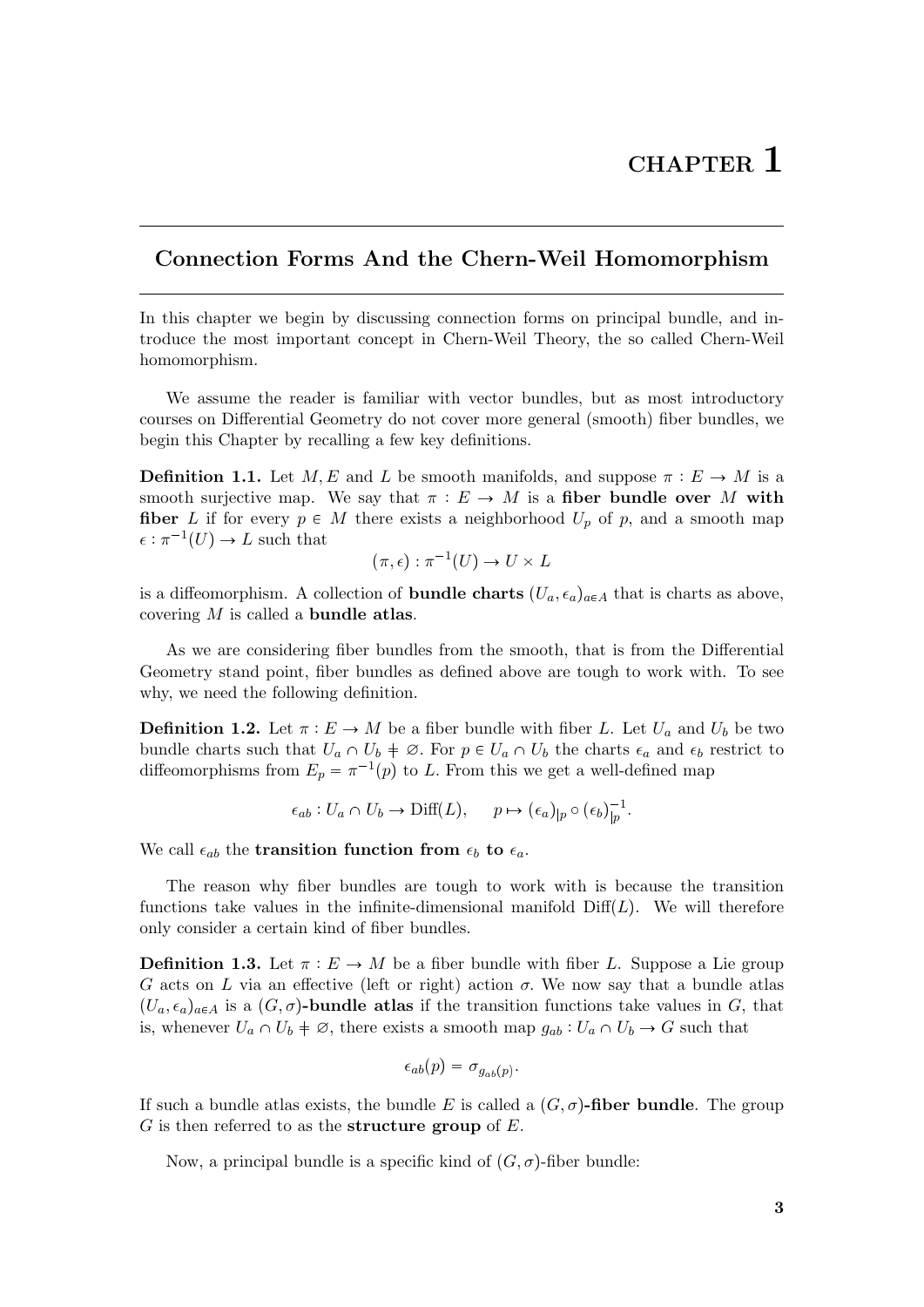**Definition 1.4.** Let M be a smooth manifold, and suppose G is a Lie group. A  $G$ **principal bundle over** M is a  $(G, \sigma)$ -fiber bundle with fiber G and where  $\sigma$  is the left multiplication in  $G$ . We will usually denote a principal bundle by  $P$ , and will often use the term principal bundle instead of G-principal bundle.

**Remark 1.5.** Later on, we will focus our attention on the case  $G = U(n)$  for some  $n \in \mathbb{N}$ , but at the start of this Chapter we will aim for maximal generality.

There is another useful characterization of principal bundles.

<span id="page-4-2"></span>**Proposition 1.6.** Let  $\pi : P \to M$  be a surjective submersion, and let G be a Lie group. Then it holds that  $P$  is a  $G$ -principal bundle if and only if there exists a free right action  $\tau$  of G on P which is fiber preserving and transitive on the fibers.

Proof. This is discussed in Chapter 5 of [\[6\]](#page-45-0).

 $\Box$ 

This characterization of a principal bundle is useful for the definition of a connection on a principal bundle, as connections on principal bundles rely on the notion of fundamental vector fields.

<span id="page-4-0"></span>**Definition 1.7.** Let  $\pi : P \to M$  be a *G*-principal bundle. Denote the Lie algebra of G by g. We define the **fundamental vector fields on** P as follows. Given  $\xi \in \mathfrak{g}$  we define, for  $p \in P$ ,

$$
Z_{\xi}(p) = \frac{d}{dt}_{|t=0} \tau_{\exp(t\xi)}(p) \in T_p P,
$$

where  $\exp : \mathfrak{g} \to G$  is the usual exponential map.

We can now give the definition of a connection.

<span id="page-4-1"></span>**Definition 1.8.** Let  $\pi$  :  $P \to M$  be a *G*-principal bundle. A connection on the principal bundle P is a g-valued 1-form, that is an element  $\omega \in \Omega^1(P, \mathfrak{g})$ , satisfying:

- 1. It holds that  $\tau_g^* \omega = Ad_{g^{-1}}(\omega)$ .
- 2. It holds that  $\omega(Z_{\xi}) = \xi$ .

Here,  $Ad: G \to \mathfrak{g}$  denotes the adjoint representation of G on g.

**Remark 1.9.** Sometimes a 1-form  $\omega \in \Omega(P, \mathfrak{g})$  is called a **connection form** instead of a connection. This is because there are multiple ways to describe a connection on a principal bundle, as we shall see further down below.

The final ingredient we will need to start our discussion of characteristic classes is the curvature form on principal bundles.

**Definition 1.10.** Let  $\pi$  :  $P \to M$  be a G-principal bundle. Given a connection  $\omega$   $\in$  $\Omega^1(P, \mathfrak{g})$  on P we define the **curvature form**  $\Omega \in \Omega^2(P, \mathfrak{g})$  of  $\omega$  as the element

$$
\Omega = d\omega + \frac{1}{2} [\omega, \omega],
$$

where for two vector fields  $X, Y \in \mathfrak{X}(P)$  we have

$$
[\omega,\omega](X,Y) = [\omega(X),\omega(Y)] - [\omega(Y),\omega(X)].
$$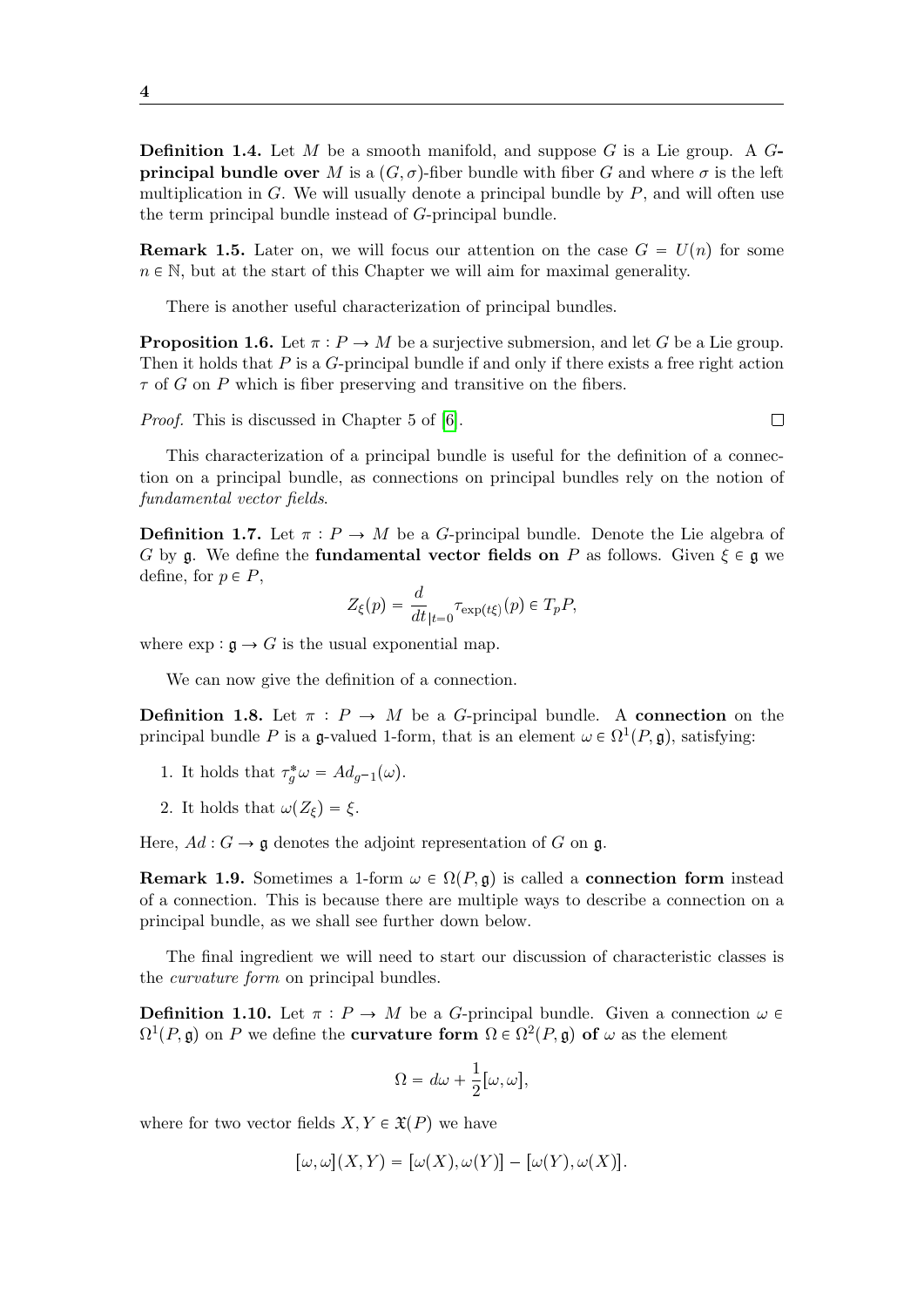Remark 1.11. Of course one has to show that the curvature form is well-defined. This follows from the linearity of the Lie bracket.

We can now start discussing Chern-Weil Theory for principal bundles. We start by considering some Lie group G.

**Definition 1.12.** Denote by  $I^k(G)$  the set of symmetric k-linear maps  $f: \mathfrak{g} \times \cdots \times \mathfrak{g} \to \mathbb{R}$ , that satisfy

$$
f(Ad_g(\xi_1),\cdots,Ad_g(\xi_k))=f(\xi_1,\cdots,\xi_k).
$$

We say f is (Ad)-invariant. We denote by  $I(G)$  the R-algebra formed by the direct sum of all  $I^k(G)$  equipped with pointwise multiplication.

These symmetric multilinear maps allow us to define differential forms on P induced by the connection form. More concretely, let f be an element of  $I(G)$  and suppose we are given a G-principal bundle  $\pi : P \to M$  with connection  $\omega$ . We now want to use the wedge product for  $\mathfrak{g}$ -valued differential forms to construct a 2k-form from  $\Omega$ . It is important to note that for vector-valued differential forms the definition of the wedge product is slightly more tricky than the definition of the usual wedge product. Recall that vector-valued differential forms are defined by

$$
\Omega^n(M, V) = \Omega^n(M) \otimes V,
$$

where V is some vector space. Given two vector-valued differential forms  $\xi_1 = \omega_1 \otimes v_1$ , and  $\xi_2 = \omega_2 \otimes \nu_2$  taking values in  $V_1$  and  $V_2$  respectively, we can write the wedge product as

$$
\omega_1\otimes v_1\,\barwedge\omega_2\otimes v_2.
$$

Now we need to determine how to handle  $v_1$  and  $v_2$ . To do this, we need a bilinear map  $\beta: V_1 \times V_2 \to W$  for a third vector space W. In this case we can define

$$
\omega_1 \otimes v_1 \barwedge \omega_2 \otimes v_2 \coloneqq \omega_1 \wedge \omega_2 \otimes \beta(v_1, v_2),
$$

where  $\wedge$  is the usual wedge product. Luckily, for any two vector spaces we can always choose  $W = V_1 \otimes V_2$  and let  $\beta$  be induced by the identity map  $V_1 \times V_2 \rightarrow V_1 \times V_2$ . We will now denote the wedge product  $\bar{\wedge}$  simply by  $\wedge$  - the context will make it clear which wedge product we are using. Now for the 2k-form we mentioned earlier.

**Definition 1.13.** Let  $\pi$  :  $P \to M$  be a G-principal bundle, with connection  $\omega$  and curvature form  $\Omega$ . Suppose  $f \in I^k(G)$ . Using the above wedge product, let

$$
\Omega^k = \Omega \wedge \cdots \wedge \Omega \in \Omega^{2k}(P, \otimes_{i=1}^k \mathfrak{g}).
$$

 $\otimes^k$ The map  $f$  is a symmetric  $k$ -linear map on  $\mathfrak g$ . As such, it corresponds to an element of  $_{i=0}^{k} g^*$ . We can thus define a 2k-form  $f(\Omega) \in \Omega^{2k}(P)$  by

$$
f(\Omega)_p(\xi_1,\cdots,\xi_{2k})=f(\Omega_p^k(\xi_1,\cdots,\xi_{2k})),
$$

for  $p \in P$  and  $\xi_1, \dots, \xi_{2k} \in T_pP$ . More explicitly, this can be expressed as

$$
f(\Omega)_p(\xi_1,\dots,\xi_{2k})=\frac{1}{(2k)!}\sum_{\sigma\in S_{2k}}\operatorname{sign}(\sigma)f(\Omega_p(\xi_{\sigma(1)},\xi_{\sigma(2)}),\dots,\Omega_p(\xi_{\sigma(2k-1)},\xi_{\sigma(2k)})).
$$

We call such a 2k-form a **characteristic form**.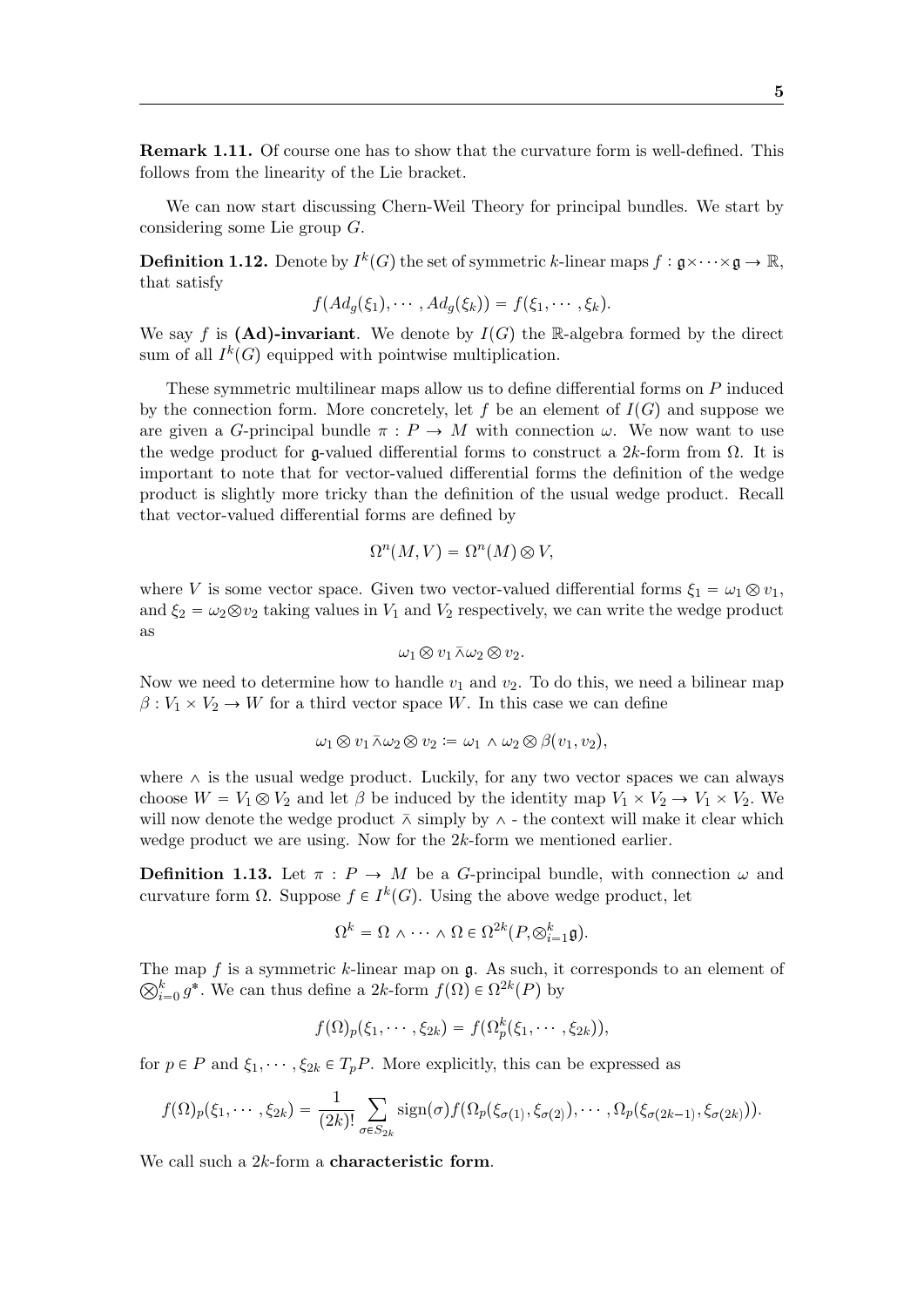We now state the first important result about characteristic forms.

**Theorem 1.14.** Let  $\pi$ :  $P \rightarrow M$  be a *G*-principal bundle, with connection  $\omega$  and curvature form  $\Omega$ . Then the following are true:

- 1. For each  $f \in I(G)$  the characteristic form  $f(\Omega)$  projects to a unique closed 2k-form  $\overline{f(\Omega)} \in \Omega^{2k}(M)$ , i.e.  $\pi^*(\overline{f(\Omega)}) = f(\Omega)$ .
- 2. The deRham cohomology class  $\left[\overline{f(\Omega)}\right] \in H_{dR}^{2k}(M;\mathbb{R})$  is independent of the connection  $\omega$ , and the map

$$
CW_P: I(G) \to H^*_{dR}(M; \mathbb{R}), \quad f \mapsto [\overline{f(\Omega)}]
$$

is an algebra homomorphism.

We call the map  $CW_P$  the Chern-Weil homomorphism.

Proof. A proof can be found in Chapter 12 of Foundations of Differential Geometry, Vol. 2 by Kobayashi and Nomizu [\[7\]](#page-45-1).  $\Box$ 

With this Theorem in hand we can now define characteristic classes.

**Definition 1.15.** Let  $\pi : P \to M$  be a G-principal bundle. For  $f \in I(G)$  we define its characteristic class as the image of f under the Chern-Weil homomorphism.

Instead of considering characteristic classes defined by symmetric multilinear forms, we can also define characteristic classes using homogeneous polynomials. First, we define homogeneous polynomials.

**Definition 1.16.** Consider the R-algebra  $\mathbb{R}[x_1, \dots, x_n]$  of polynomials in n indeterminates. We say  $q \in \mathbb{R}[x_1, \dots, x_n]$  is **homogeneous of degree k** if we can write

$$
q(x_1,\dots,x_n)=\sum c_{i_1\cdots i_k}x_{i_1}\cdots x_{i_k},
$$

where we sum over all  $n^k$  tuples  $(i_1, \dots, i_k)$ .

We now generalize this notion to arbitrary vector spaces:

**Definition 1.17.** For a vector space  $V$  of dimension  $n$  a homogeneous polynomial of degree k on V is a map  $f: V \to \mathbb{R}$  such that for a basis  $(e^i)_{i=1}^n$  of  $V^*$  we can write

$$
f(v) = q(e^{1},...,e^{n})(v) = \sum c_{i_{1}\cdots i_{k}}e^{i_{1}}(v)\cdots e^{i_{k}}(v),
$$

for some (unique)  $q \in \mathbb{R}[x_1, \dots, x_n]$  and all  $v \in V$ . We denote the space of such homogeneous polynomials by  $\mathbb{P}^k(V)$ .

As was the case with symmetric multilinear forms, the direct sum of the spaces  $\mathbb{P}^k(V)$  gives rise to an algebra  $\mathbb{P}(V)$ .

**Definition 1.18.** Let  $f \in \mathbb{P}(\mathfrak{g})$ . Then we say f is Ad-invariant, if

$$
f(Ad_g \xi) = f(\xi), \ \ \forall g \in G, \ \forall \xi \in \mathfrak{g}.
$$

Remark 1.19. Recall that for matrix Lie groups the adjoint representation is given by conjugation, that is for  $A \in G$  we have that  $Ad_A : \mathfrak{g} \to \mathfrak{g}$  is given by  $Ad_A(B) = ABA^{-1}$ .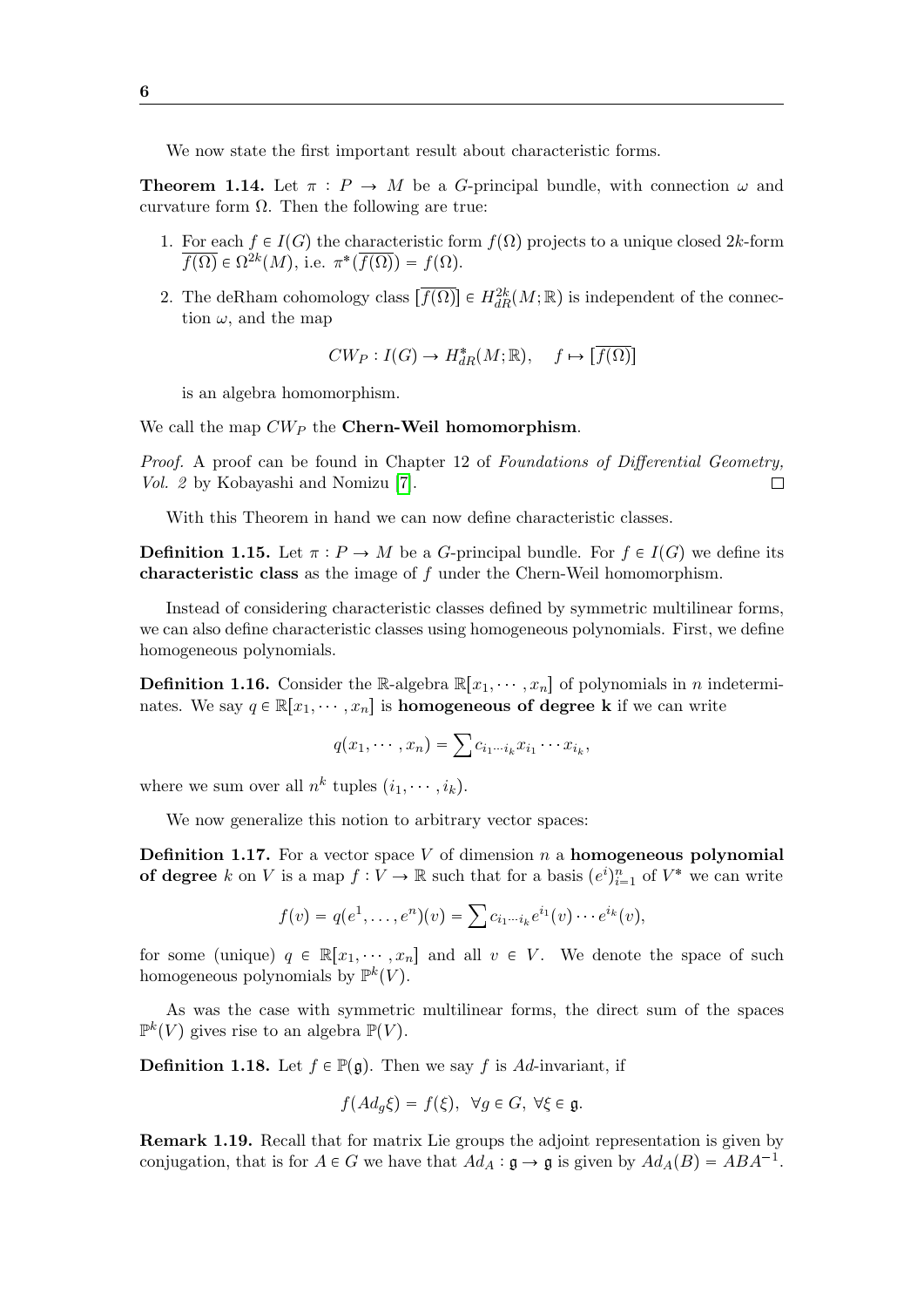$\Box$ 

The set of  $Ad$ -invariant homogeneous polynomials on  $\mathfrak g$  is obviously a subalgebra of  $P(\mathfrak{g})$  which we will denote by  $\mathbb{P}_{inv}(\mathfrak{g})$  Now, the reason why these homogeneous polynomials on  $\mathfrak g$  are of interest to us is the following Theorem:

<span id="page-7-0"></span>**Theorem 1.20.** It holds that the algebras  $I(\mathfrak{g})$  and  $\mathbb{P}_{inv}(\mathfrak{g})$  are isomorphic.

Proof. This is Corllary 2.3 in Chapter 12 of [\[7\]](#page-45-1).

Why this Theorem is useful will be come apparent in a bit. However, it is immediately clear from Theorem [1.20](#page-7-0) that characteristic classes can be equivalently defined using invariant homogeneous polynomials. After having defined characteristic classes for G-principal bundles, we will now turn our attention towards vector bundles. Historically, this is the area where characteristic classes were first discussed and utilized.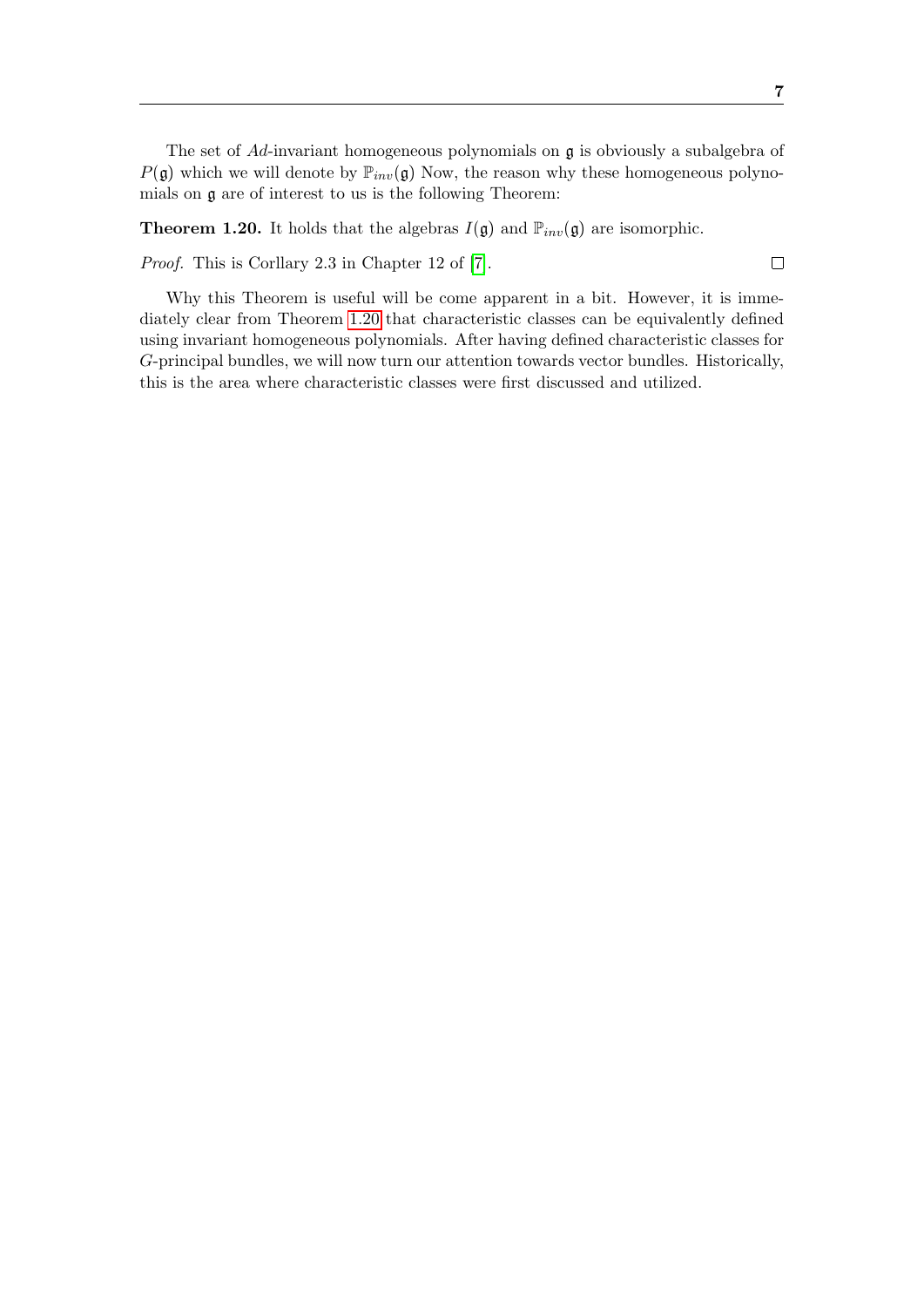#### <span id="page-8-0"></span>Chern classes and Pontryagin classes

We will start our discussion of characteristic classes by talking about *Chern classes*. For this, consider a complex vector bundle  $\pi : E \to M$  of rank n over M. For each such vector bundle, there exists an associated principal bundle, called the *frame bundle of E*.

<span id="page-8-1"></span>**Definition 2.1.** Let  $\pi : E \to M$  be a complex vector bundle of rank n. Denote by  $Fr(E_p)$  the set of isomorphisms  $A: \mathbb{C}^n \to E_p$ . The **frame bundle of** E is the  $GL(n,\mathbb{C})$ -principal bundle  $Fr(E)$  with fiber  $Fr(E_n)$ .

Of course, just because we define  $Fr(E)$  as a principal bundle does not mean it actually is a principal bundle. We will rectify this problem with the following Proposition.

<span id="page-8-2"></span>**Proposition 2.2.** Let  $\pi : E \to M$  be a complex vector bundle of rank n. Then there is a structure of a  $GL(n, \mathbb{C})$ -principal bundle on the frame bundle E.

*Proof.* We defined  $Fr(E)$  to be the space

$$
Fr(E) = \coprod_{p \in M} Fr(E_p).
$$

Suppose we have two elements  $l_1, l_2 \in Fr(E_p)$ . Then these two only differ by an automorphism of  $\mathbb{C}^n$ , that is there exists  $A \in GL(n, \mathbb{C})$  such that  $l_1 = l_2 \circ A$ . Thus, fixing an element  $l \in Fr(E_p)$ , we get a bijection  $\phi : GL(n, \mathbb{C}) \to Fr(E_p)$ . Now  $\phi$  induces a topology on  $Fr(E_p)$  by defining a set  $U \subset Fr(E_p)$  to be open if and only if  $\phi^{-1}(U)$  is open. Then  $\phi$  is a homeomorphism. Now the smooth structure on  $GL(n,\mathbb{C})$  induces a smooth structure on  $Fr(E_p)$ . Thus we have established that  $Fr(E_p)$  is a manifold.

We now want to show the  $Fr(E_p)$  assemble to a principal bundle. Consider a vector bundle atlas  $\{(U_a, \epsilon_a)\}_{a \in A}$ . Then  $\epsilon_a : E_{|U_a} \to U_a \times \mathbb{C}^n$  induces a bijection  $\bar{\epsilon}_a : Fr(E)_{|U_a} \to$  $U_a \times Fr(\mathbb{C}^n)$  by composition with  $(\epsilon_a)|_p : E_p \to \mathbb{C}^n$ . That is we have

$$
(\bar{\epsilon}_a)_{|p}((\epsilon_a)_{|p}^{-1}\circ A)=A\in GL(n,\mathbb{C}),
$$

where we used that  $(\epsilon_a)_{|p}$  is an isomorphism from  $E_p$  to  $\mathbb{C}^n$  by assumption. This bijection can, as above, be used to induce a a topology and the structure of a smooth manifold on  $Fr(E)$ . Note that  $\pi : Fr(E) \to M$  given by  $\pi (Fr(E_p)) = \pi (Fr(E_p)) = p$  is a smooth submersion. Now all that is left to show is that the transition functions are given by left multiplication in  $GL(n,\mathbb{C})$ . To see this note that for  $A \in GL(n,\mathbb{C})$  it holds that

$$
\begin{aligned} \bar{\epsilon}(p)_{ab}(A) &= (\bar{\epsilon}_a)_{|p} \circ (\bar{\epsilon}_b^{-1})_{|p}(A) \\ &= (\bar{\epsilon}_a)_{|p}((\epsilon_b)_{|p}^{-1} \circ A) \\ &= \epsilon_{ab}(p) \circ A \\ &= l_{\epsilon_{ab}(p)}(A). \end{aligned}
$$

This shows that the transition functions are given by left multiplication in  $GL(n, \mathbb{C})$ , as desired, and it follows that  $Fr(E)$  is a  $GL(n, \mathbb{C})$ -principal bundle.  $\Box$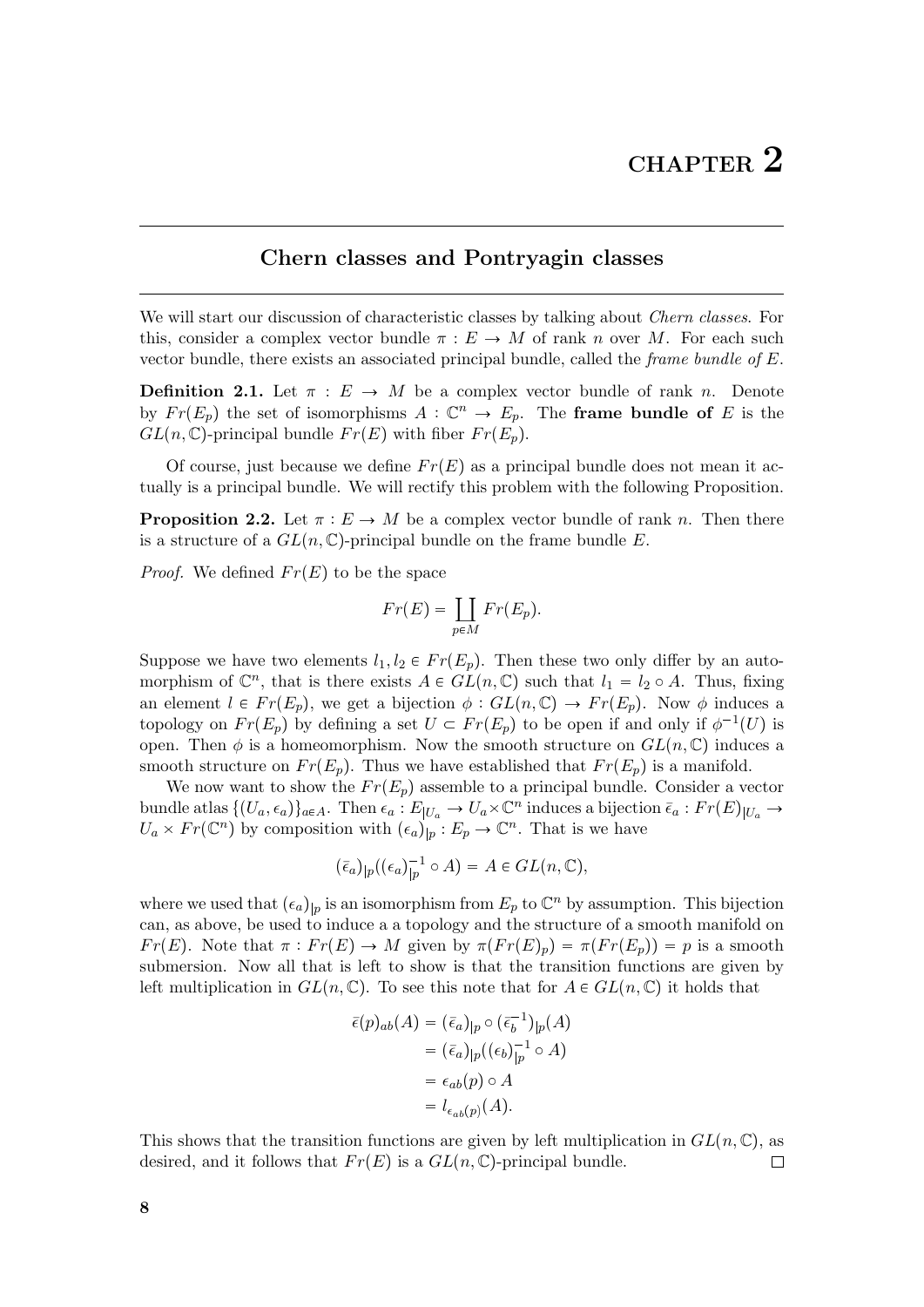This way, we can associate to every complex vector bundle  $E$  a principal bundle. Using this, we can define characteristic classes for complex vector bundles. Consider an element  $A \in \mathfrak{gl}(n, \mathbb{C})$ , and note that we can write

$$
\det(tId - \frac{1}{2\pi i}A) = \sum_{k=0}^{r} f_k(A)t^{r-k},
$$

for polynomials  $f_i \in \mathbb{P}_{inv}(\mathfrak{gl}(n,\mathbb{C}))$ . The invariance under  $Ad_g$  follows from the fact that determinants are invariant under inner automorphisms.

**Definition 2.3.** Let  $\pi : E \to M$  be a complex vector bundle of rank n. We define the  $k$ th Chern class of  $E$  to be

$$
c_k(E) := \overline{\left[f_k(\Omega)\right]} \in H_{dR}^{2k}(M).
$$

Here  $\Omega$  denotes a curvature form on the frame bundle  $Fr(E)$  associated to E.

Remark 2.4. Characteristic classes can also be defined using classifying spaces instead of Chern-Weil Theory. The two approaches yield different results in some instances, as we will discuss further down below. In the case of Chern classes this is not the case. Usually Chern classes are defined, either via induction (cf. [\[10\]](#page-45-2)) or axiomatically (cf.[\[5\]](#page-45-3)) as integer cohomology classes. However, one can show that the Chern classes as defined above are in fact integer classes (cf. Chapter 12, Theorem 3.1 in [\[7\]](#page-45-1)).

We now want to show that the Chern classes generate the characteristic classes as defined above.

<span id="page-9-1"></span>**Theorem 2.5.** Let  $\pi : E \to M$  be a complex vector bundle of rank n. The algebra of characteristic classes of E is generated by the Chern classes  $\{c_k(E)\}_{k=0}^n$ .

To show this, we will utilize our observation that characteristic classes are defined equivalently by invariant polynomials as stated in Theorem [1.20.](#page-7-0) We will need the following result:

<span id="page-9-0"></span>**Lemma 2.6.** Let  $\pi : E \to M$  be a complex vector bundle of rank n, and suppose that P denotes the associated frame bundle from Definition [2.1.](#page-8-1) Then the structure group  $GL(n,\mathbb{C})$  of P can be reduced to  $U(n)$ .

Let us explain what we mean by *reducing the structure group of P*. Consider a G-principal bundle F. In particular, F is a  $(G, \sigma)$ -fiber bundle with fiber G and  $\sigma$ given by left multiplication. Then by definition the transition functions  $\epsilon_{ab}$  of a bundle atlas  $\{(U_a, \epsilon_a)\}_{a \in A}$  take value in the group G. If there exists a subgroup  $H \subset G$  and a bundle atlas  $\{(U'_a, \bar{\epsilon}'_a)\}_a \in A$  such that the transition functions  $\bar{\epsilon}_{ab}$  take value in H, then this defines a  $(H, \sigma_H)$ -fiber bundle atlas on the G-principal bundle P. In this case we say that the structure group of  $F$  can be reduced to  $H$ . The existence of such a reduction has a useful consequence.

<span id="page-9-2"></span>**Proposition 2.7.** Let  $\pi$ :  $P \to M$  denote a G-principal bundle. Let  $H \subset G$  be a subgroup. Then there exists a reduction of the structure group of  $P$  to  $H$  if and only if there is a  $H$ -principal bundle  $P'$ , that is an embedded submanifold of  $P$ . In particular,  $P'$  is a subbundle of P.

*Proof.* This is the content of Proposition  $I.5.3$  in [\[6\]](#page-45-0).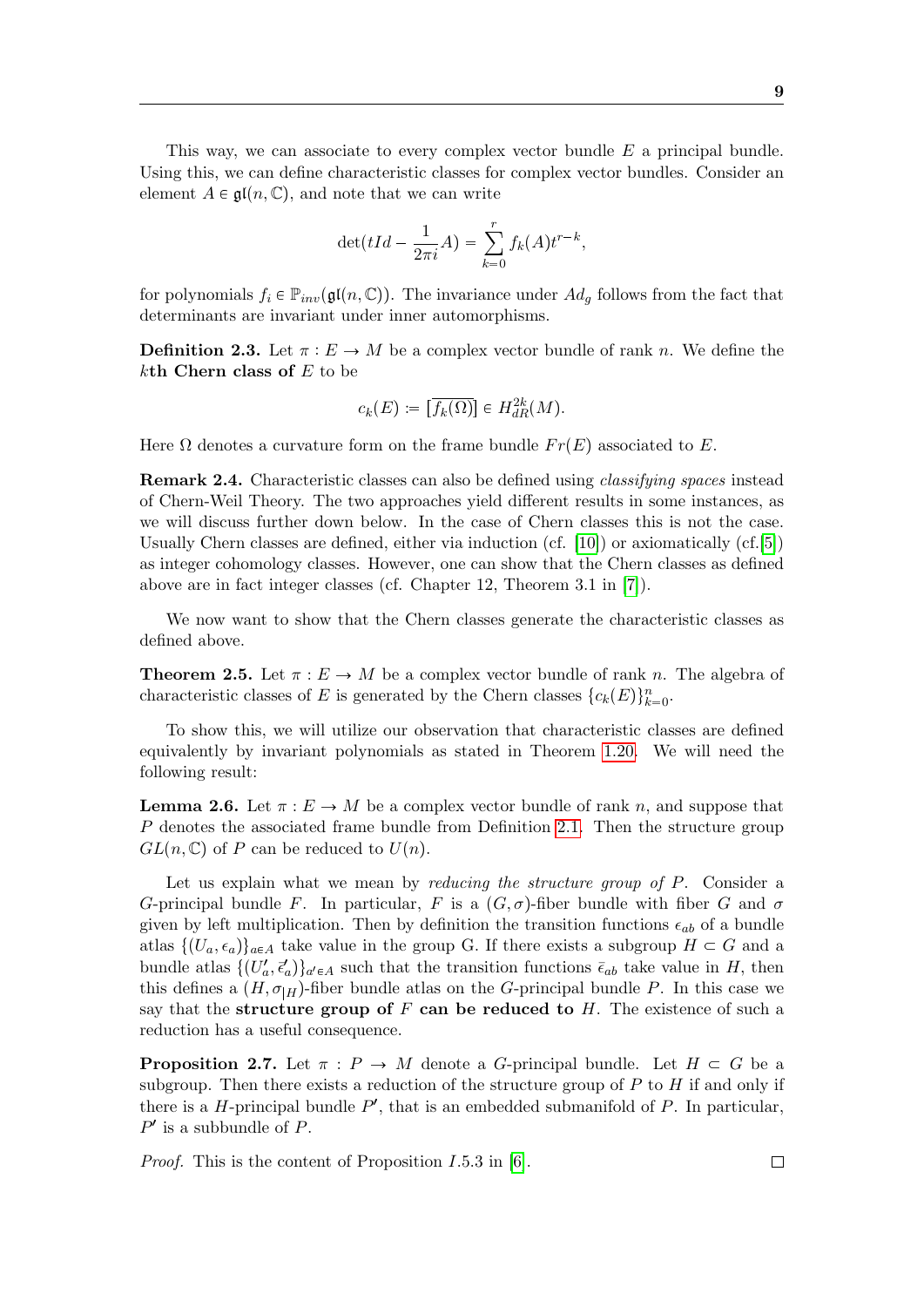We refer to the bundle  $P'$  above as the **reduced bundle**. To show Lemma [2.6](#page-9-0) we need to define what a Hermitian metric is.

**Definition 2.8.** Let  $E$  be a complex vector bundle over a manifold  $M$ . A **Hermitian metric** on E assigns to each fiber  $E_p$  a Hermitian inner product.

<span id="page-10-0"></span>Lemma 2.9. Any complex vector bundle admits a Hermitian metric.

Proof. The proof is analogous to the existence of a Riemannian metric on a real vector bundle. Take a cover  $\{U_a\}_{a \in A}$  of M such that E is trivial over each  $U_a$ . Then define the Hermitian metric over the trivial bundle  $U_a \times \mathbb{C}^n$  using the standard inner product on  $\mathbb{C}^n$ . Note that here *n* is the rank of the complex vector bundle E. Then we can conclude using a partition of unity argument.  $\Box$ 

We can now proof Lemma [2.6:](#page-9-0)

*Proof(Lemma [2.6\)](#page-9-0).* It is a well-known fact from Riemannian geometry that the structure group of a real vector bundle can be reduced to  $O(n)$  using the Riemannian metric of the vector bundle. A similar argument will work here. Fix a vector bundle atlas  $\{U_a, \epsilon_a\}_{a \in A}$ , and, using Lemma [2.9,](#page-10-0) fix a Hermitian metric h on E. We now want to modify the transition functions so that they are elements of  $U(n)$ , where n denotes the rank of the vector bundle. Take a local frame  $e_i^a$  over  $U_a$ , that is sections  $e_i^a \in \Gamma(U_a, E)$ so that  $(e_1^a(p), \ldots, e_n^a(p))$  is basis of  $E_p$  for all  $p \in U$  (this is equivalent to the existence of a vector bundle chart, just as it is in the real case). Using Gram-Schmidt and h we can produce a unitary basis from  $(e_1^a(p), \ldots, e_n^a(p))$ . The family of change of basis matrices  $A^a(p) : E_p \to E_p$  depends smoothly on p by smoothness of the sections and the smoothness of the Gram-Schmidt process. Thus the matrices assemble to a smooth map  $A^a : \pi^{-1}(U_a) \to \pi^{-1}(U_a)$ . Doing this for all vector bundle charts, and replacing  $\epsilon_a$  by  $\overline{\epsilon_a} = \epsilon_a \circ (A^a)^{-1}$ , we find that the transition functions  $\overline{\epsilon_{ab}}(p) : E_p \to E_p$  actually map unitary bases to unitary bases, so that  $\overline{\epsilon_{ab}}$  takes values in  $U(n)$ . This yields the claim.  $\Box$ 

Remark 2.10. Note that in the above, what we have actually shown is that the structure group of the  $GL(n,\mathbb{C})$ -fiber bundle E can be reduced to  $U(n)$ . This however is equivalent to the reduction of the structure group of  $Fr(E)$  from  $GL(n, \mathbb{C})$  to  $U(n)$ . To see this, simply recall the construction of the transition functions on the frame bundle in Proposition [2.2.](#page-8-2)

With this in hand we can now proof the claim we made about Chern classes generating the characteristic classes earlier. We start with the following result, which will make it obvious why we talked about reduction of structure groups above.

<span id="page-10-1"></span>**Proposition 2.11.** For  $A \in \mathfrak{u}(n)$  define the polynomial functions  $g_1, ..., g_n$  on  $\mathfrak{u}(n)$  by

$$
\det(tId + iA) = t^{n} - f_{1}(A)t^{n-1} + \cdots + (-1)^{n}f_{n}(A).
$$

Then the  $f_i$  are independent and generate the algebra  $\mathbb{P}_{inv}(\mathfrak{u}(n))$ .

Proof. This is Theorem 2.5 in [\[7\]](#page-45-1).

Now we can proof Theorem [2.5.](#page-9-1)

 $\Box$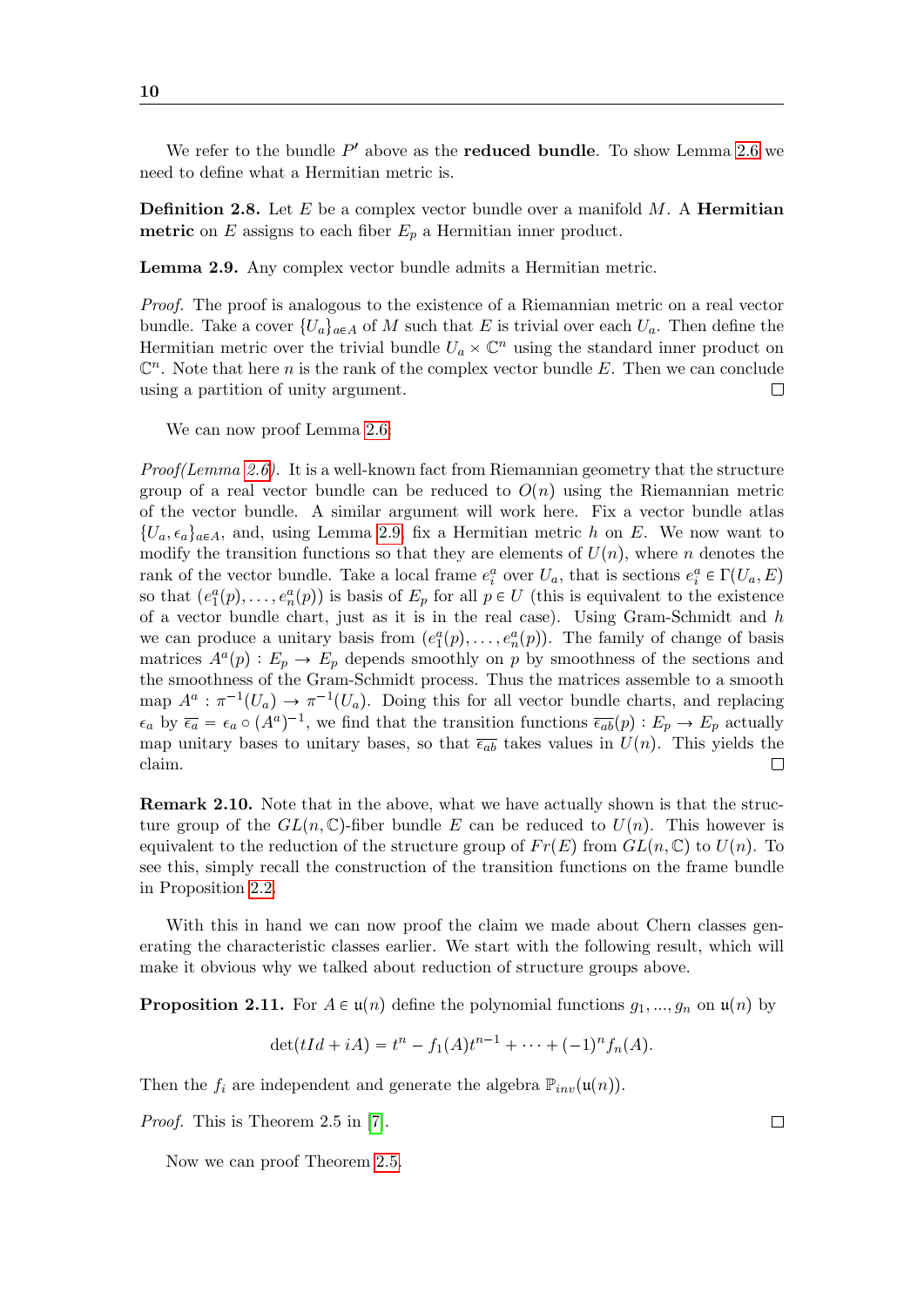*Proof (Theorem [2.5\)](#page-9-1).* Let  $P = Fr(E)$  be the associated  $GL(n, \mathbb{C})$ -principal bundle to E. By Lemma [2.6](#page-9-0) we can reduce the structure group of P to  $U(n)$ . Denote this new bundle by Q. Choose a connection  $\omega_Q$  on Q, and denote by  $\Omega_Q$  the associated curavture. The connection form  $\omega_Q$  can be extended to a connection form  $\omega$  on P (for the details see Theorem 2.1 in Chapter 2 of [\[6\]](#page-45-0)). Denote by  $\Omega$  the curavture form of  $\omega$ . For  $f \in \mathbb{P}_{inv}(\mathfrak{gl}(n,\mathbb{C}))$  it holds that its restriction  $f_Q$  to  $\mathfrak{u}(n)$  is an element of  $\mathbb{P}_{inv}(\mathfrak{u}(n))$ . By construction we have that the restriction of  $f(\Omega)$  to Q is equal to  $f_Q(\Omega_Q)$ . Thus they determine the same characteristic class. The claim now follows from Proposition [2.11,](#page-10-1) and because the Chern-Weil homomorphism is an algebra homomorphism.  $\Box$ 

After having established this, we will now discuss few more special characteristic classes. We start by defining Pontryagin classes. These can be defined for real vector bundles as well.

**Definition 2.12.** Let  $\pi : E \to M$  be a real vector bundle of rank n. Then the kth Pontryagin class of  $E$  is given by

$$
p_k(E) := (-1)^k c_{2k}(E \otimes \mathbb{C}),
$$

where  $E \otimes \mathbb{C}$  is the **complexification of** E.

A more explicit definition of Pontryagin classes for real vector bundles can be given using  $\mathfrak{gl}(n,\mathbb{R})$ -valued polynomials:

**Proposition 2.13.** For  $A \in \mathfrak{gl}(n, \mathbb{R})$  define the polynomial functions  $h_0, h_1, ..., h_n$  on  $\mathfrak{gl}(n,\mathbb{R})$  by

$$
\det(tId - \frac{1}{2\pi}A) = \sum_{k=0}^{n} h_k(A)t^{n-k}.
$$

Then it holds that

$$
p_k(E) = [\overline{h_k(\Omega)}].
$$

Proof. This is Theorem 4.1 in Chapter 12 in [\[7\]](#page-45-1).

In a similar manner we can now define Pontryagin classes for complex vector bundles:

**Definition 2.14.** Let  $\pi : E \to M$  be a complex vector bundle of rank n. Then the kth **Pontryagin class of**  $E$  is given by

$$
p_k(E) := (-1)^k c_{2k}(E_{\mathbb{R}} \otimes \mathbb{C}),
$$

where  $E_{\mathbb{R}}$  is E regarded as a real vector bundle of rank  $2n$ .

 $\Box$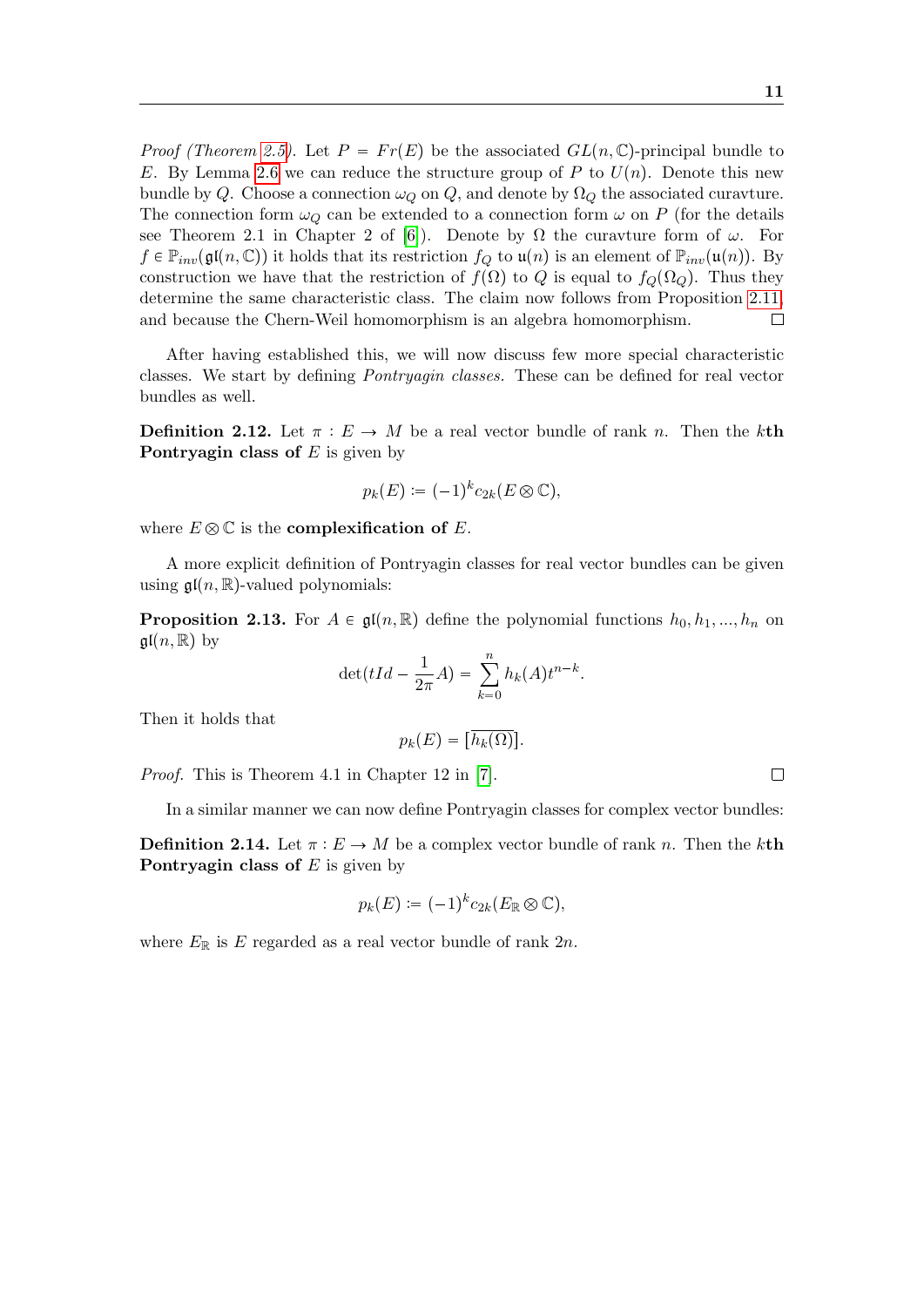#### Ehresmann connections

<span id="page-12-0"></span>So far, we have defined characteristic classes for vector bundles using the associated frame bundles. Because characteristic classes are defined using connection forms, one might ask whether or not it's possible to define characteristic classes for vector bundles using the theory of connections on a vector bundle. The answer to this question is yes - but as it turns out the characteristic classes defined in this way coincide with the characteristic classes defined using the frame bundle. In the following, we want to illuminate this fact. For this, we will show that the connections on a vector bundle are in one-to-one correspondence with the connections on the associated vector bundle.

Before we can do this, we need to discuss another, equivalent, characterization of a connection form on a principal bundle. For this, we will use distributions. We begin by recalling what a distribution is.

**Definition 3.1.** Let  $M$  be a manifold. A distribution is a subbundle of the tangent bundle TM.

In the following we will be interested in two very special kinds of distributions called horizontal and vertical distributions. Together, these will allow us to split the tangent bundle of a principal bundle  $P$  into a direct sum. We start by defining the vertical subbundle.

**Definition 3.2.** Let  $\pi: P \to M$  be a G-principal bundle. The map  $\pi$  is a submersion, that is, the derivative  $D\pi$  is surjective. If we denote by  $V_p$  the kernel of the derivative at  $p \in P$ , then we get the short exact sequence

$$
0 \longrightarrow V_p \longrightarrow T_p P \xrightarrow{D\pi(p)} T_{\pi(p)} M \longrightarrow 0,
$$

and we get that dim  $V_p = \dim T_p P - \dim T_{\pi(p)}M$  (recall that a short exact sequence of vector spaces always splits). We say that  $V_p$  is the vertical tangent subspace at p. A tangent vector  $\xi \in V_p$  is called a vertical tangent vector at p.

These vertical subspaces are in fact isomorphic to the Lie algebra g of the Lie group G. For this recall Definition [1.7](#page-4-0) of a fundamental vector field. Observe that we have

<span id="page-12-1"></span>
$$
Z_{\xi}(u) = \frac{d}{dt}_{|t=0} \tau_{\exp(t\xi)}(u)
$$
  
= 
$$
\frac{d}{dt}_{|t=0} \tau^{u}(\exp(t\xi))
$$
  
= 
$$
D\tau^{u}(e)\xi.
$$
 (3.1)

With this we get the following result:

<span id="page-12-2"></span>**Lemma 3.3.** Let  $\pi$ :  $P \to M$  be a G-principal bundle. Then for any  $\xi \in \mathfrak{g}$  the fundamental vector field  $Z_{\xi}$  is vertical, and the derivative  $D\tau^{u}(e)$  of the orbit map  $\tau^{u}$ is an isomorphism  $D\tau^u(e) : \mathfrak{g} \to V_uP$  for any  $u \in P$ .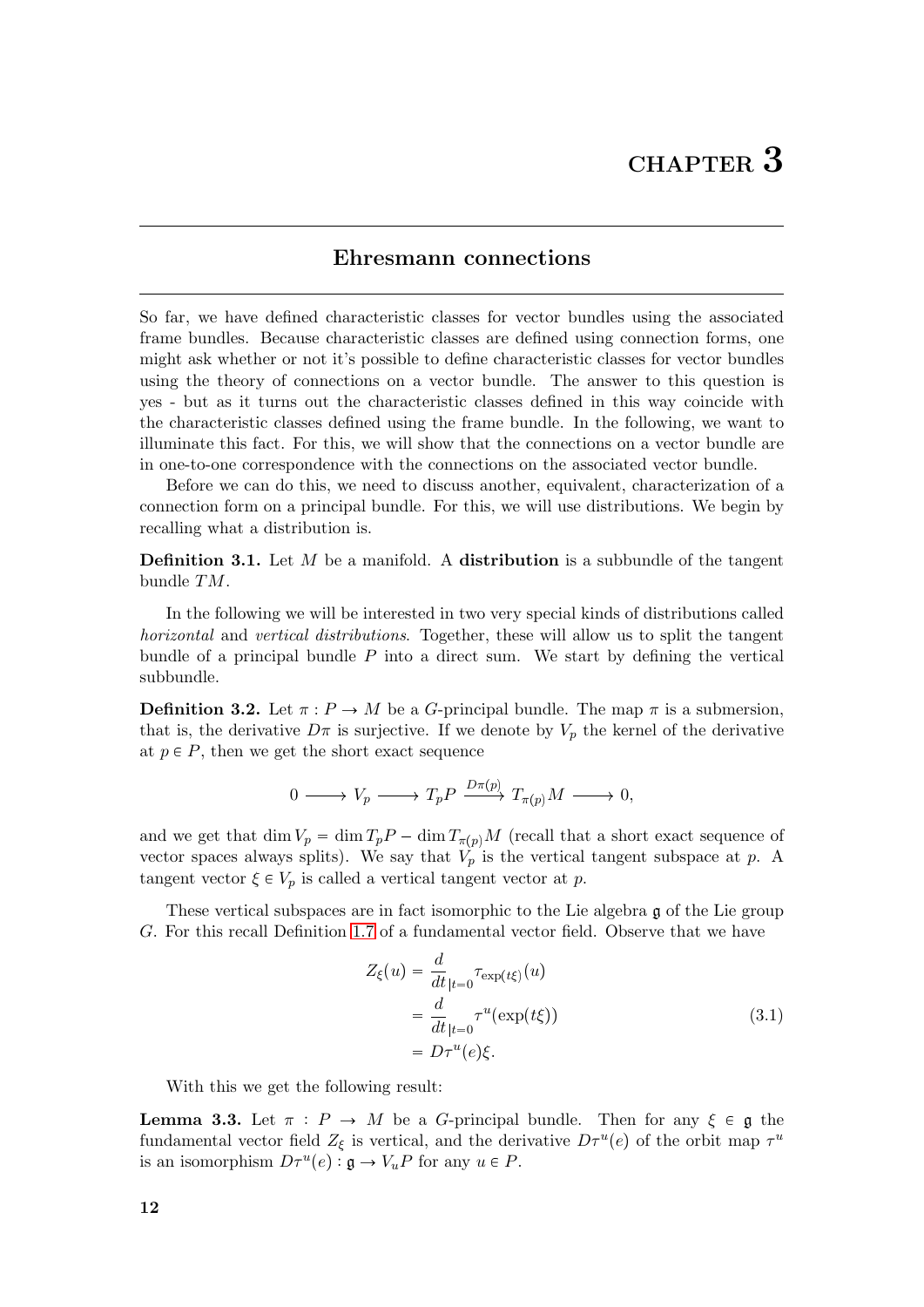Proof. For the first claim observe that by the above calculation we see that

$$
D\pi(u)Z_{\xi}(u) = D\pi(u)D\tau^{u}(e)\xi = D(\pi \circ \tau^{u})(e)\xi = 0,
$$

because the composition  $\pi \circ \tau^u$  is constant. This follows from the fact that  $\tau$  is fiberpreserving.

Note that for that the above already implies that  $D\tau^u(e)$  takes image in  $V_uP$ . To see this is an isomorphism, first note that the dimension of  $\mathfrak g$  as well as the dimension  $V_uP$ are equal to dim  $G$ . Thus it is enough to show that the map is injective. So suppose  $\xi \in \text{ker } D\tau^u(e)$ . By the uniqueness of integral curves Equation [\(3.1\)](#page-12-1) implies that u is a fixed point of  $\tau_{\exp(t\xi)}$ . This is because

$$
0 = D\tau^u(e)\xi
$$
  
=  $Z_{\xi}(u)$   
=  $\frac{d}{dt}_{|t=0} \tau_{\exp(t\xi)}(u)$   
=  $\dot{\gamma}_u(0)$ ,

where  $\gamma_u$  is the integral curve of  $Z_\xi$  with initial value u. But this is clearly also satisfied by the constant integral curve. Moreover, the action  $\tau$  is also free so that this implies that  $\xi = 0$ . It follows that ker  $D\tau^u(e) = \{0\}$  so that  $D\tau^u(e)$  is indeed an isomorphism.  $\Box$ 

This Lemma is useful because it let's us conclude that the vertical tangent subspaces assemble to a subbundle  $VP$  of the tangent bundle  $TP$ . More explicitly, for a basis  $\{\xi_i\}_{i=1}^{\dim G}$  of **g** the associated fundamental vector fields  $\{Z_{\xi_i}\}_{i=1}^{\dim G}$  define a global frame for the bundle

<span id="page-13-0"></span>
$$
VP = \coprod_{u \in P} V_u P.
$$

This implies that  $VP$  is a trivial vector subbundle of  $TP$ . We call this bundle the vertical bundle of P. The derivative  $D\pi$  induces a vector bundle map  $\overline{D\pi}:TP \to \pi^*TM$  over P, which is given by  $\overline{D\pi}(u,\xi) = (u, D\pi(u)\xi)$  and so that  $\pi_{TP} = \pi_{\pi^*TM} \circ \overline{D\pi}$ . This is because the pullback is, categorically speaking, a limit. For more details, and a proof not using Category Theory, see Section 20.4 of [\[14\]](#page-45-4). The map  $\overline{D\pi}$  is surjective because it sends the space  $T_u P$  to  $(\pi^* T M)_u$ , and by definition of the pullback bundle,  $(\pi^* T M)_u$ is isomorphic to  $T_{\pi(u)}M$ , for which  $D\pi$  is onto. Clearly, the kernel of this map is  $VP$ , and as a result, we get a short exact sequence of vector bundles:

$$
0 \longrightarrow V \longrightarrow TP \xrightarrow{\overline{D\pi}} \pi^* TM \longrightarrow 0. \tag{3.2}
$$

Definition 3.4. Let  $\pi : P \to M$  be a G-principal bundle. A horizontal distribution  $\Delta$  on P is a subbundle  $\Delta$  of TP such that  $TP = \Delta \oplus VP$  as vector bundles.

We now want to relate horizontal distributions on  $P$  to the short exact sequence in Equation [\(3.2\)](#page-13-0). For this we proof the following Proposition.

**Proposition 3.5.** Let  $\pi$  :  $P \rightarrow M$  be a G-principal bundle. Then the horizontal distributions on  $P$  are in one-to-one correspondence with the splittings of the short exact sequence

 $0 \longrightarrow V \longrightarrow TP \stackrel{D\pi}{\longrightarrow} \pi^*TM \longrightarrow 0.$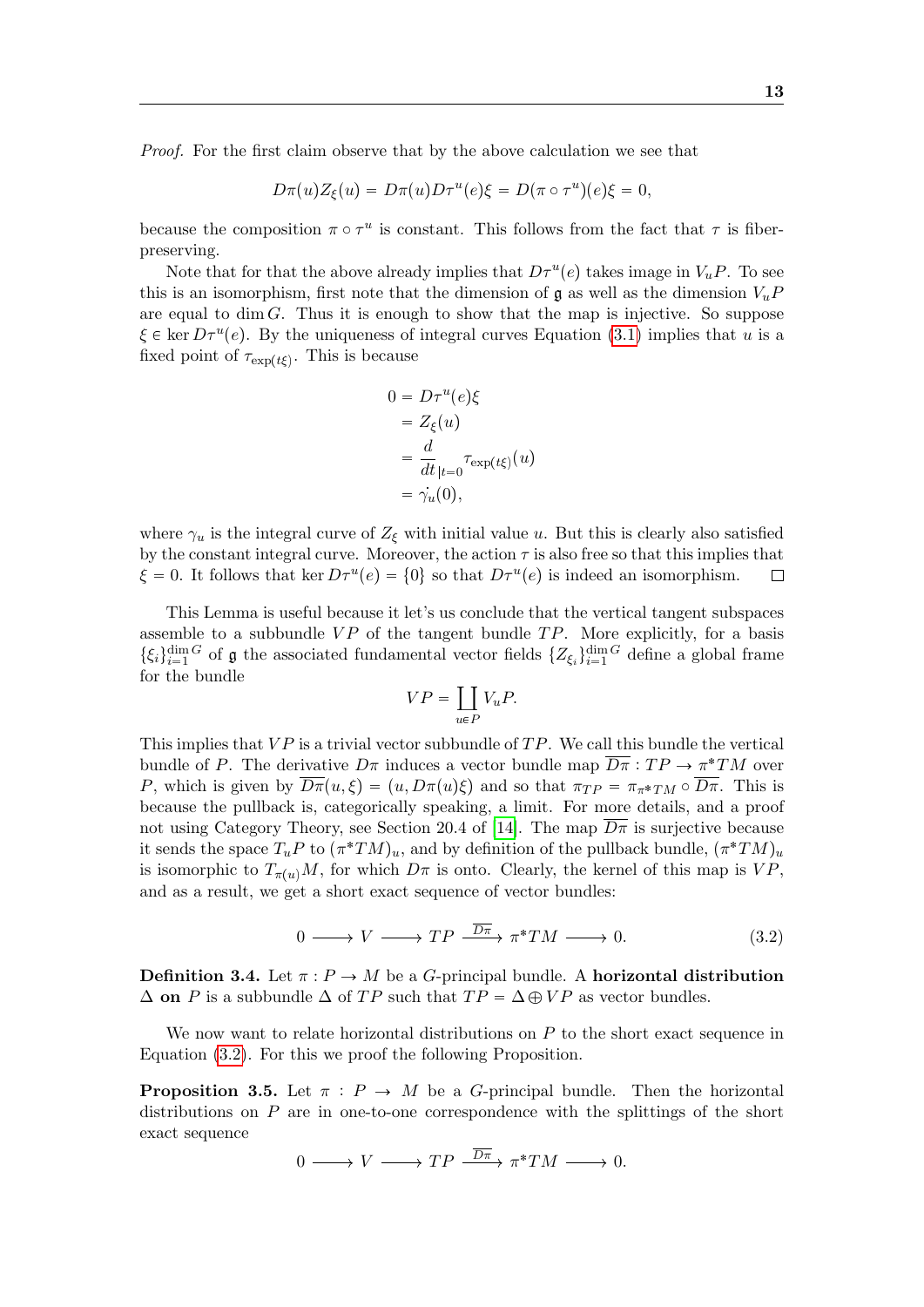*Proof.* Suppose  $\Delta$  is a subbundle of TP such that  $VP \oplus \Delta = TP$ . Then there is a vector bundle isomorphism  $\Delta \cong TP/VP \cong (\pi^*TM)$ . It follows that there is an isomorphism from  $(\pi^*TM)$  onto  $\Delta$ . This defines a section of  $\overline{D\pi}$ , and it follows that the short exact sequence is split.

Conversely, suppose there exists a section  $s : (\pi^*TM) \to TP$  of  $\overline{D\pi}$ . Under these circumstances  $s(\pi^*TM)$  is a subbundle of TP. Moreover, if we have some  $(u, \xi) \in$  $VP \cap s(\pi^*TM)$  then

$$
(u,0)=\overline{D\pi}(u,\xi)=\overline{D\pi}\circ s((u,\eta))=(u,\eta),
$$

for some  $(u, \eta) \in \pi^*TM$ . It follows that  $VP \cap s(\pi^*TM) = \{0\}$ . To see that  $TP =$  $VP + s(\pi^*TM)$  choose an arbitrary  $(u, \xi) \in TP$ . Then

$$
\overline{D\pi}((u,\xi)-s(\overline{D\pi}((u,\xi)))=\overline{D\pi}(u,\xi)-\overline{D\pi}(u,\xi)=0,
$$

so that by construction  $(u, \xi) - s(\overline{D\pi}(u, \xi))$  is an element of VP. Thus we can write  $(u, \xi)$  as a sum of elements of VP and  $s(\pi^*TM)$  as desired. It follows that  $s(\pi^*TM)$  is a horizontal distribution.  $\Box$ 

We now show that there is a one-to-one correspondence between connection forms on a principal bundle P, and a certain kind of horizontal distributions on P .

<span id="page-14-1"></span>**Proposition 3.6.** Let  $\pi$  :  $P \rightarrow M$  be a *G*-principal bundle. Then any horizontal distribution  $\Delta$  on P which satisfies

<span id="page-14-0"></span>
$$
D\tau_g(u)(\Delta_u) = \Delta_{\tau_g(u)}\tag{\star}
$$

induces a connection form on P.

Proof. We've seen above that given a horizontal distribution, we can decompose the tangent space  $T_u P$  as  $T_u P = V_u P \oplus \Delta_u$ . Denote by  $\pi_{V_u} P : T_u P \to V_u P$  the projection. Then, using Lemma [3.3](#page-12-2) we define a 1-form with values in  $\mathfrak{g}$  by  $\omega_u(\xi) = (D\tau^u)^{-1}(e)(\pi_{V_u}P(\xi)).$ To see that this is a connection form, we have to verify that this is indeed a smooth 1-form, that  $\omega_u(Z_\xi(u)) = \xi$  and that  $\omega$  satisfies  $\tau_g^* \omega = Ad_{g^{-1}} \omega$ . We will smoothness last. The fact that  $\omega_u(Z_{\xi}(u)) = \xi$  is immediate from Lemma [3.3.](#page-12-2) For the last claim, we must show that

$$
\omega_{\tau_g(u)}(D\tau_g(u)\xi) = Ad_{g^{-1}}(\omega_u(\xi)).
$$

Using that  $T_u P = V_u P \oplus \Delta_u$  we can write  $\xi$  as the sum of its vertical part and its horizontal part. By of the expressions involved we thus have to show the above equation only in the case where  $\xi$  is either in  $V_uP$  or in  $\Delta_u$ . If  $\xi$  is in  $\Delta_u$  then  $D\tau_q(u)\xi$  is in  $\Delta_{\tau_q(u)}$ by assumption. Thus in this case the projection onto the vertical tangent subspaces is zero, so both sides vanish. If on the other hand we assume  $\xi$  is in  $V_uP$ , then by Lemma [3.3](#page-12-2) there exists  $\eta \in \mathfrak{g}$  such that  $\xi = Z_n(u)$ . Now observe that

$$
D\tau_g(u)Z_\eta(u) = Z_{Ad_{g^{-1}}(\eta)}(\tau_g(u)).
$$

This follows from differentiating the expression

$$
\tau_g \circ \tau^u(h) = \tau^{\tau_g(u)}(g^{-1}hg)
$$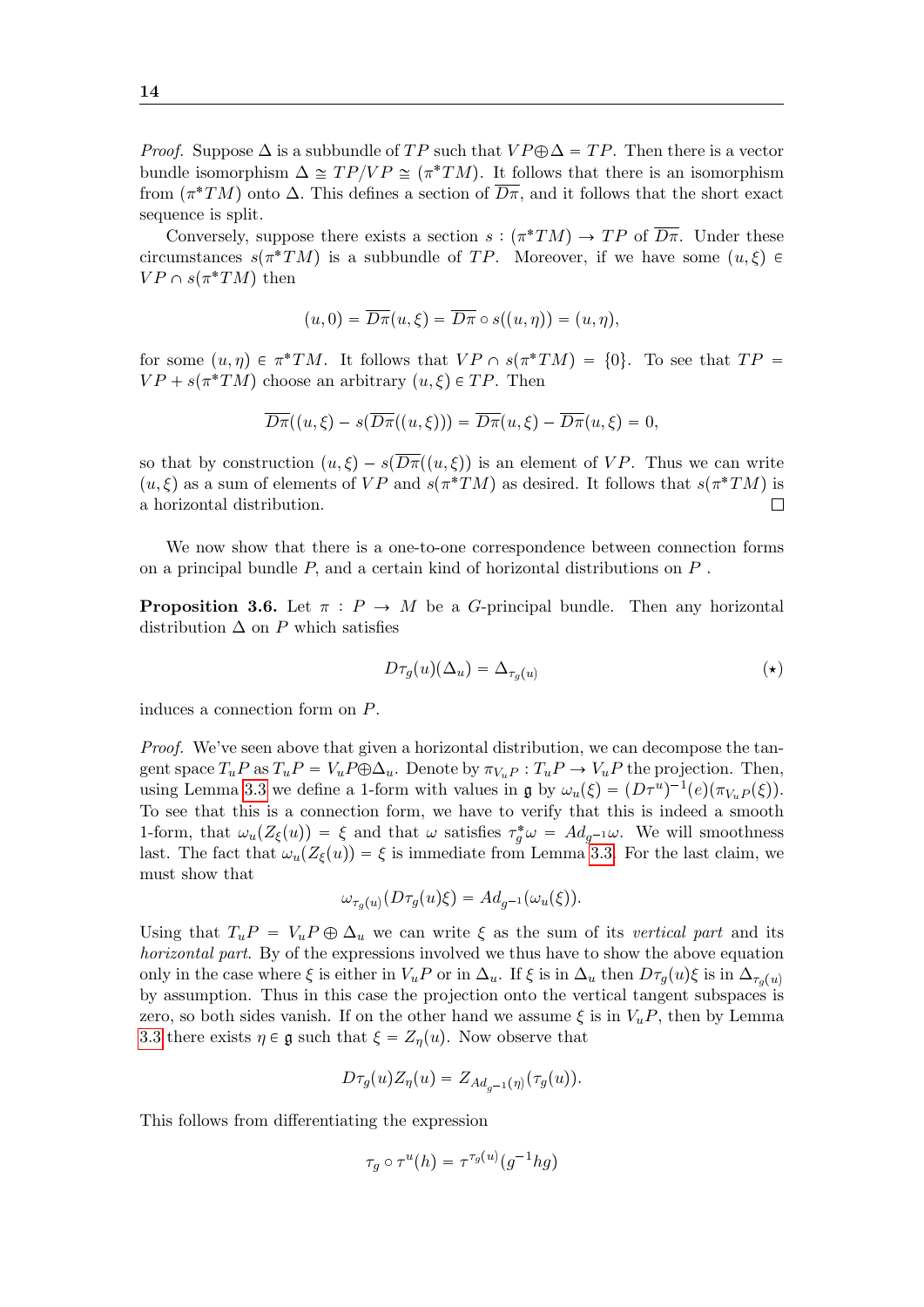at  $h = e$ . With this in mind we have

$$
\omega_{\tau_g(u)}(D\tau_g(u)\xi) = \omega_{\tau_g(u)}(Z_{Ad_{g^{-1}(\eta)}}(\tau_g(u)))
$$

$$
= Ad_{g^{-1}}(\eta)
$$

$$
= Ad_{g^{-1}}(\omega_u(Z_\eta(u)))
$$

which yields the desired claim.

Finally, to see that  $\omega$  as defined above is smooth, note that because  $\Delta \oplus VP$  we can choose a basis  $\{\xi_i\}_{i=1}^{\dim G}$  of  $\mathfrak g$  and a local frame  $\{X_i\}_{i=1}^{n-\dim G}$  for  $\Delta$ , so that  $\{Z_{\xi_i}, X_j\}$ locally span  $TP$ . For an arbitrary vector field Y on P we can locally express Y as

$$
Y = \sum_{i=1}^{\dim G} f_i Z_{\xi_i} + \sum_{j=1}^{n-\dim G} g_j X_j,
$$

for smooth functions  $f_i, g_j$  on P. Applying  $\omega$  yields  $\omega(Z) = \sum_{i=1}^{\dim G} f_i \xi_i$ , and we conclude that  $\omega$  is indeed smooth, as desired.  $\Box$ 

We now want to show the converse as well.

<span id="page-15-0"></span>**Proposition 3.7.** Let  $\omega$  be a connection on a G-principal bundle  $\pi : P \to M$ . Then ker  $\omega$  is a horizontal distribution on P and satisfies the equation  $(\star)$ .

**Remark 3.8.** The kernel ker  $\omega$  should be understood fiberwise.

*Proof.* We have to verify three things. First, that  $TP = \ker \omega \oplus VP$ , secondly that  $\ker \omega$ satisfies  $D\tau_q(\ker \omega) = \ker \omega$ , and finally that  $\ker \omega$  is actually a subbundle.

For the first claim, note that by assumption a connection form satisfies  $\omega(Z_{\xi}) = Z_{\xi}$ , that is  $\omega$  is surjective. It follows that for all  $u \in P$  we have dim ker  $\omega_u = m$ . At the same time,  $\omega(Z_{\xi}) = Z_{\xi}$  also implies that ker  $\omega_u \cap V_uP = \{0\}$ . As  $V_uP$  has dimension equal to dim G this implies that ker  $\omega_u \oplus V_uP$ , and as a result that ker  $\omega \oplus VP = TP$ , showing the first claim. To verify the second claim, note that we have

$$
Ad_{g^{-1}}(\omega_u(\xi)) = \tau_g^* \omega_u(\xi) = \omega_{\tau_g(u)}(D\tau_g(u)\xi),
$$

so that  $\xi \in \ker \omega_u$  implies  $D\tau_g(u)\xi \in \ker \omega_{\tau_g(u)}$ . This implies  $D\tau_g(\ker \omega) \subset \ker \omega$ . Using that  $\tau_g$  is a diffeomorphism, we get the inclusion ker  $\omega \subset D\tau_g(\ker \omega)$  by applying  $D\tau_{g-1}$ . This establishes the second claim. For the final claim, note that by the first step of the proof, the differential form  $\omega$  has constant rank. Thus the fact that ker  $\omega$  is a subbundle follows the following more general result:

Let  $\phi : E \to F$  be a vector bundle map between vector bundles E and F over a manifold M. If  $\phi$  has constant rank, then ker  $\phi$  is a smooth subbundle of E.

This yields the claim for general differential k-forms  $\omega$  on P with constant rank by letting  $E = TP$  and setting F to be the exterior bundle of power  $k - 1$ , i.e.  $\wedge^{k-1}T^*M$ . The bundle map  $I_{\omega}$  in this case is given by sending  $(u, \xi) \in TP$  to  $\iota_{\xi} \omega_u$ , where  $\iota$  denotes the interior product. Then ker  $\omega = \ker I_{\omega}$ , and the claim follows. As this also works for vector- and bundled-valued differential forms, this finishes the proof. For a proof of the above result, see for example Theorem 10.34 in [\[9\]](#page-45-5). $\Box$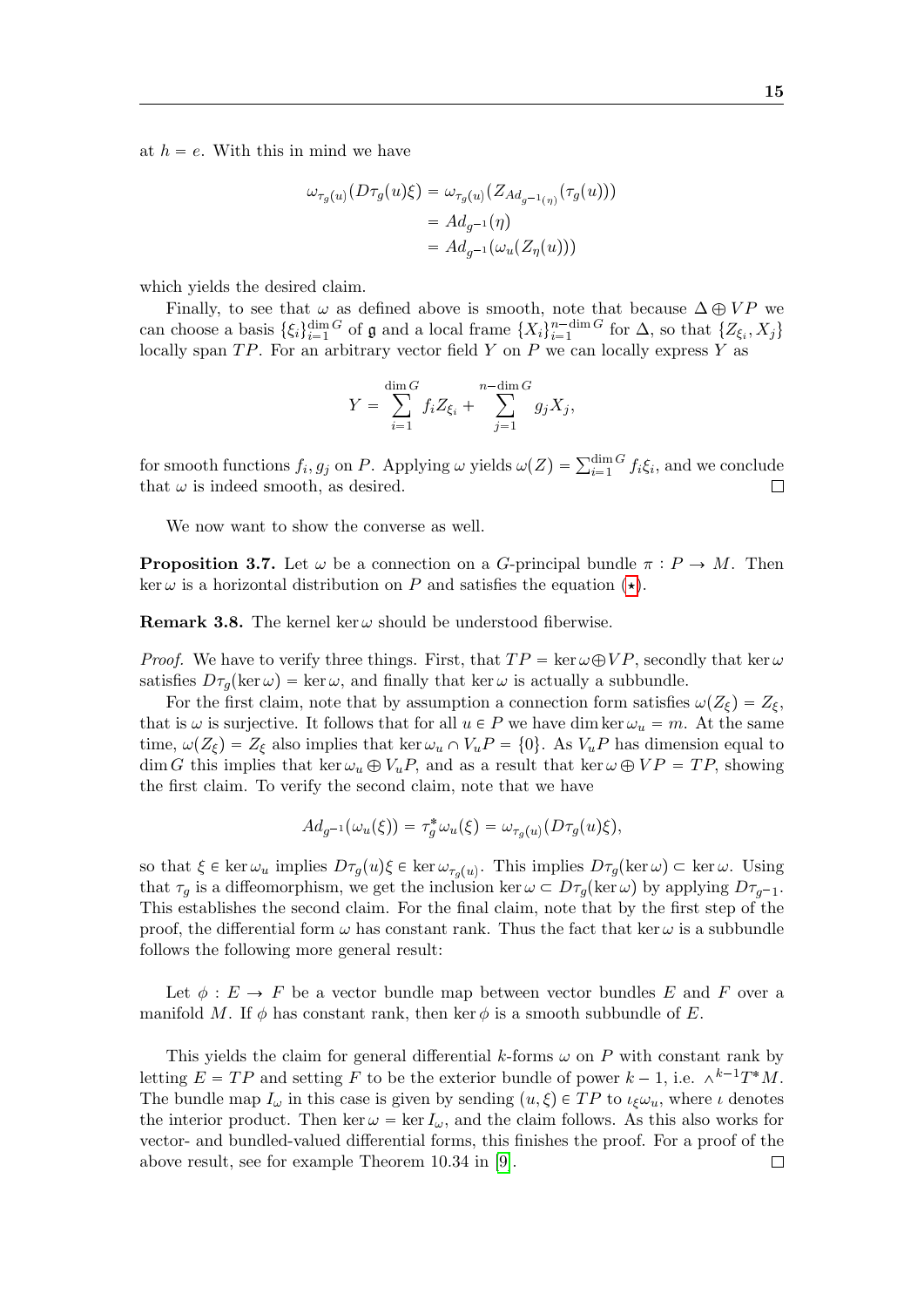We have now established that a connection on a  $G$ -principal bundle can equivalently be described by a g-valued differential form as in Definition [1.8,](#page-4-1) or by fixing a horizontal distribution on  $TP$ . Thus we give a special name to such a horizontal distribution:

**Definition 3.9.** Let  $P$  be a  $G$ -principal bundle. A horizontal distribution on  $TP$ satisfying the equation  $(\star)$  is called an Ehresmann connection.

With this knowledge in hand, we are now ready to prove that there is a one-to-one correspondence between connections on a vector bundle, and connections on the frame bundle associated to the vector bundle.

Remark 3.10. As just remarked we have seen two equivalent ways for describing a connection on a principal bundle. Similarly, a connection on a vector bundle can be described in multiple equivalent ways. In the rest of these notes, unless otherwise specified we will always consider a connection on a vector bundle to be a covariant derivative.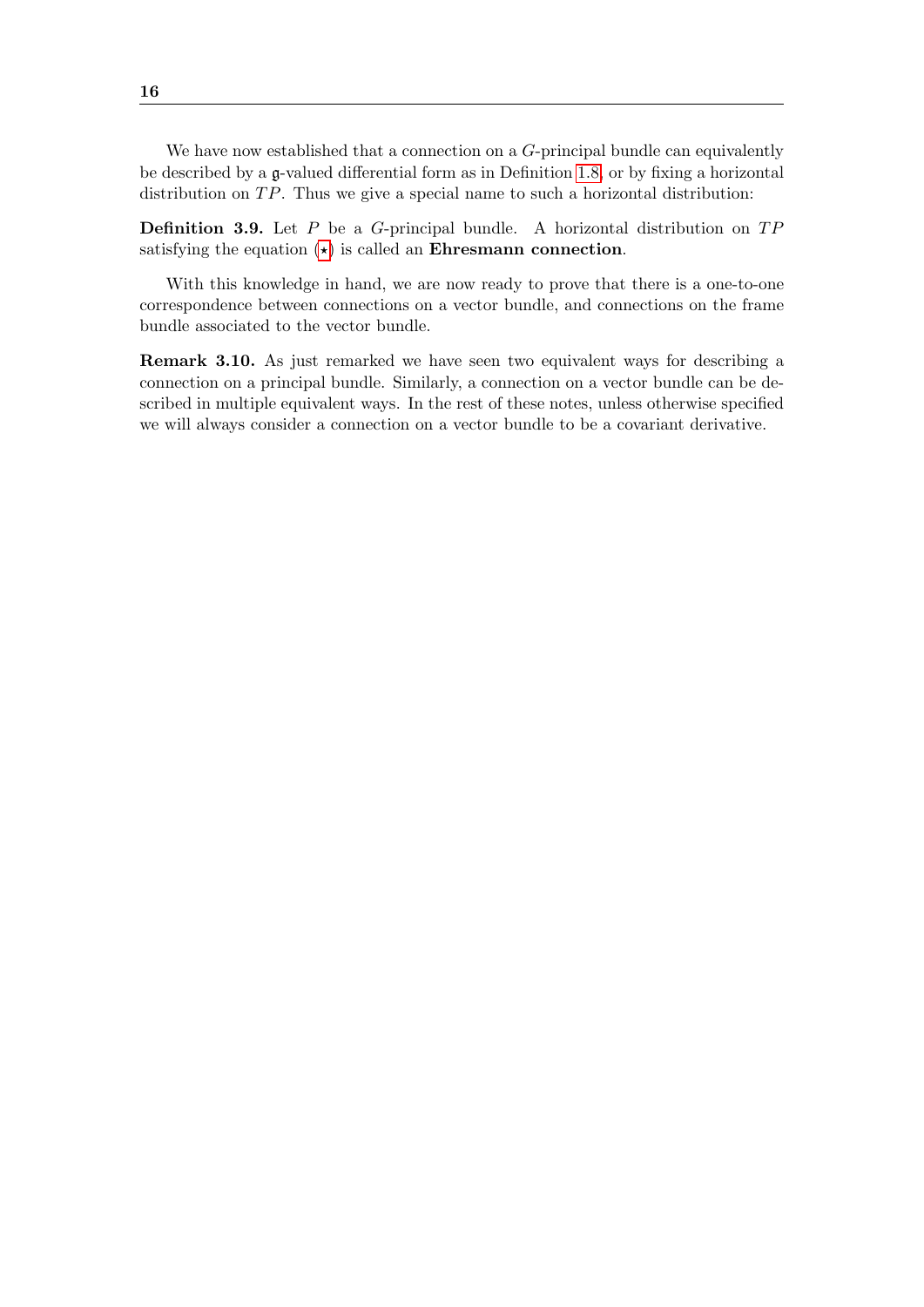## <span id="page-17-0"></span>Connections On Vector Bundles And Frame Bundles

In this chapter we want to show that there is a one-to-one correspondence between connection forms (or equivalently Ehresmann connections) on the frame bundle and covariant derivatives on the corresponding vector bundle. Moreover, we will discuss discuss the concept of the *reduction of a structure group* for principal bundles as well as for vector bundles.

We begin by showing how a connection form on the frame bundle induces a covariant derivative on the corresponding vector bundle.

<span id="page-17-1"></span>**Theorem 4.1.** Let  $\pi : E \to M$  be a vector bundle over a manifold M. Let  $\omega$  be a connection form on the frame bundle  $Fr(E)$  of E. Then  $\omega$  induces a covariant derivative on the vector bundle E.

Before we can begin with the proof we have do give another couple of definitions.

**Definition 4.2.** Let  $\pi : P \to M$  be a G-principal bundle. Let  $\omega \in \Omega^k(P, V)$  be a vector-valued differential form. We say that  $\omega$  is **horizontal**, if whenever one of the arguments of  $\omega$  is an element of the vertical tangent subspace,  $\omega$  vanishes.

Recall that a G-principal bundle comes equipped with a right action  $\tau$  of G on P (see Propositon [1.6\)](#page-4-2).

**Definition 4.3.** Let  $\pi : P \to M$  be a G-principal bundle. Let  $\omega \in \Omega^k(P, V)$  be a vector-valued differential form and suppose that  $\sigma$  is a representation of G on V. We say that  $\omega$  is  $(\tau, \sigma)$ -equivariant if for all  $g \in G$  we have

$$
\tau_g^*\omega=\sigma_{g^{-1}}\omega.
$$

We will denote by

 $\Omega_G^k(P, V) = \{ \omega \in \Omega^k(P, V) \mid \omega \text{ is horizontal and } (\tau, \sigma) \text{-equivariant } \}$ 

the subspace of horizontal  $(G)$ -)equivariant differential forms. The proof of Theorem [4.1](#page-17-1) will rely on the following auxiliary Lemma, which relates the space of horizontal equivariant differential forms on the frame bundle to bundle-valued forms on the manifold.

<span id="page-17-2"></span>**Lemma 4.4.** Let  $\pi : E \to M$  be a vector bundle. Then there exists an isomorphism

$$
\Omega^k(Fr(E), V) \to \Omega^k(M, E),
$$

where  $V$  denotes the fiber of the vector bundle  $E$ .

**Remark 4.5.** Recall that in the case of a vector bundle E the group  $GL(V)$  acts on V by the canonical representation, that is, by left multiplication.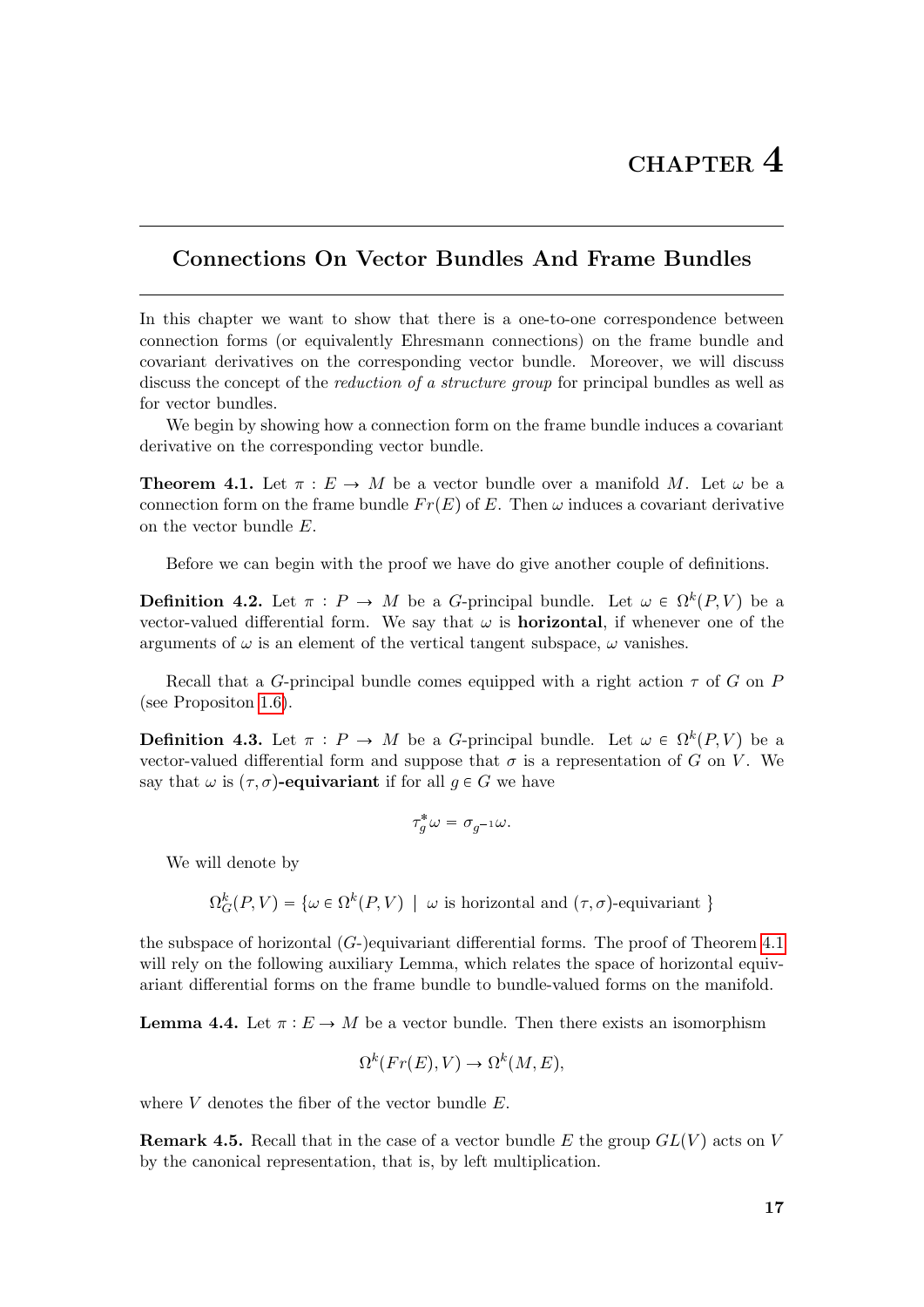Proof. We begin by constructing a bundle valued form on M starting with a form on  $Fr(E)$ . Let  $\omega \in \Omega_G^k(Fr(E), V)$ . Fix  $p \in M$ , and let  $\xi_1, \dots, \xi_k$  be vectors on  $T_pM$ . Because  $\pi_{Fr(E)}: Fr(E) \to M$  is a submersion, there exist  $\eta_1, \dots, \eta_n$  such that  $D\pi_{Fr(E)}(u)\eta_i = \xi_i$  for any  $u \in P_p$ . Now by assumption  $\omega_u(\eta_1, \dots, \eta_k)$  is an element of V. Because E is a vector bundle with fiber V every element  $u \in P_p$  is an isomorphism  $u: V \to E_p$ . Thus, applying u to  $\omega_u(\eta_1, \dots, \eta_k)$  yields an element of  $E_{\pi_{F_r(E)}(u)} = E_p$ . We denote this element by  $\check{\omega}_p(\xi_1, \dots, \xi_k)$ . We now claim that  $\check{\omega}$  is the desired E-valued differential form on  $M$ . To see this we need to check that it is independent of the choice of  $u \in P_p$  and of the choice of vectors  $\eta_i$  in  $T_uP$ . For the last claim, simply observe that  $ω$  is horizontal by assumption and that if two vectors mapping to  $ξ<sub>i</sub>$  under  $Dπ(u)$  differ by a vertical vector. Then the claim follows from linearity. For the first claim notice that  $\pi \circ \tau_g = \pi$  because  $\tau$  is fiber preserving. Thus we have

$$
D\pi(\tau_g(u)) \circ D\tau_g(u)\eta_i = D\pi(u)\eta_i = \xi_i,
$$

so that  $D\tau_g(u)\eta_i$  is an element of  $T_{\tau_g(u)}$  mapping to  $\xi_i$ . Because  $\tau$  is moreover transitive, it is enough to show that

$$
u(\omega_u(\eta_1,\cdots,\eta_k))=\tau_g(u)(\omega_{\tau_g(u)}(D\tau_g(u)\eta_1,\cdots,D\tau_g(u)\eta_k)).
$$

By assumption  $\omega$  is equivariant so that we get

$$
\omega_{\tau_g(u)}(D\tau_g(u)\eta_1,\cdots,D\tau_g(u)\eta_k)=(\tau_g^*\omega)_u(\eta_1,\cdots,\eta_k)
$$
  
= 
$$
l_{g^{-1}}(\omega_u(\eta_1,\cdots,\eta_k)).
$$

Thus the claim follows if we can show that  $\tau_q(u) = u \circ l_q$ . But this follows immediately, as the action  $\tau$  in the case of the frame bundle is given by right multiplication with  $g \in GL(V)$ , so that both sides are equal. Thus we have established that the map  $\omega \mapsto \check{\omega}$ is well-defined. To see that it is also an isomorphism we construct an explicit inverse. Given a differential form  $\alpha \in \Omega^k(M, E)$  we define a differential form  $\hat{\alpha} \in \Omega^k_G(Fr(E), V)$ by

$$
\hat{\alpha}_u(\eta_1,\cdots,\eta_k)=u^{-1}(\alpha_p(D\pi_{Fr(E)}(u)\eta_1,\cdots,D\pi_{Fr(E)}(u)\eta_k),
$$

for  $u \in P_p$  and  $\eta_1, \dots, \eta_k \in T_uP$ . This is clearly a horizontal form. To see that is is also equivariant observe that

$$
(\tau_g^* \hat{\alpha})_u(\eta_1, \cdots, \eta_k) = \hat{\alpha}_{\tau_g(u)}(D\tau_g(u)\eta_1, \cdots, D\tau_g(u)\eta_k)
$$
  
\n
$$
= \tau_g(u)^{-1}(\alpha_p(D\pi(\tau_g(u)) \circ D\tau_g(u)\eta_1, \cdots, D\pi(\tau_g(u)) \circ D\tau_g(u)\eta_k))
$$
  
\n
$$
= l_g^{-1} \circ u^{-1}(\alpha_p(D\pi(u)\eta_1, \cdots, D\pi(u)\eta_k))
$$
  
\n
$$
= l_g^{-1}(\hat{\alpha}_u(\eta_1, \cdots, \eta_k)),
$$

where we used again that  $\pi \circ \tau_g = \pi$ , and  $\tau_g(u) = u \circ l_g$  from above. It is clear from construction that the two maps are inverses of one another. Thus the Proposition follows.  $\Box$ 

With this Lemma in hand we can now proof Theorem [4.1.](#page-17-1)

*Proof of Thoerem [4.1.](#page-17-1)* Let V be the fiber of the vector bundle E, and let  $\Delta$  denote an Ehresmann connection on  $Fr(E)$ . Suppose we start with an arbitrary vector-valued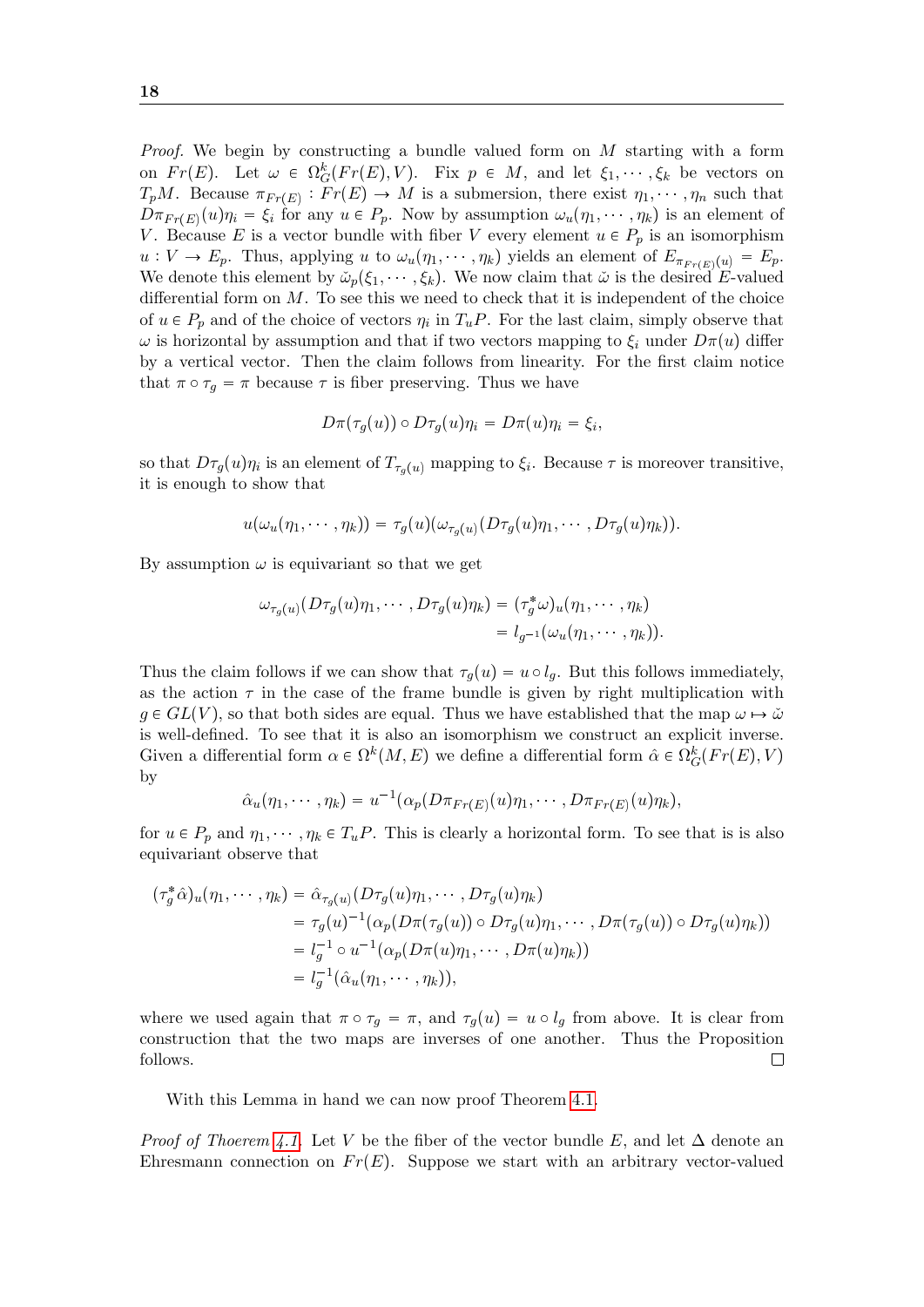differential form  $\omega \in \Omega^k(Fr(E), V)$ . We then define the **horizontal component** of  $\omega$ to be the differential form defined by

$$
\omega_u^h(\eta_1,\cdots,\eta_k)=\omega_u(\eta_1^h,\cdots,\eta_k^h),
$$

where  $\eta_i^h$  denotes the horizontal component of  $\eta_i$ , that is, if we write  $\eta_i$  using the direct sum decomposition  $T_u P = \Delta_u \oplus V_u Fr(E)$ , then  $\eta_i^h$  is the projection onto  $\Delta_u$ . Clearly the differential form  $\omega^h$  is a horizontal form. We now claim that if  $\omega \in \Omega_G^k(Fr(E), V)$ then  $(d\omega)^h \in \Omega_G^{k+1}(Fr(E), V)$ . To see this we only need to show equivariance. We do this in two steps. First, assume that a differential form  $\omega$  is equivariant. Then it holds that  $d\omega$  is equivariant as well, because

$$
\tau^*(d\omega) = d\tau^*(\omega)
$$
  
=  $d(l_{g^{-1}}(\omega))$   
=  $l_{g^{-1}}(\omega)$ .

For the first inequality we use that the pullback commutes with the exterior differential. In the second line we used equivariance of  $\omega$ . The last line follows from the fact that  $l_{q-1}$  is linear map. If one goes through the definitions of vector-valued differential forms, and of the exterior differential for vector-valued differential forms, one sees that this yields that  $l_{q-1}$  commutes with the exterior differential as well. Now we want to show that if  $\omega$  is equivariant, then so is  $\omega^h$ . This is another simple, although slightly longer, calculation. Fix  $u \in P, g \in G$  and let  $\eta_1, \dots, \eta_k \in T_uP$ , and let  $\omega \in \Omega^k(P, V)$ . Then we have

$$
(\tau_g^*\omega^h)_u(\eta_1, \cdots, \eta_k) = \omega^h_{\tau_g(u)}(D\tau_g(u)\eta_1, \cdots, D\tau_g(u)\eta_k)
$$
  
\n
$$
= \omega_{\tau_g(u)}((D\tau_g(u)\eta_1)^h, \cdots, (D\tau_g(u)\eta_k)^h)
$$
  
\n
$$
= \omega_{\tau_g(u)}(D\tau_g(u)\eta_1^h, \cdots, D\tau_g(u)\eta_k^h)
$$
  
\n
$$
= (\tau_g^*\omega)_u(\eta_1^h, \cdots, \eta_k^h)
$$
  
\n
$$
= l_{g^{-1}}\omega_u(\eta_1^h, \cdots, \eta_k^h)
$$
  
\n
$$
= l_{g^{-1}}\omega_u^h(\eta_1, \cdots, \eta_k).
$$

The fact that  $(D\tau_g(u)\eta_i)^h = D\tau_g(u)\eta_i^h$  is a consequence of the fact that an Ehresmann connection satisfies  $D\tau_g(u)\Delta_u = \Delta_{\tau_g(u)}$ . With these observations it now follows that for any  $\omega \in \Omega_G^k(Fr(E), V)$  we have that  $(d\omega)^h \in \Omega_G^{k+1}(Fr(E), V)$ . With this knowledge we can define what is called an exterior covariant differential. An exterior covariant differential is an analogue of the exterior differential for bundle-valued forms, that is it is an operator  $d^{\nabla} : \Omega^k(M, E) \to \Omega^{k+1}(M, E)$ . We define it by  $d^{\nabla}$ 

$$
d^{\nabla}(\alpha) := (\widetilde{d\alpha})^h.
$$

In particular, in degree  $k = 0$ , where  $\Omega^k(M, E) = \Gamma(M, E)$ , we write

$$
d^{\nabla}(s) = \nabla s.
$$

This is a covariant derivative - the only non-trivial property to check is the product formula  $\nabla_X(f s) = X(f)s + f\nabla_X s$ , for  $f \in C^{\infty}(M)$  and  $s \in \Gamma(M, E)$ . To see that the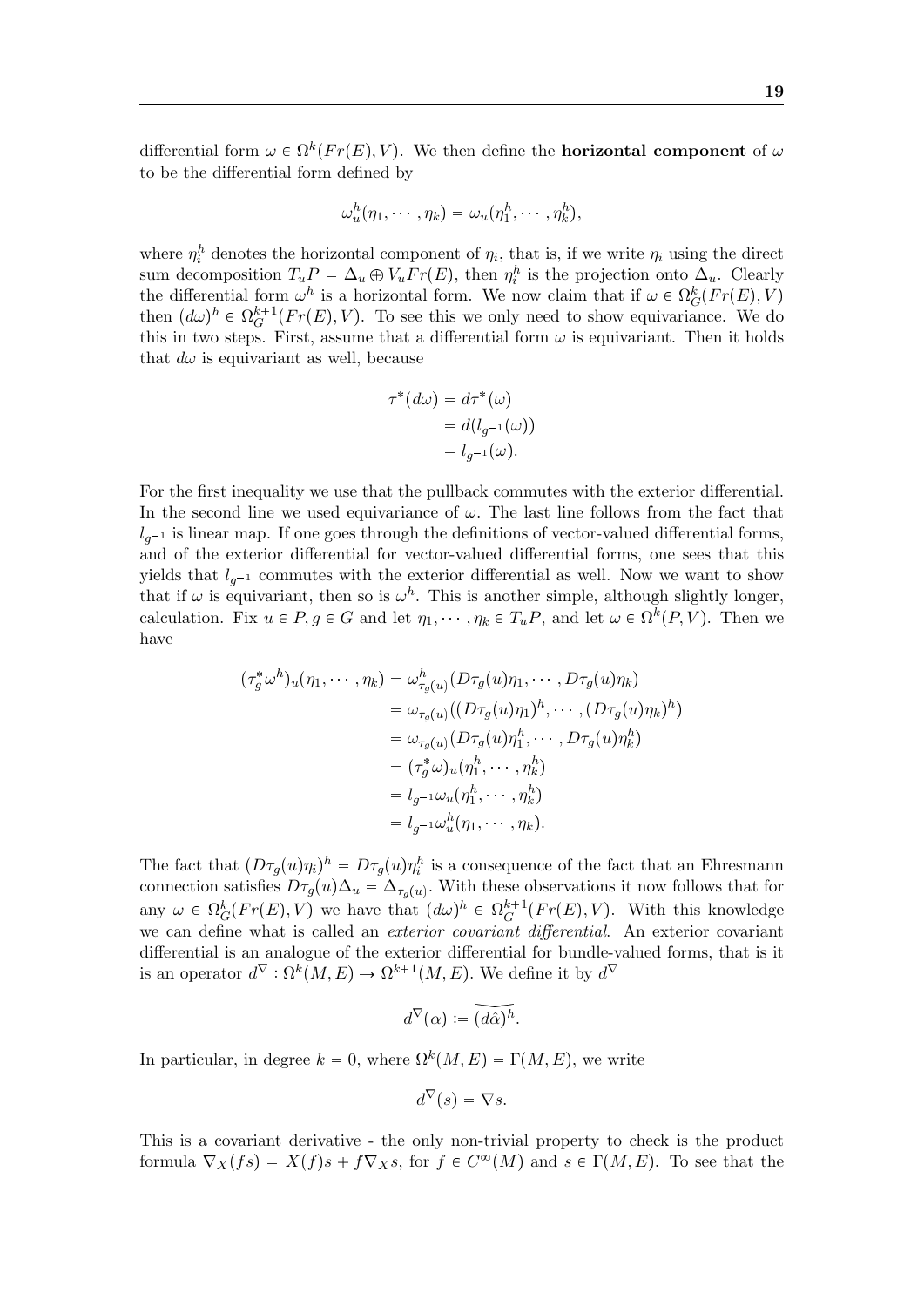product formula holds, observe that for  $\xi \in T_pM$  we have

$$
\nabla_{\xi}(fs) = \overline{(df_s)^h(\xi)}
$$
  
=  $(d((f \circ \pi_{Fr(E)})\hat{s}))^h(\xi)$   
=  $(d(f \circ \pi_{Fr(E)})\hat{s} + (f \circ \pi_{Fr(E)})d\hat{s})^h(\xi)$   
=  $u((d(f \circ \pi_{Fr(E)})\hat{s})^h)(\xi) + u(((f \circ \pi_{Fr(E)})d\hat{s})^h)(\xi)$   
=  $\xi(f)s + f\nabla_{\xi}s$ ,

which is just a careful application of the construction of the maps involved. This finishes the proof of the Theorem.  $\Box$ 

Remark 4.6. The above construction is just a special case of a more general fact. Given a G-principal bundle, and any representation  $\sigma$  of G on some vector space V. Then there is a vector bundle called an associated bundle of P and denoted by  $P \times_G V$ , for which the analogue statements of Lemma [4.4](#page-17-2) and Theorem [4.1](#page-17-1) hold. For more details on the construction of the associated bundle we refer the interested reader to the book The Topology of Fibre Bundles by Norman Steenrod [\[13\]](#page-45-6). Another account is giving in Chapter 31 of Tu's Differential Geometry: Connections, Curvature, and Characteristic Classes [\[14\]](#page-45-4).

We have now shown that any connection on the frame bundle corresponds to a covariant derivative on the corresponding vector bundle. The next step is showing that the converse is also true. Note that this converse direction is not true for the more general setup described in the above Remark. We begin this direction with a few more definitions as well.

As remarked on earlier, there are different ways of describing connections on vector bundles. Above we used the notion of a covariant derivative - the usual definition as a map  $\mathfrak{X}(M) \times \Gamma(M, E) \to \Gamma(M, E)$  is just a special case of the more general notion of covariant derivative along a map  $\phi : N \to M$ , where  $\phi$  is a smooth map between smooth manifolds. A covariant derivative along a map  $\phi$  is a map

$$
\nabla^{\phi} : \mathfrak{X}(N) \times \Gamma_{\phi}(E) \to \Gamma_{\phi}(E),
$$

where  $\Gamma_{\phi}(E)$  denotes sections of E along  $\phi$ . It is an easy exercise that  $\Gamma_{\phi}(E) \cong \Gamma(\phi^*E)$ , so that we can write this also as

$$
\nabla^{\phi} : \mathfrak{X}(N) \times \Gamma(\phi^* E) \to \Gamma(\phi^* E).
$$

The usual covariant derivative is just a covariant derivative along the identity map. We will use this only in the context where  $\phi$  is a smooth path  $\phi : [0, 1] \rightarrow M$  - because of this we will denote  $\phi$  by  $\gamma$  from now on. For details of this special case, called covariant derivative along a curve (or path), we refer the reader to Chapter 4 in John M. Lee's book Introduction to Riemannian Manifolds [\[8\]](#page-45-7) or Chapter 13 in Tu's book on Differential Geometry [\[14\]](#page-45-4). In both instances this is shown for the special case of  $E = TM$ , but the proofs are analogous for arbitrary E.

**Definition 4.7.** Let  $\pi : E \to M$  be a vector bundle with connection  $\nabla$ . Let  $\gamma : [0, 1] \to$ M be a smooth curve. Then the we say a section  $s \in \Gamma(\gamma^*E)$  is parallel along  $\gamma$  if  $\nabla^{\gamma}s \equiv 0$ . If E has rank n, then we say a collection  $\{s_i\}_{i=1}^n$  of sections along  $\gamma$  is a **parallel frame** if all the  $s_i$  are parallel along  $\gamma$  and for every  $t \in [0, 1]$  we have that  $\{s_i(t)\}_{i=1}^n$  is a basis of the vector space  $(\gamma^* E)_t \cong E_{\gamma(t)}$ .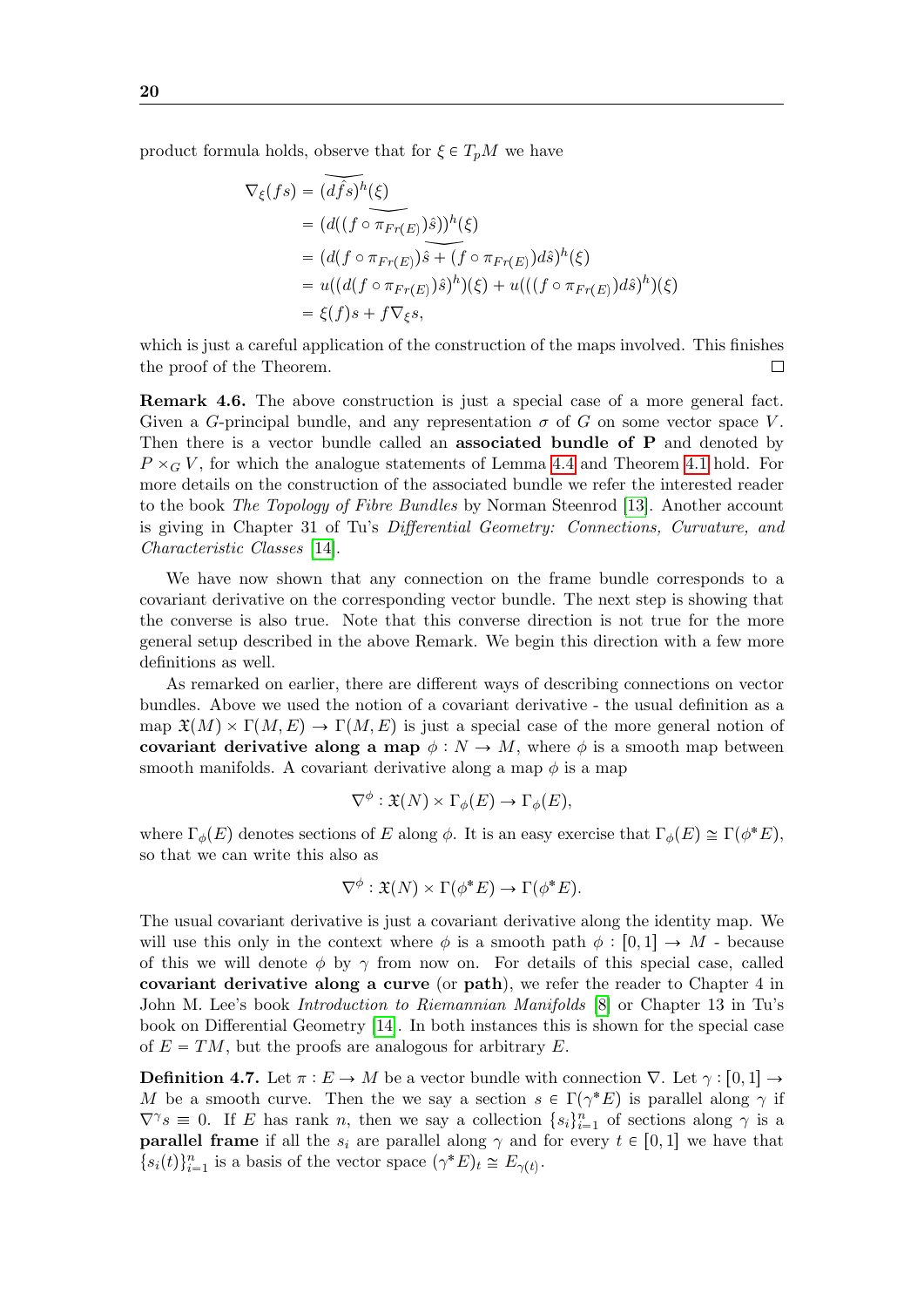**Definition 4.8.** Let E be a vector bundle over a manifold M with connection  $\nabla$ , and denote by  $\pi : Fr(E) \to M$  the associated frame bundle of E. A curve  $\bar{\gamma} : [0, 1] \to Fr(E)$ is called a lift of a curve  $\gamma : [0, 1] \to M$  if  $\gamma = \pi \circ \bar{\gamma}$ . If moreover  $\bar{\gamma}$  is a parallel frame along  $\gamma$ , then we say that  $\bar{\gamma}$  is a **horizontal lift** of  $\gamma$ .

An important result is the following Lemma.

**Lemma 4.9.** Let  $E$  be a vector bundle over a manifold  $M$  with covariant derivative  $\nabla$ . For every curve  $\gamma : [0, 1] \to M$  and every  $u \in (Fr(E))_{\gamma(0)}$  there exists a unique horizontal lift  $\bar{\gamma}$  : [0, 1]  $\rightarrow M$  which satisfies  $\bar{\gamma}(0) = u$ .

Proof. This is explained in Section 29.1 of [\[14\]](#page-45-4).

The horizontal distribution we will construct on  $Fr(E)$  will be made up of tangent vectors that come from horizontal lifts. More precisely, we give the following definition:

**Definition 4.10.** Let E be a vector bundle over a manifold M. Suppose  $\nabla$  is a connection on E. For  $p \in M$  and  $u \in (Fr(E))_p$  we say that  $\xi \in T_uP$  is a **horizontal tangent** vector if there is a curve  $\gamma : [0, 1] \to M$  such that  $\xi = \overline{\gamma}(0)$  for the horizontal lift  $\overline{\gamma}$  of  $\gamma$ .

What is useful about these horizontal tangent vectors is that the set of horizontal tangent vectors at  $u \in T_uP$  is a subspace, which we will denote by  $\Delta_u$ , and that this subspace is isomorphic to the tangent space of M at  $\pi_{Fr(E)}(u)$ . We will not prove these facts here, but refer the reader to the account given in Section 29.2 of [8]. However, these properties of  $\Delta_u$  is exactly what we need to show that it is complementary to the vertical tangent subbundle  $V F r(E)$ . To see this, first consider the case at a fixed  $u \in Fr(E)$ . Recall that  $V_u Fr(E)$  is the kernel of the surjective map  $D\pi_{Fr(E)}(u)$ . Thus  $V_u Fr(E)$  must have dimension dim  $Fr(E) - \dim M$ , so that the dimensions of  $\Delta_u$  and  $V_u Fr(E)$  are complementary. Moreover, because  $\Delta_u$  is isomorphic to  $T_u P$  it follows that  $V_u Fr(E) \cap \Delta_u = \{0\}$ , which establishes that, at least locally over every fiber, we have the desired decomposition

$$
T_u Fr(E) = \Delta_u \oplus V_u Fr(E).
$$

What is left to show is that these vector spaces  $\Delta_u$  assemble to a vector subbundle of TM. To show this, we introduce the following definition.

**Definition 4.11.** Let  $\pi : E \to M$  be a vector bundle with covariant derivative  $\nabla$ . Let  $X \in \mathfrak{X}(M)$  be a vector field. As by construction  $D\pi_{Fr(E)}(u) : \Delta_u \to T_{\pi_{Fr(E)}(u)}M$  is an isomorphism, it holds that for any  $p \in M$  there exists a unique vector  $\eta \in \Delta_u$  such that  $D\pi_{Fr(E)}(u)\eta = \mathfrak{X}(p)$ . The vector field of these vectors is called the **horizontal lift of** X. We will denote the horizontal lift of  $X$  by  $X$ .

Of course one has to show that  $\bar{X}$  is smooth.

**Lemma 4.12.** Let  $\pi : E \to M$  be a vector bundle with covariant derivative  $\nabla$ . The horizontal lift of a vector field  $X \in \mathfrak{X}(M)$  to the frame bundle  $Fr(E)$  is a smooth vector field.

 $\Box$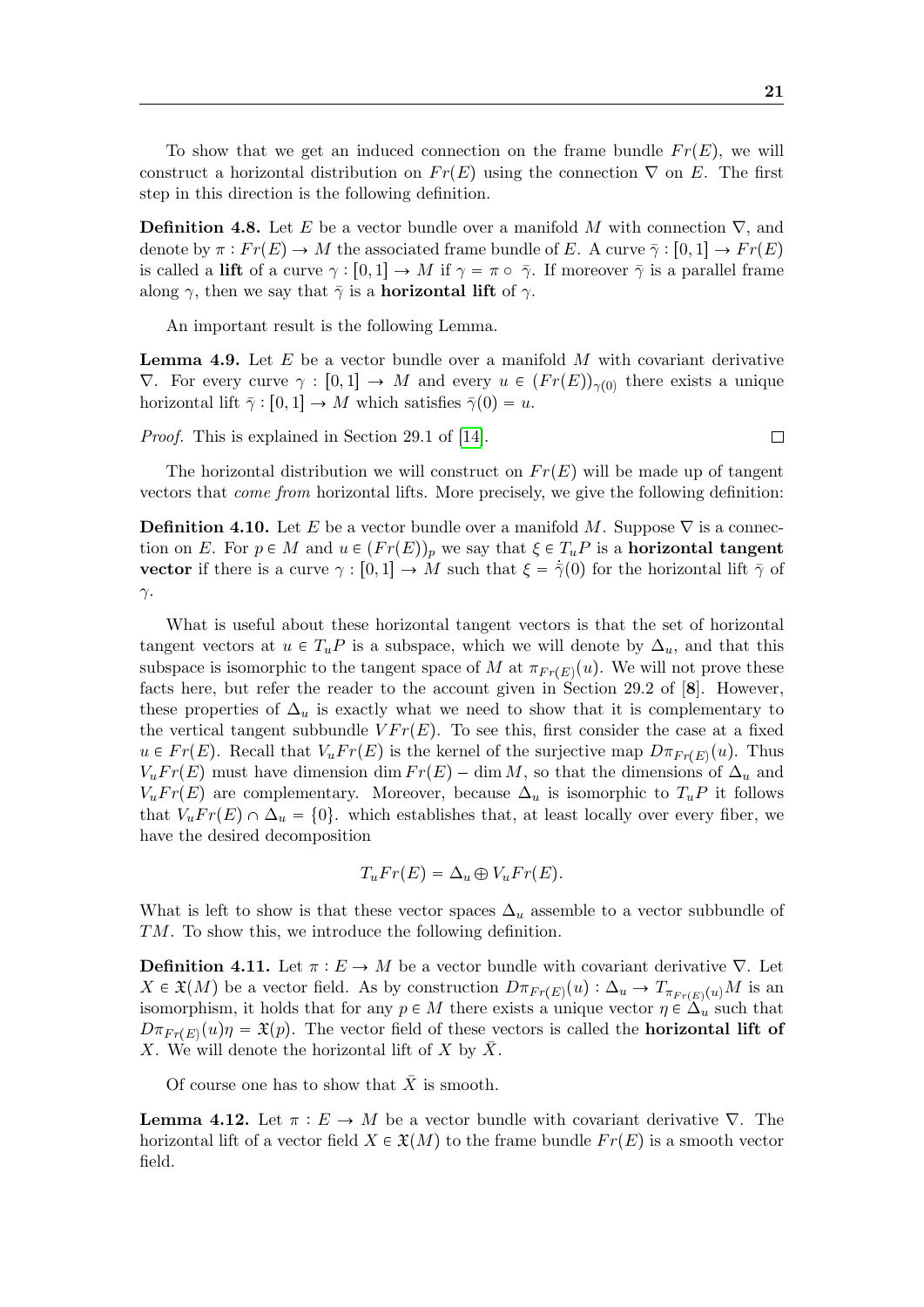Proof. We will not give all details of the proof here, for that we refer the reader once more to Tu's Differential Geometry book [\[14\]](#page-45-4). More explicitly, this is Proposition 29.8 in the book. However, we will quickly discuss the main ideas.

Because the property of being smooth is a local property, we can without loss of generality assume that the frame bundle  $Fr(E) = M \times G$  is a trivial bundle. The next property we need is that the horizontal lift is right-invariant:

$$
\bar{X}(x,g) = Dr_g(x,e)\bar{X}(x,e).
$$

To see this, observe that

$$
D\pi(x,g) \circ Dr_g(x,1)\overline{X}(x,e) = D\pi(x,1)\overline{X}(x,e)
$$
  
=  $X(\pi(x,e))$   
=  $X(\pi(x,g))$   
=  $D\pi(x,g)\overline{X}(x,g)$ 

where we used that  $\pi \circ r_g = \pi$  once more - the claim now follows. It holds that, if  $s \in \Gamma(U, Fr(E))$  is a local frame, the horizontal lift of X can be written as a difference between the image of X under  $Ds(p) : T_pM \to T_uFr(E)$  and a fundamental vector field on  $Fr(E)$ . More precisely, for a smooth curve  $\gamma : [0, 1] \to M$ , with  $\gamma(0) = p$ , let  $\bar{\gamma}$  be the horizontal lift of  $\gamma$  with initial value u. If we now take s to be a local frame around p such that  $s(p) = u$ , then there exists a smooth path of matrices  $a(t) \in GL(n, \mathbb{R})$  such that  $s(\gamma(t)) = \overline{\gamma}(t)a(t)$ , where  $a(0) = id$ . The derivative of  $a(t)$  at 0 is an element of  $T_e(GL(n, \mathbb{R})) = \mathfrak{gl}(n, \mathbb{R})$ . Then it holds that

$$
Ds(\gamma(0))\dot{\gamma}(0) = \dot{\overline{\gamma}}(0) + Z_{a'(0)}(u).
$$

Because every tangent vector in  $T_pM$  can be represented as the derivative of a curve through p and because every horizontal tangent vector in  $\Delta_u$  is the derivative of a horizontal lift of some curve, we can use the above expression to express the horizontal lift  $\bar{X}$  of X as the difference between the pushforward of X and a fundamental vector field.

Now viewing X as a derivation on  $C^{\infty}(M)$  one shows, using the right-invariance of the horizontal lift  $X$  as well as the right-invariance of the fundamental vector fields (see the proof Proposition [3.6](#page-14-1) for the second claim), that  $X(f)$  is a smooth function, which, as is well-known, is equivalent to  $X$  being a smooth vector field (for readers unfamiliar with this viewpoint, we recommend Chapter 8 of [\[9\]](#page-45-5)). П

This result will allow us to prove that the set

$$
\Delta = \coprod_{u \in Fr(E)} \Delta_u
$$

has indeed a natural structure of a subbundle, from which it will follow, that  $\Delta$  is a horizontal distribution, and hence an Ehresmann connection. Then we have finally shown, that any covariant derivative on a vector bundle induces a connection on the frame bundle.

<span id="page-22-0"></span>**Theorem 4.13.** Let  $\pi : E \to M$  be a vector bundle with covariant derivative  $\nabla$ . Then  $\nabla$  induces an Ehresmann connection (or equivalently a connection form) on the frame bundle  $Fr(E)$ . More explicitly, the Ehresmann connection induced on  $Fr(E)$  at a point  $u \in Fr(E)$  is given by the set of horizontal tangent vectors.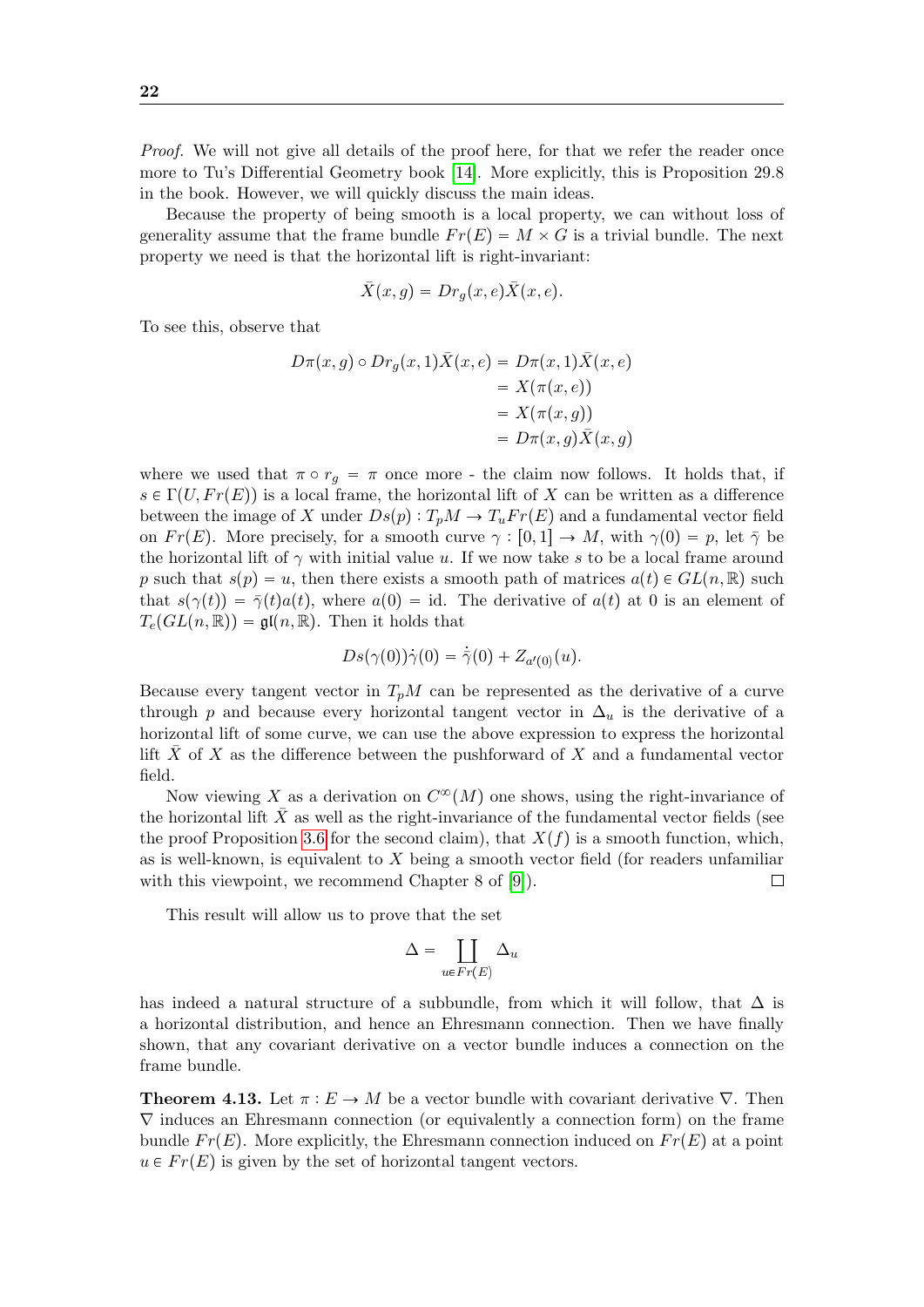$$
\Delta_{r_g(u)} = Dr_g(u)\Delta_u
$$

for all  $u \in P$ . We start by showing that  $\Delta$  is a subbundle. For this, we will once more utilize Proposition 20.4 from [\[14\]](#page-45-4), which tells us that it is enough to show that for any open set U in P there exist dim M local sections which span  $\Delta_{|\bar{U}}$ . For this, let  $\{X_1, \ldots, X_n\}$ be a local frame for TM. By the previous Proposition the lifts  $\{\bar{X}_1, \dots, \bar{X}_n\}$  are all smooth vector fields on P defined on  $\overline{U} := \pi_{Fr(E)}(U)$ . Because  $D\pi_{Fr(E)}(u)$  is an isomorphism for every  $u \in \overline{U}$ , it follows that for each  $u \in \overline{U}$  the set  $\{\overline{X}_1(u), \dots, \overline{X}_n(u)\}$  is a basis for  $\Delta_u$ . Thus the sections  $\{\bar{X}_1, \dots, \bar{X}_n\}$  span  $\Delta$  over  $\bar{U}$ . By Proposition 20.4 it follows that  $\Delta$  is a subbundle of TP, as desired. For the final claim, let  $u \in Fr(E)$ and fix some  $\bar{\gamma}(0) \in \Delta_u$ , where  $\bar{\gamma}$  is again the lift of some smooth curve  $\gamma$  in M, with initial value  $\bar{\gamma}(0) = u$ . Write  $\bar{\gamma}(t) = [v_1(t), \cdots, v_k(t)]$ , where k is the rank of the vector bundle E, and each  $v_i(t)$  is a column vector representing the *i*th column of the matrix  $\bar{\gamma}(t) \in Fr(E_{\gamma(t)})$ . As we assume that  $\bar{\gamma}$  is a horizontal lift, it holds that  $\nabla^{\gamma}v_i \equiv 0$ . Recall that the action of  $GL(k, \mathbb{R})$  on  $Fr(E)$  is given by right multiplication, so we can get for  $A \in GL(k, \mathbb{R})$  that

$$
\bar{\gamma}(t)A = \left[\sum_{i=1}^r g_1^iv_i(t), \cdots, \sum_{i=1}^r g_k^iv_i(t)\right],
$$

and by linearity of  $\nabla^{\gamma}$  it follows that each component of  $\bar{\gamma}(t)A$  is a parallel section. Thus  $\bar{\gamma}(t)A$  is a horizontal lift of  $\gamma(t)$  with initial value  $\bar{\gamma}(0)A$ . Observe that

$$
\frac{d}{dt}_{|t=0}\bar{\gamma}(0)A=Dr_A(\bar{\gamma}(0))\dot{\bar{\gamma}}(0)\in\Delta_{r_A(\bar{\gamma}(0))}=\Delta_{uA}.
$$

This shows  $Dr_A(u)\Delta_u \subset \Delta_{uA}$  - but  $r_A$  is a diffeomorphism, and thus  $Dr_A(u)$  is an isomorphism for every  $u \in Fr(E)$ . Thus we get equality, which finishes the proof.  $\Box$ 

This brings our discussion of the correspondence between covariant derivatives of a vector bundle E and Ehresmann connections on the principal bundle  $Fr(E)$  to an end. Observe that the functions constructed in Theorem [4.1](#page-17-1) and in Theorem [4.13](#page-22-0) above are injective. Thus the correspondence is one-to-one. We summarize the above results in the following Corollary.

<span id="page-23-1"></span>**Corollary 4.14.** Let M be a manifold and suppose  $\pi : E \to M$  is a vector bundle over M. Then there is a one-to-one correspondence between covariant derivatives on the vector bundle E and Ehresmann connections on the associated frame bundle  $Fr(E)$ .

With this acquired knowledge in hand, the answer to our initial question, whether one can define characteristic classes using covariant derivatives, and the associated curvature, on the vector bundles, and if so whether they coincide with the characteristic classes defined via the frame bundle, can be answered with yes.

<span id="page-23-0"></span>Remark 4.15. Using this, we see that characteristic classes defined on vector bundles are independent of the choice of connection as well.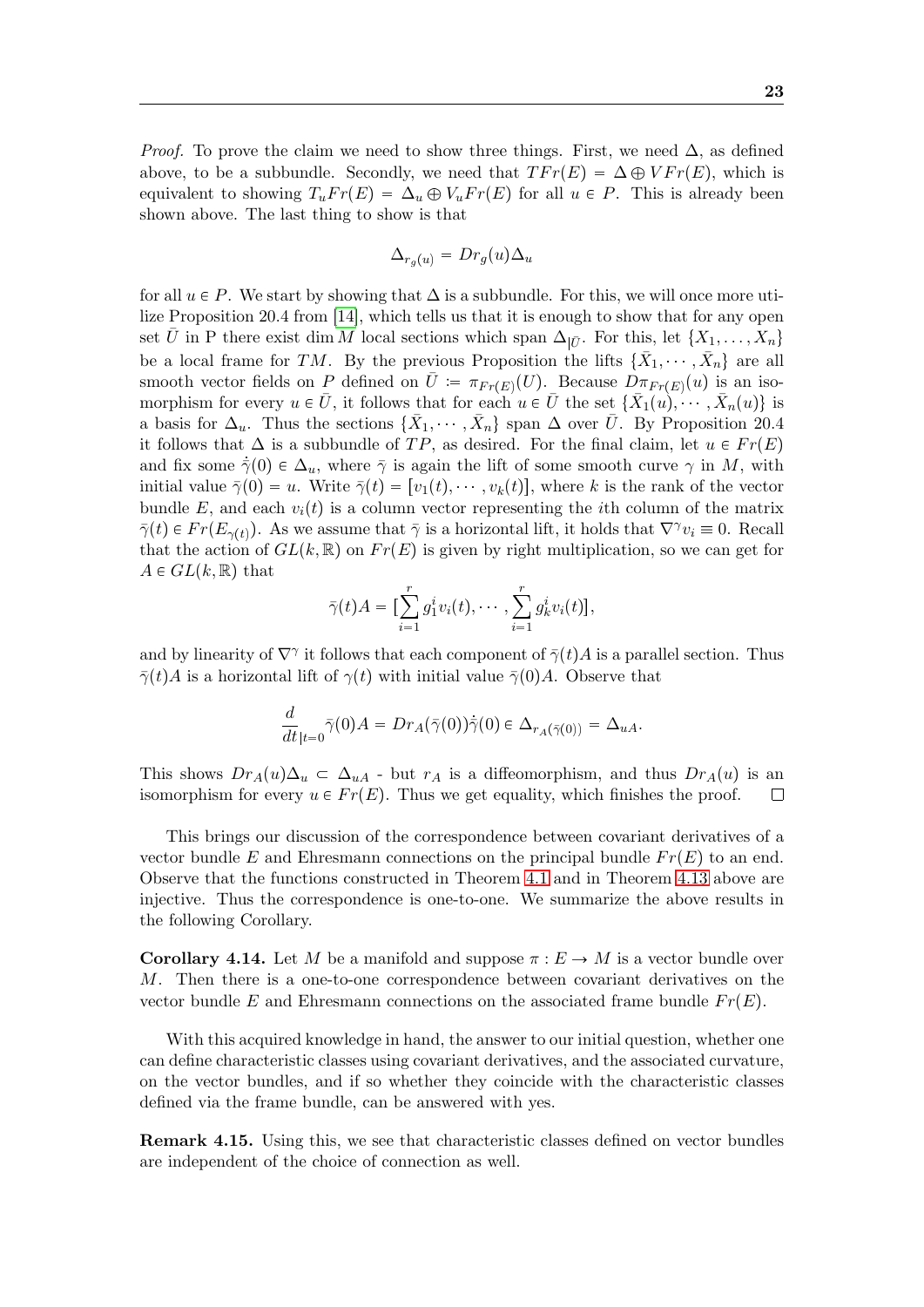#### 24

#### 4.1 Reduction of Structure Groups

Before we return to the discussion of characteristic classes however, we want to discuss the reduction of structure groups once more - now with the new acquired knowledge about the correspondence of connections from above. Above we described how the choice of a Riemannian metric on vector bundle lets us reduce the structure group of the vector bundle to  $O(n)$ . We did this by showing that the transition functions can be chosen such that they take values in  $O(n)$ . By Theorem [2.7](#page-9-2) this is equivalent to the existence of an  $O(n)$ -subbundle of the frame bundle  $Fr(E)$ . We now want to explicitly construct this  $O(n)$ -subbundle and show that there is indeed a one-to-one correspondence between such subbundles and the Riemannian metrics on the vector bundle E. After this, we will show that the connections on an  $O(n)$ -subbundle associated to a Riemannian metric g on  $E$  correspond to those covariant derivatives on  $E$ , which are metric with respect to  $q$ .

Let E be a vector bundle, and suppose that we start with an  $O(n)$ -subbundle of the frame bundle  $Fr(E)$ . Let us quickly recap what this actually means. Suppose we have a G-principal bundle P over a manifold M. Let  $H \subset G$  be a (Lie) subgroup, and suppose that  $Q$  is a H-principal bundle over  $M$ . A homomorphism of principal bundles between Q and P now consists of a Lie group morphism  $\phi : H \to G$  and a smooth map  $f: Q \to P$ , such that

$$
f(\tau_h^Q q) = \tau_{\phi(h)}^P f(q) \quad \forall q \in Q \text{ and } h \in H,
$$

where  $\tau^{Q}$  and  $\tau^{P}$  are the respective right actions on the principal bundles. We denote such a morphism by  $(f, \phi)$ .

Remark 4.16. We call the above pair of maps a homomorphism instead of a morphism, because both  $P$  and  $Q$  are bundles over the same manifold  $M$ . One can also define morphisms between bundles over different manifolds.

We say that a principal bundle homomorphism  $(f, g)$  is an embedding if the map  $f: Q \to P$  is an embedding, and if the Lie group morphism  $\phi$  is a monomorphism. By identifying Q with  $f(Q)$  and H with  $\phi(H)$ , we say that Q is an H-subbundle of P.

**Remark 4.17.** Put slightly differently, we can say that  $Q$  is an  $H$ -subbundle, if  $Q$ is an embedded submanifold of  $P$ , together with an  $H$ -action, so that the inclusions  $\iota_Q: Q \to P$  and  $\iota_H: H \to G$  assemble to an embedding  $(\iota_Q, \iota_H)$  of principal bundles.

Now, let us get back to the special case of P being the frame bundle, and Q being some  $O(n)$ -subbundle. Choose  $u \in Q$ , and note that for any  $p \in M$  the map  $u_p$  is an orthogonal map  $u_p: R^n \to E_p$ . Define a map

$$
g: E \times E \to \mathbb{R}, \qquad g_p(\xi, \eta) = \langle u_p^{-1} \xi, u_p^{-1} \eta \rangle,
$$

where  $\langle, \rangle$  denotes the Euclidean inner product. From Linear Algebra we know that the Euclidean inner product is invariant under multiplication by elements of  $O(n)$  - thus the map g is independent of the choice of u. By construction g defines an inner product on each fiber  $E_p$  of the vector bundle E. In this way Q determines a unique canonical Riemannian metric on  $E$ . Conversely, let q be a Riemannian metric on  $E$ . We will now construct an  $O(n)$ -subbundle of  $Fr(E)$ . Let Q denote the subset of  $Fr(E)$  consisting of those  $u \in Fr(E)$  which are orthonormal with respect to g - that is Q is made up of those  $u$  satisfying

$$
g_p(u_p(\xi), u_p(\eta)) = \langle \xi, \eta \rangle \quad \forall p \in M \text{ and } \xi, \eta \in \mathbb{R}^n.
$$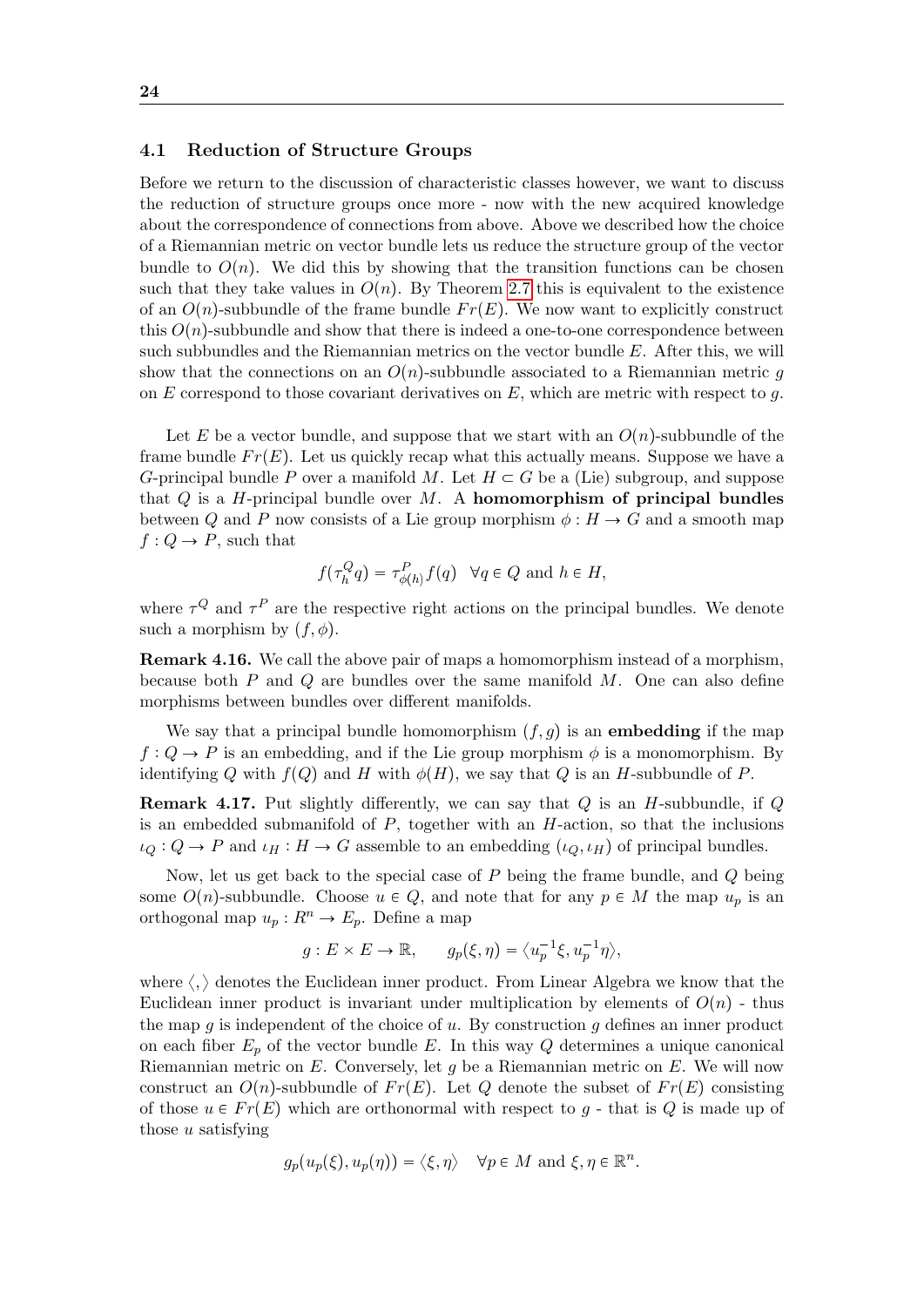The verification that this bundle Q is a smooth  $O(n)$ -principal bundle can be done analogous to Proposition [2.2.](#page-8-2) That this is moreover a subbundle can quickly be verified. Also, the constructions are clearly inverses of one another. This establishes a bijective correspondence between Riemannian metrics  $q$  on the vector bundle  $E$  and  $O(n)$ -subbundles of the frame bundle  $Fr(E)$  of E.

As indicated above, we now want to discuss how the connections on such an  $O(n)$ subbundle correspond, under the identification established in Corollary [4.14](#page-23-1) above, to covariant derivatives on  $E$  which are metric with respect to  $q$ . For this discussion, we need to introduce a few more definitions. We start by discussing reduced connections. Before we can define what a reduced connection is, we first have to discuss how principal bundle (homo)morphisms interact with connections.

<span id="page-25-0"></span>**Theorem 4.18.** Let Q and P denote two principal bundles over a manifold M. Denote by  $(f, \phi)$  a homomorphism from Q to P. Suppose that  $\omega^Q$  is a connection form on Q, with curvature form  $\Omega^Q$ , and let  $\Delta^Q$  denote the corresponding Ehresmann connection from Propositon [3.7.](#page-15-0) Then the following holds:

1. There is a unique Ehresmann connection  $\Delta^P$  on P so that

$$
Df(u)\Delta_u^Q \subset \Delta_{f(u)}^P.
$$

2. If  $\omega^P$  and  $\Omega^P$  are the connection form and the curvature form corresponding to  $\Delta^P$ , then

$$
f^*\omega^P = \phi(\omega^Q)
$$
 and  $f^*\Omega^P = \phi(\Omega^Q)$ .

*Proof.* The result can be found in  $[6]$  as Proposition 6.1 in Chapter II. We will quickly explain the main ideas here. For the first claim, choose  $p \in M$  and let  $u \in P_p$  be arbitrary. As the right action on P is transitive on the fibers, choose some  $u' \in Q_p$  such that  $\tau_g^P f(u') = u$ . The horizontal distribution  $\Delta^P$  at u will now be defined as

$$
\Delta_u^P = D\tau_g^P(f(u'))Df(u')\Delta_{u'}^Q.
$$

A simple calculation yields independence of the choice of  $u' \in Q$  and  $g \in G$ . The same holds true for establishing that  $\Delta^P$  is really an Ehresmann connection. A quick calculation yields invariance under  $D\tau_g^P$ , and to see that  $\Delta_u^P \oplus V_uP$  observe the following: Working locally, we can without loss of generality assume that  $P$  is trivial. In this case we only have to show that  $\Delta_u^P$  is isomorphic to the tangent space  $T_{\pi_Q(u)}M$ , where  $\pi_Q: Q \to M$  is the submersion associated to the principal bundle Q. To further simplify the notation, assume with out loss generality, this time using the invariance of the distribution under  $\tau^P$ , that  $u = f(u')$ . Consider the commutative diagram

$$
\Delta_u^Q \xrightarrow{Df(u)} \Delta_u^P
$$
\n
$$
D\pi_Q \downarrow \qquad D\pi_P
$$
\n
$$
T_{\pi_Q(u')}M \xrightarrow{D \operatorname{id}(\pi_Q(u'))} T_{\pi_P(u)}M
$$

and note that  $D\pi_Q(u')$  and  $D\operatorname{id}(\pi_Q(u'))$  are isomorphism by assumption. The commutativity of the above diagram then yields that the other two maps must be isomorphisms as well. This finishes the proof of the first claim. The second claim can be verified by direct calculation. For this one uses linearity to consider the cases of horizontal and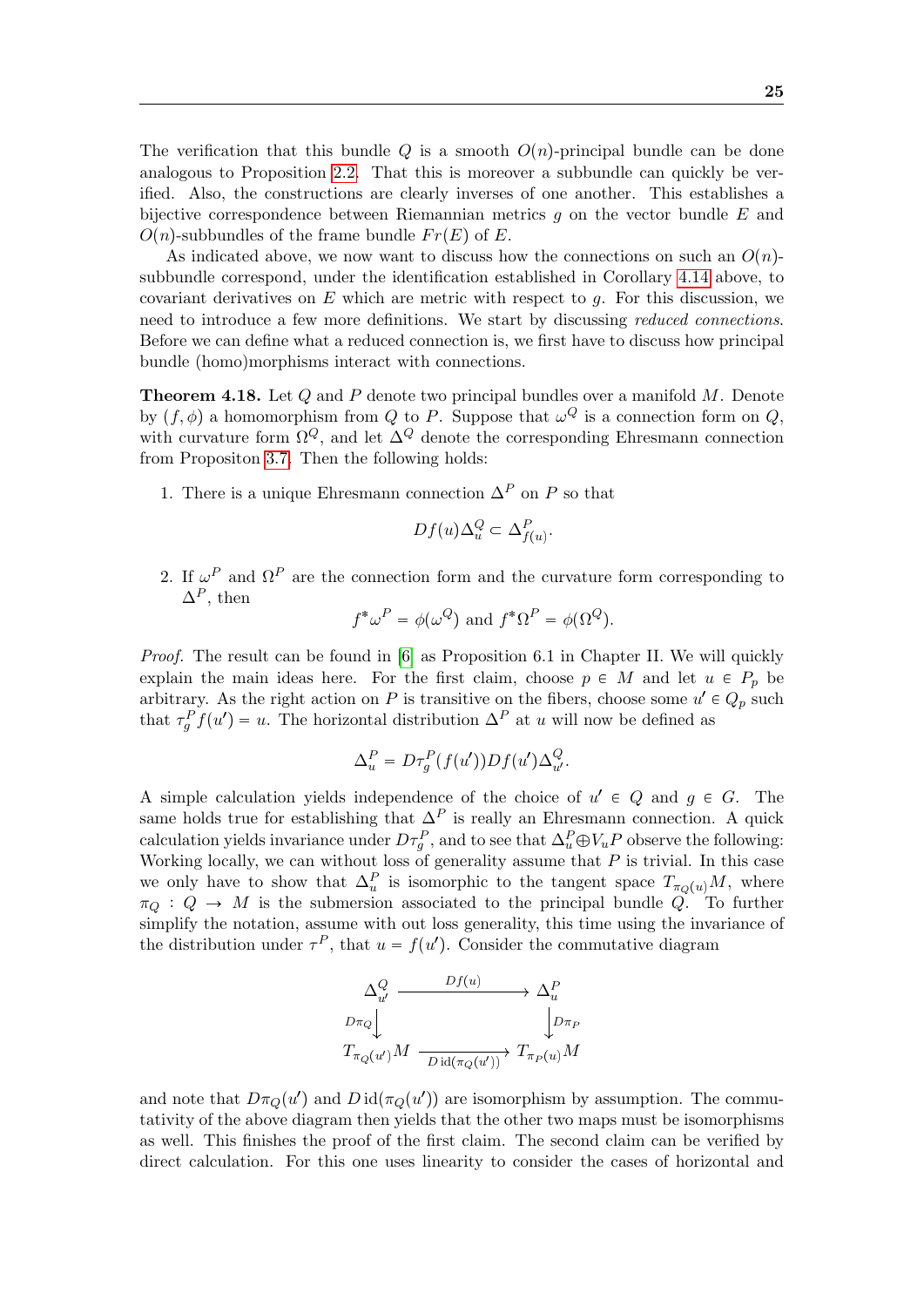vertical vectors independently. For the proof of the vertical part Cartan's structure equation

 $d\omega = \Omega + \frac{1}{2}$  $\frac{1}{2}[\omega,\omega]$ 

is used.

**Definition 4.19.** Let  $\pi : P \to M$  be a G-principal bundle. Suppose Q is an H-principal subbundle of P. We say a connection form  $\omega$  on P is reducible to H if the connection form arises from a connection form  $\omega'$  on  $Q$  under the above correspondence.

Now fix some metric g on E and let us denote by Q the reduced subbundle of  $Fr(E)$ . Choose a connection form  $\omega'$  on denote by  $\omega$  the unique connection form induced by  $\omega'$  on  $Fr(E)$ . As we know this connection form  $\omega$  induces a covariant derivative on E. Let us denote this covariant derivative by  $\nabla$  in the following. The most common way to express that a covariant derivative is metric, is in the form of the equation

$$
X(g(r,s)) = g(\nabla_X r, s) + g(r, \nabla_X s)
$$

for all sections  $r, s \in \Gamma(E)$  and vector fields  $X \in \mathfrak{X}(M)$ . We now want to rephrase this condition in a slightly different language. Our first observation is that we can view a Riemannian metric on E as a section of the bundle  $E^* \otimes E^*$ , which has the property that it defines an inner product on  $E_p$  for each p. It is well-known that a covariant derivative on E induces covariant derivatives on all tensor bundles  $T^{(h,k)}(E) = E \otimes \cdots E \otimes E^* \cdots E^*$ , where h equals the number of copies of  $E$ , while k equals the number of copies of  $E^*$ . Using this notation a Riemannian metric g on E is a section of the bundle  $T^{(0,2)}(E)$ . By the definition of the induced covariant derivative on  $T^{(0,2)}(E)$  it holds that  $\nabla$  is metric with respect to  $q$  if and only if

<span id="page-26-0"></span>
$$
\nabla_X^{E^* \otimes E^*} g = 0, \quad \forall X \in \mathfrak{X}(M). \tag{4.1}
$$

We will use this formulation of being metric to show that the induced covariant derivative is metric with respect to  $q$ . The next notion we will need is *parallel transport*. Let  $\gamma: [0, 1] \to M$  be a smooth path. Recall from above the definition of a parallel section, that is,  $s \in \Gamma(\gamma^*E)$  is parallel if and only if  $\nabla^2$  $\forall X \in \mathfrak{X}(M)$ . If s is such a parallel section, and we let  $a := s(0) \in E_{\gamma(0)}$  and  $b := s(1) \in E_{\gamma(1)}$  then we define **parallel transport of** a along  $\gamma$  to be b. This notion of parallel transport is interesting because of the following result:

**Proposition 4.20.** Let  $\pi : E \to M$  be a vector bundle. Then for any smooth curve  $\gamma : [0, 1] \to M$  there exists an isomorphism  $\mathbb{P}_{\gamma} : E_{\gamma(0)} \to E_{\gamma(1)}$  given by parallel transport along  $\gamma$ .

Proof. For a full proof see Section 29.1 of [\[14\]](#page-45-4). The main idea is as follows, one first establishes that a parallel section is uniquely determined by its initial value, and that, at least locally, there exists a section for any initial value in  $E_{\gamma(0)}$ . This follows from the existence and uniqueness of solutions to ordinary differential equations. Now, consider a basis  $e_1, \dots, e_n \in E_{\gamma(t_0)}$  for some  $t_0 \in [0, 1]$ . By the existence result above, we can find an  $\epsilon > 0$  such that we can parallel transport each basis vector  $e_i$  along the interval  $(t_0 - \epsilon, t_0 + \epsilon)$ . By linearity, this means that we can parallel transport any vector in  $T_{\gamma(t_0)}$  along  $(t_0 - \epsilon, t_0 + \epsilon)$ . Using the inverse parameterization of  $\gamma$  we find an inverse for  $\mathbb{P}_{\gamma_{|(t_0-\epsilon,t_0+\epsilon)}}$  so that it is indeed an isomorphism. Thus we find for any  $t \in [0,1]$  an

 $\Box$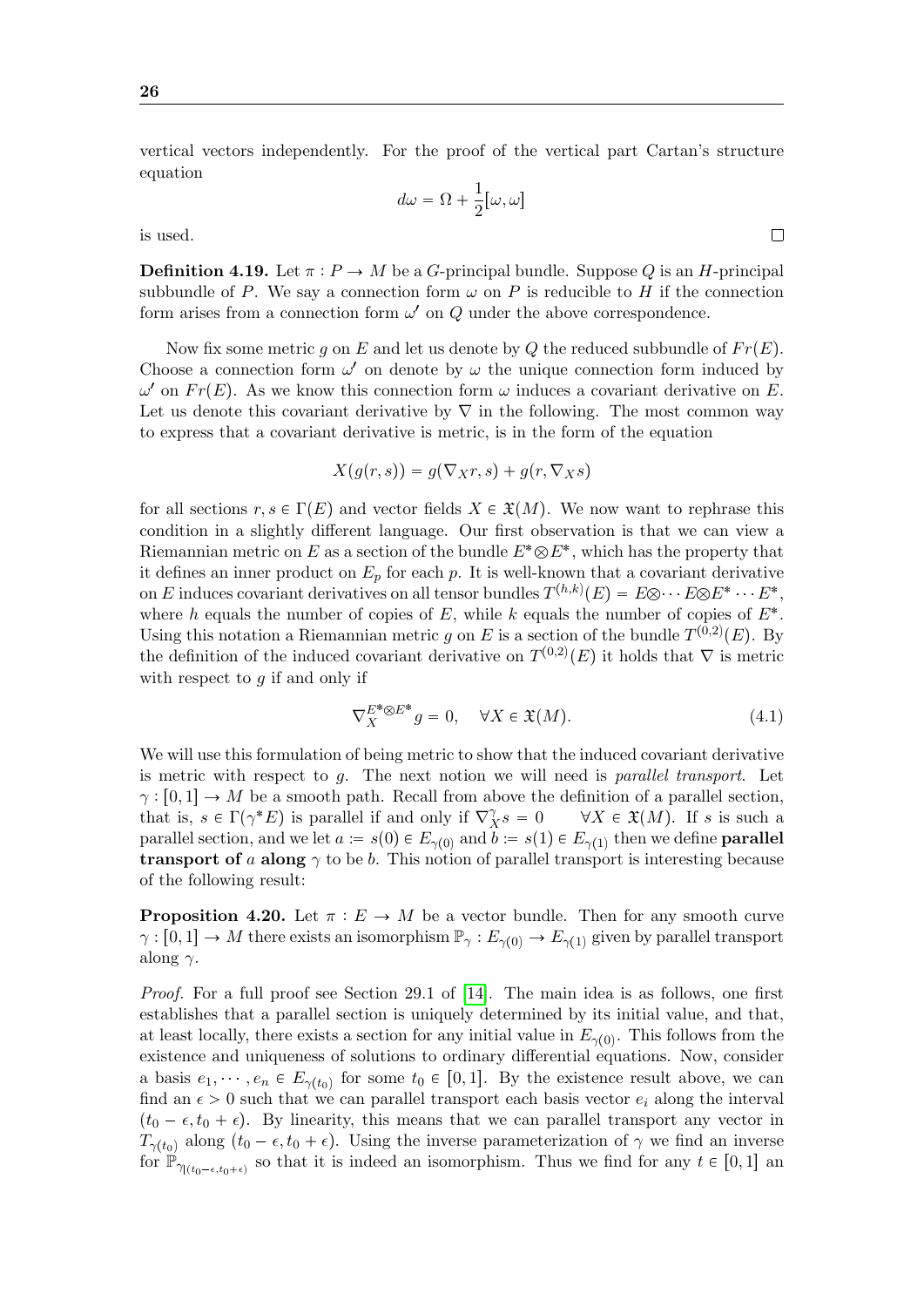open interval such that parallel transport is locally defined and an isomorphism on this interval. Because  $[0, 1]$  is compact, it is covered by a finite number of such open intervals - the claim follows.  $\Box$ 

This notion of parallel transport is interesting for us, because the parallel transport determines the covariant derivative. We make this precise in the following Proposition.

<span id="page-27-0"></span>**Proposition 4.21.** Let  $\pi : E \to M$  be a vector bundle. Suppose  $\nabla$  is a covariant derivative on E. If  $X \in \mathfrak{X}(M)$  is a vector field, and  $s \in \Gamma(E)$  is a section, then for every  $p \in M$  it holds that

$$
\nabla_X s(p) = \lim_{t \to 0} \frac{\mathbb{P}_{\gamma_{|[0,t]} } s(\gamma(t)) - s(\gamma(0))}{t},
$$

where  $\gamma : [0, 1] \to M$  is any curve satisfying  $\dot{\gamma}(0) = X(\gamma(0)).$ 

Proof. This is proved in [\[8\]](#page-45-7) as Proposition 4.36. Although it is shown in the case  $E = TM$  there, the general case for arbitrary vector bundles E can be carried out, mutatis mutandis, analogously.  $\Box$ 

To show that the Riemannian metric  $q$  is a parallel section, we want to use Equation [\(4.1\)](#page-26-0) and parallel transport. What we will now establish is that a section of  $E^* \otimes E^*$  is parallel in the sense of Equation [\(4.1\)](#page-26-0) if and only if it is constant along parallel sections of E. Because we are interested in studying the frame bundle, the first step is determining the relation between parallel transport and the frame bundle.

Recall that a parallel frame along a curve  $\gamma$  is a collection of parallel sections  $\{s_i\}_{i=1}^n$ for E such that  $\{s_i(\gamma(t))\}$  is a basis for each  $E_{\gamma(t)}$ . Also, denote by  $\bar{\gamma}$  the horizontal lift of  $\gamma$ . We now claim that a section  $s \in \Gamma(\gamma^*E)$  is parallel if and only if s is of the form

$$
s(t) = \bar{\gamma}(t)\xi,
$$

for some  $\xi \in \mathbb{R}^n$ . One direction is clear from the definition of a horizontal lift.

To see the only if part, one proceeds as follows. First, define parallel transport by the right hand side. Then, using the relation from Proposition [4.21,](#page-27-0) it is a straightforward calculation that what we defined as parallel transport does indeed coincide with the definition of a parallel transport along a curve with respect to the induced covariant derivative  $\nabla$  on E. For the details we refer the reader to the book A Comprehensive Introduction to Differential Geometry, Volume 2 by Michael Spivak [\[12\]](#page-45-8). More specifically, see Chapter 8 Lemma 8. To apply this, notice that for the induced covariant derivative we have

$$
\nabla_{\xi} s = \widetilde{(ds)^h}(\xi)
$$
  
=  $u(d(s)^h(\zeta))$   
=  $u(d(s)(\zeta^h))$   
=  $u(\zeta^h((s)(u)))$   
=  $u(\zeta^h(u^{-1}(s(p))))$ 

With this we now know the relation between the parallel transport on a vector bundle and the corresponding frame bundle, or rather, how the parallel transport of a covariant derivative induced on a vector bundle, by an Ehresmann connection on the frame bundle,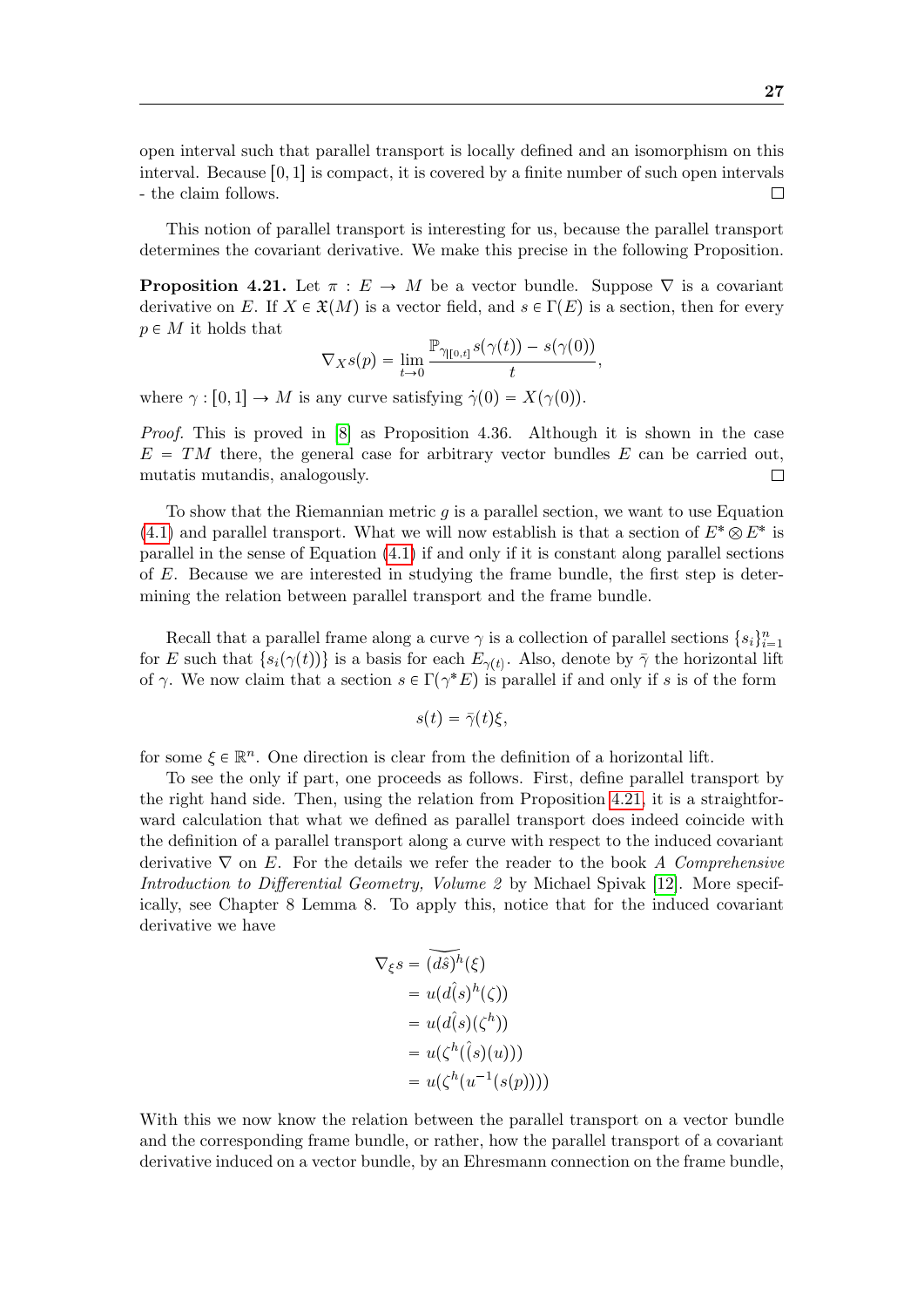is defined. Now, back to our main point - the discussion of metric covariant derivatives. To this end, let  $\lambda$  denote a section of the dual bundle  $E^*$ . As stated above, we claim that  $\lambda$  is parallel if and only if it is constant along a parallel section of E. The if part is obvious. For the only if part, consider a parallel dual frame, i.e. a parallel frame of the dual bundle, whose existence can be shown in the same fashion as the existence of a parallel frame. Using linearity it follows that if  $\lambda$  is constant along this parallel dual frame, then the covariant derivative must vanish (along the curve).

**Remark 4.22.** Here we use the canonical covariant derivative on  $E^*$  induced by the covariant derivative on  $E$ . That is, the connection on  $E^*$  satisfying the Leibniz rule with respect to the covariant derivative on E.

Now, with this and the rest of the above discussion in mind, it follows from Equation [\(4.1\)](#page-26-0), that for a Riemannian metric q on a vector bundle E, a covariant derivative  $\nabla$  is metric with respect to  $q$  if and only if

$$
g(\bar{\gamma}(0)\xi, \bar{\gamma}(0)\zeta) = g(\bar{\gamma}(1)\xi, \bar{\gamma}(1)\zeta).
$$

With this established, we can now prove our initial claim:

**Theorem 4.23.** Let  $\pi : E \to M$  be a vector bundle. Denote by g a Riemannian metric on E, and denote by Q the  $O(n)$ -subbundle of the frame bundle  $Fr(E)$  determined by the choice of g. Then a covariant derivative on  $E$  induced by a connection on  $Q$  is metric with respect to  $q$ .

Proof. Recall that the subbundle Q consists of those frames, which are orthonormal with respect to g. Any connection form on Q is a reduced connection form of  $Fr(E)$ by Theorem [4.18,](#page-25-0) and any such connection form on Q induces a connection form on  $Fr(E)$ . This connection form on  $Fr(E)$  in turn induces a covariant derivative on E. By the above, a section s of E along a curve  $\gamma : [0, 1] \to M$  is of the form  $s(t) = \overline{\gamma}(t)\xi$  for some  $\xi \in \mathbb{R}^n$ . As noted right before this Theorem, to show that the induced covariant derivative is metric, we need to argue why

$$
g(\bar{\gamma}(0)\xi, \bar{\gamma}(0)\zeta) = g(\bar{\gamma}(1)\xi, \bar{\gamma}(1)\zeta).
$$

But by the definition of the induced connection form on  $Fr(E)$  it follows that  $\bar{\gamma}(t) \in Q$ for all  $t \in [0, 1]$ . By construction, all elements of Q are orthonormal with respect to  $q$ . it follows that

$$
g(\bar{\gamma}(0)\xi, \bar{\gamma}(0)\zeta) = \langle \xi, \zeta \rangle = g(\bar{\gamma}(1)\xi, \bar{\gamma}(1)\zeta),
$$

where  $\langle \cdot \rangle$  again denotes the Euclidean inner product. The claim now follows.

With this, we will end our discussion of connections and their relations, and will return to the discussion of characteristic classes.

 $\Box$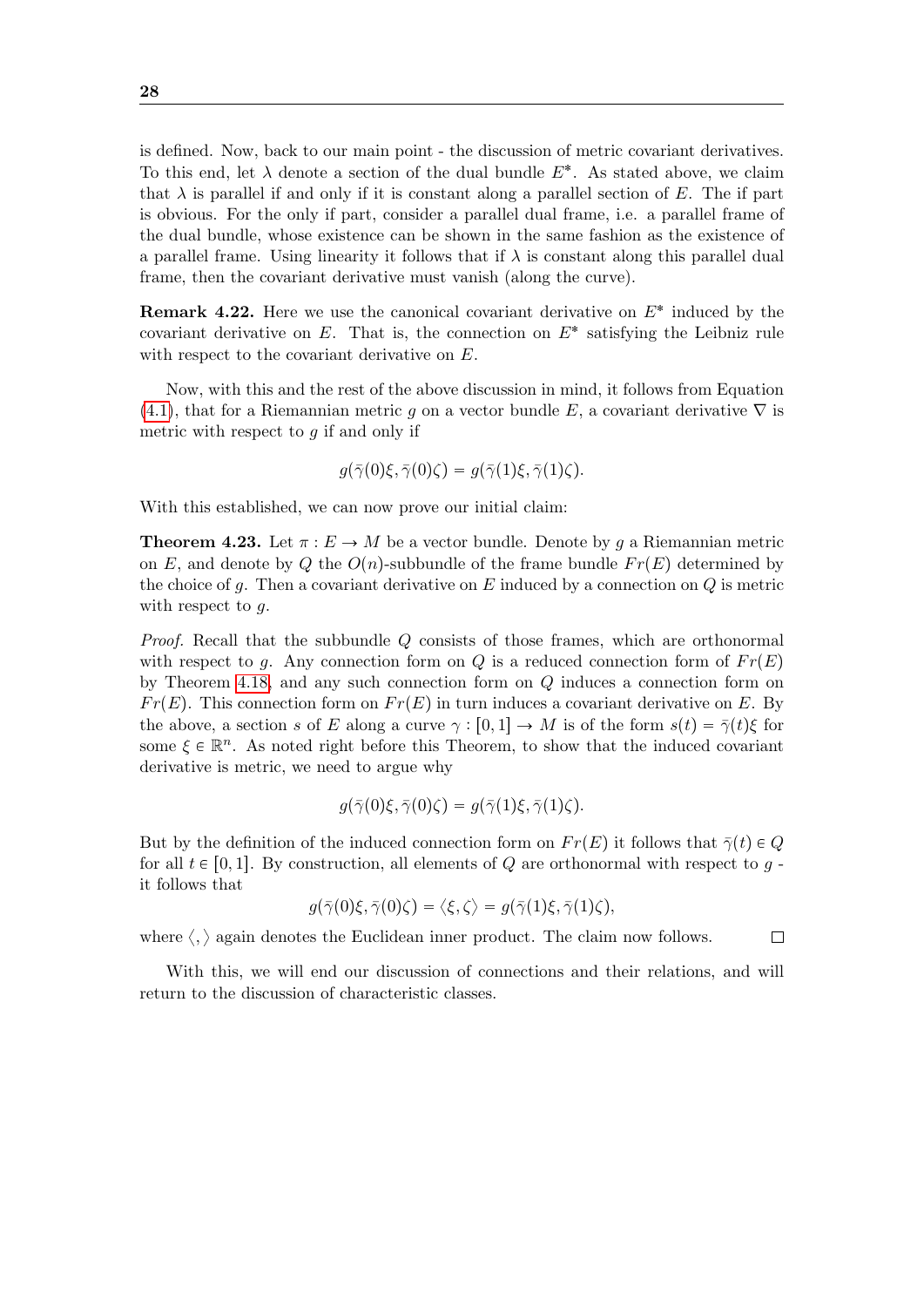#### Euler classes

<span id="page-29-0"></span>Another important type of characteristic classes associated to vector bundles are *Euler* classes. Euler classes may arguably be the most well-known type of characteristic classes. However, they are only defined for orientable vector bundles. Let us quickly recall the definition of an orientable vector bundle.

**Definition 5.1.** Let  $\pi : E \to M$  be a real vector bundle of rank n. We say E is an orientable vector bundle if the structure group of E can be reduced to  $GL_{+}(n, \mathbb{R})$ .

There are a few different definitions of orientability, all of which agree with the one just given. We will discuss these in the following. For this we first need to discuss the orientation of a vector space.

**Definition 5.2.** Let  $V$  be a vector space. If  $V$  is a one-dimensional vector space then  $V\setminus\{0\}$  has two components. Then an orientation on V is a choice of one of these components. We call this choice positive component. A positive basis is a choice of non-zero vector belonging to our choice of positive component. The second component is then called the negative component and any non-zero vector belonging to the negative component is called a negative basis.

We now want to extend this definition to the case where  $V$  is not one-dimensional. For this we define a new vector space det  $V$  arising from  $V$ .

**Definition 5.3.** Let V be an *n*-dimensional vector space. The determinant of V is the vector space

$$
\det V = \bigwedge^n V.
$$

This determinant will be useful in defining orientations on arbitrary finite-dimensional vector spaces because, by basic Multilinear Algebra, the space  $\det V$  is always onedimensional. Thus we can give the following definition:

**Definition 5.4.** Let V a finite-dimensional vector space. An **orientation of** V is an orientation on the determinant of V. We say that a basis  $\{e_i\}_{i=1}^n$  is a positive (or negative) basis if the vector  $e_1 \wedge \cdots \wedge e_n$  is a positive (or negative) basis of det V. Note that in particular a vector space has exactly two orientations.

There is something called the *standard orientation* on  $\mathbb{R}^n$ .

**Definition 5.5.** The standard orientation on  $\mathbb{R}^n$  is given by declaring that the standard basis is a positive basis.

Remark 5.6. The name determinant of a vector space seems strange at first glance. It is not immediately clear what, if there is any, the connection to the usual determinant from Linear Algebra is. Start by considering a linear map  $A: V \to W$  where V and W are vector spaces of the same dimension n. Then the map A induces a map between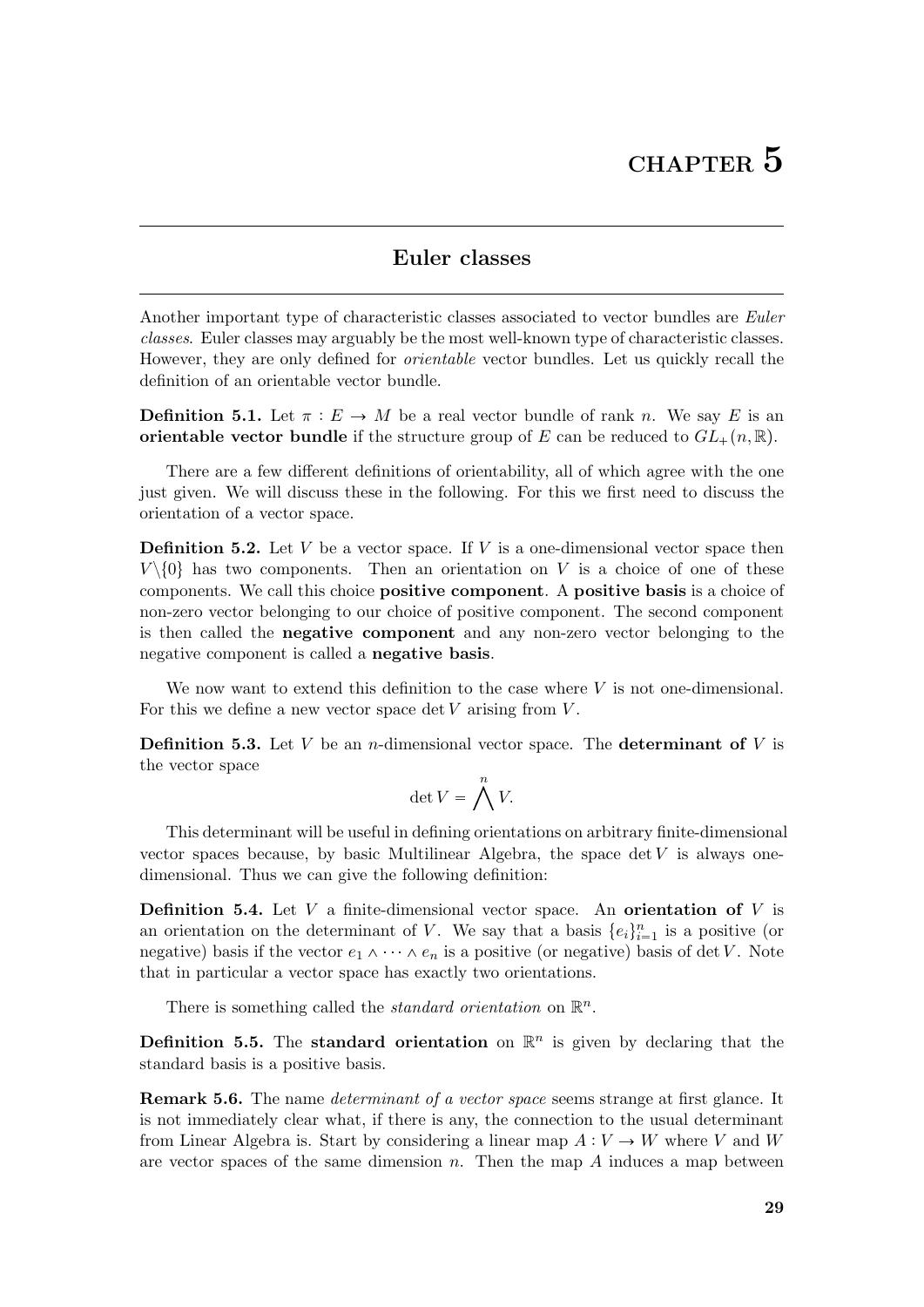the two determinants det V and det W. Explicitly this map  $A_{\text{det}}$  is given by sending an element  $v_1 \wedge \cdots \wedge v_n$  of V to the element  $A(v_1) \wedge \cdots \wedge A(v_n)$  in W. As the vector spaces are one-dimensional any map  $B : \det V \to \det W$ , after choosing bases, is simply multiplication by a scalar. One can quickly check that this scalar is non-zero if and only if A is an isomorphism. In that case one says that A is orientation-preserving if A maps the positive component to the positive component. We call A orientation-reversing if it is not orientation-preserving. In the special case of  $V = W$ , it turns out that if we equip both the source and the target with the same orientation, then the scalar is given precisely by the determinant of A.

We now want to extend this definition to vector bundles over a manifold. To mimic the above construction in the case of vector bundles we define the determinant line bundle, which be a substitute for the determinant of a vector space.

**Definition 5.7.** Let M be a manifold, and suppose E is a vector bundle of rank n over M. The determinant line bundle of  $E$ , denoted by det  $E$ , is the vector bundle over M which has fiber  $(\det E)_p = \det E_p$ .

The determinant line bundle gives two additional ways how an orientability can be characterized. This is the content the the next Proposition. However, for this we will utilize the dual bundle of a vector bundle.

**Definition 5.8.** Let  $\pi : E \to M$  be a vector bundle of rank n over a manifold M. Then the **dual bundle**  $E^*$  of E is the vector bundle over M with fiber

$$
(E^*)_p = Hom(E_p, \mathbb{R}).
$$

Of course, one has to verify that the dual bundle is indeed a vector bundle as well.

<span id="page-30-0"></span>**Lemma 5.9.** For a vector bundle E of rank n over a manifold M the dual bundle  $E^*$ is a vector bundle.

*Proof.* Let  $(U, \epsilon)$  be a vector bundle chart on E. This gives rise to a vector bundle chart on  $E^*$  in the following way. Over U we define a vector bundle chart  $\epsilon^* : (\pi^*)^{-1}(U) \to$  $U_a \times (\mathbb{R}^n)^*$ , which over each fiber  $E *_{p}$  for  $p \in U_a$  is given by

$$
\epsilon_p^*(\lambda) = \lambda \circ (\epsilon_p)^{-1}.
$$

Usually a bundle chart is defined as a map towards a product of an open subset  $U$ of the manifold M with  $\mathbb{R}^n$ . Above we define it as a map to a product with  $(\mathbb{R}^n)$ \*. However, this is not a problem because there is an isomorphism between  $\mathbb{R}^n$  and  $(\mathbb{R}^n)$ \* using the standard Euclidean inner product. Similar to the proof of Proposition [2.2](#page-8-2) one can now show that we get an induced structure of a vector bundle (first a topology, then a smooth structure, both using  $E$ , and finally a vector bundle structure using the charts defined above) on  $E^*$ . We will however quickly determine the relation between the transition functions on  $E$  and on  $E^*$ . Recall from Linear Algebra that the dual map induced by a linear map is given by the pullback. However, in general this construction is contravariant, so that the pullback of  $\epsilon_p : E_p \to \mathbb{R}^n$  would yield a map  $(\mathbb{R}^n)^* \to (E^*)_p$ which is not what we want. Because  $\epsilon_p$  is an isomorphism we can counteract this contravariance by using  $(\epsilon_p)^{-1}$  for the construction of the charts as above. With this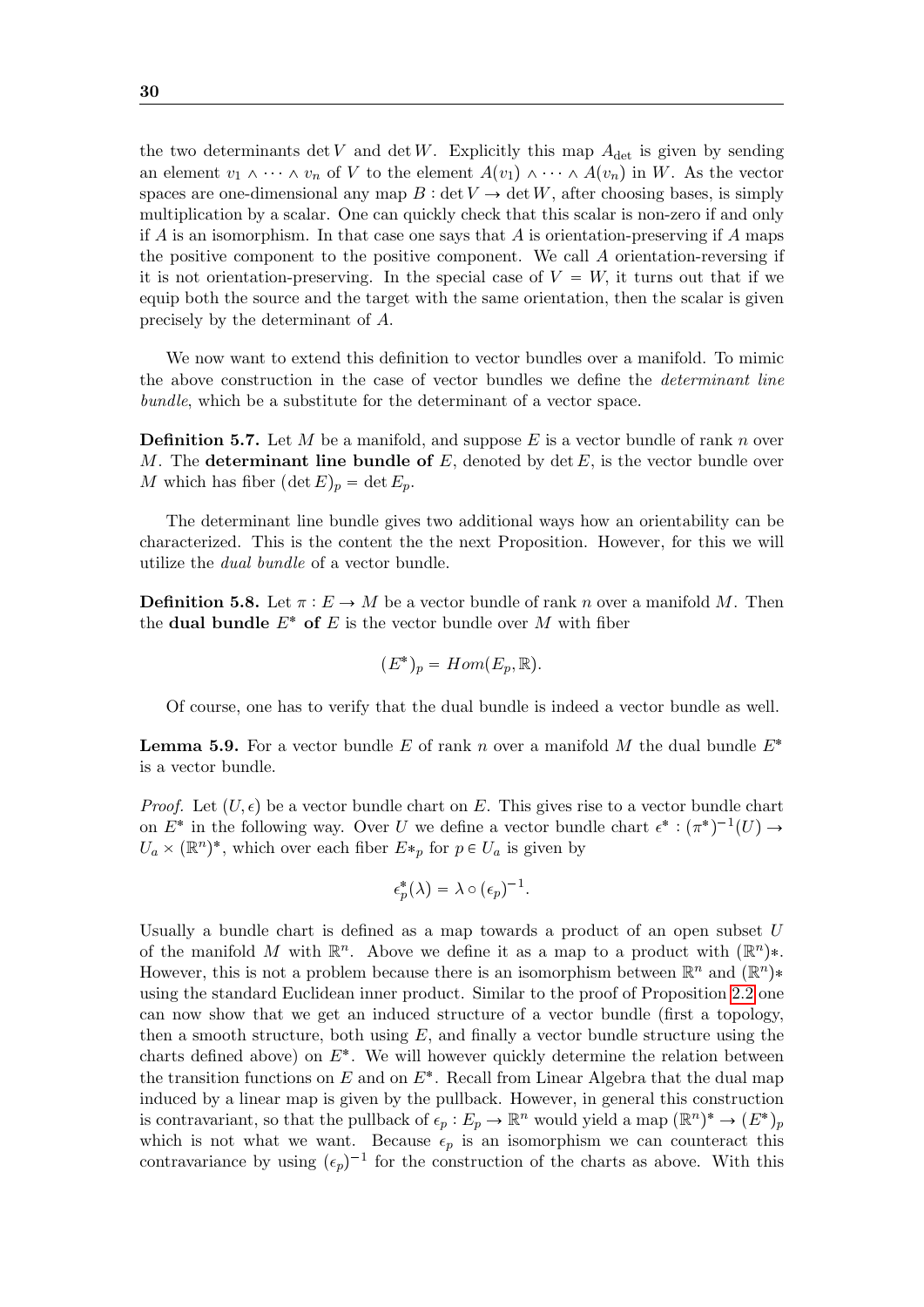definition we have that for two bundle charts  $\epsilon_a$  and  $\epsilon_b$  and the corresponding dual charts we get for  $(\epsilon_{ab})^* : U_a \cap U_b \to GL((\mathbb{R}^n)^*)$ 

$$
\begin{aligned} (\epsilon_{ab})_p^*(l) &= (\epsilon_a^*)_p \circ (\epsilon_b^*)_p^{-1}(l) \\ &= l \circ (\epsilon_b)_p \circ (\epsilon_a)_p^{-1} . \end{aligned}
$$

With this observation it follows that

$$
(\epsilon_{ab})_p^*(l)((\epsilon_{ab})_p(v)) = l(v),
$$

for all  $l \in (\mathbb{R}^n)^*$  and  $v \in \mathbb{R}^n$ . Writing this using the canonical pairing between a vector space and its dual the above yields for  $u = (\epsilon_{ab})_p(v)$ 

$$
\langle (\epsilon_{ab})_p^*(l), (\epsilon_{ab})_p(v) \rangle = \langle l, v \rangle
$$
  

$$
\iff \langle (\epsilon_{ab})_p^*(l), u \rangle = \langle l, v \rangle = \langle l, ((\epsilon_{ab})_p)^{-1}(u)
$$
  

$$
\iff \langle (\epsilon_{ab})_p^{-T}(l), u \rangle = \langle (\epsilon_{ab})_p^*(l), u \rangle
$$

where in the last step we used the definition of the transpose of a linear map. Thus the image of the transition functions on  $E^*$  is given by by the inverse transpose of the image of transition functions on E. If we denote the transition functions on E by  $\epsilon_{ab}^E$ , and the transition functions on  $E^*$  by  $\epsilon_{ab}^*$ , then this can be expressed as

$$
\epsilon_{ab}^* = (\epsilon_{ba}^E)^*,
$$

where the  $*$  on the right denotes the usual dual map.

**Proposition 5.10.** Let M be a manifold, and suppose E is a vector bundle of rank n over M. Then the following are equivalent:

- 1. There is a nowhere vanishing section  $\mu \in \Gamma(\det E^*)$  on the dual bundle of E.
- 2. The structure group of E can be reduced to  $GL_{+}(n,\mathbb{R})$ .
- 3. The determinant line bundle of  $E^*$  is trivial.

*Proof.* We start by showing that 1. implies 2.. First, let  $\{U_a, \epsilon_a\}_{a \in A}$  be a vector bundle atlas for E. Then over any  $U_a$  there exists a local frame, that is a collection of n sections  $e_i^a \in \Gamma(U_a, E)$  such that  $\{e_i^a(p)\}_{i=1}^n$  is a basis for  $E_p$  for every  $p \in U_a$ . This is immediate from the existence of the bundle chart by setting  $e_i^a(p) = (\epsilon_a)_p^{-1}(e_i)$ , where the  $e_i$  on the right denotes the *i*th standard basis vector of  $\mathbb{R}^n$ . By assumption the function  $\mu(e_1^a, \dots, e_n^a) : U_a \to \mathbb{R}$  is non-vanishing, so it does not change sign. If this function is positive then we do nothing. If the function is negative, then we replace the section  $e_1^a$  with  $-e_1^a$ . Thus without loss of generality we can assume that the function  $\mu(e_1^a, \dots, e_n^a)$  is positive. Now, we can also construct a local trivialization of the bundle E over  $U_a$  using these sections  $e_i^a$  by inverting the above construction. More explicitly, we can send  $v \in \pi^{-1}(U_a)$ , which can be uniquely written as  $v = \sum_{i=1}^n a_i e_i(p)$  for some  $p \in U_a$ , to the vector  $(a_1, \dots, a_n) \in \mathbb{R}^n$ . Doing this for every  $a \in A$  we get a new bundle atlas. To get the claim we have to show that the transition functions of this new bundle atlas are contained in  $GL_+(n,\mathbb{R})$ . To see this, observe that if  $U_a \cap U_b \neq \emptyset$ , then there are smooth functions  $f_j^i: U_a \cap U_b \to \mathbb{R}$  so that

$$
e_j^b(p) = \sum_{i=1}^n f_j^i(p)e_i^a(p).
$$

 $\Box$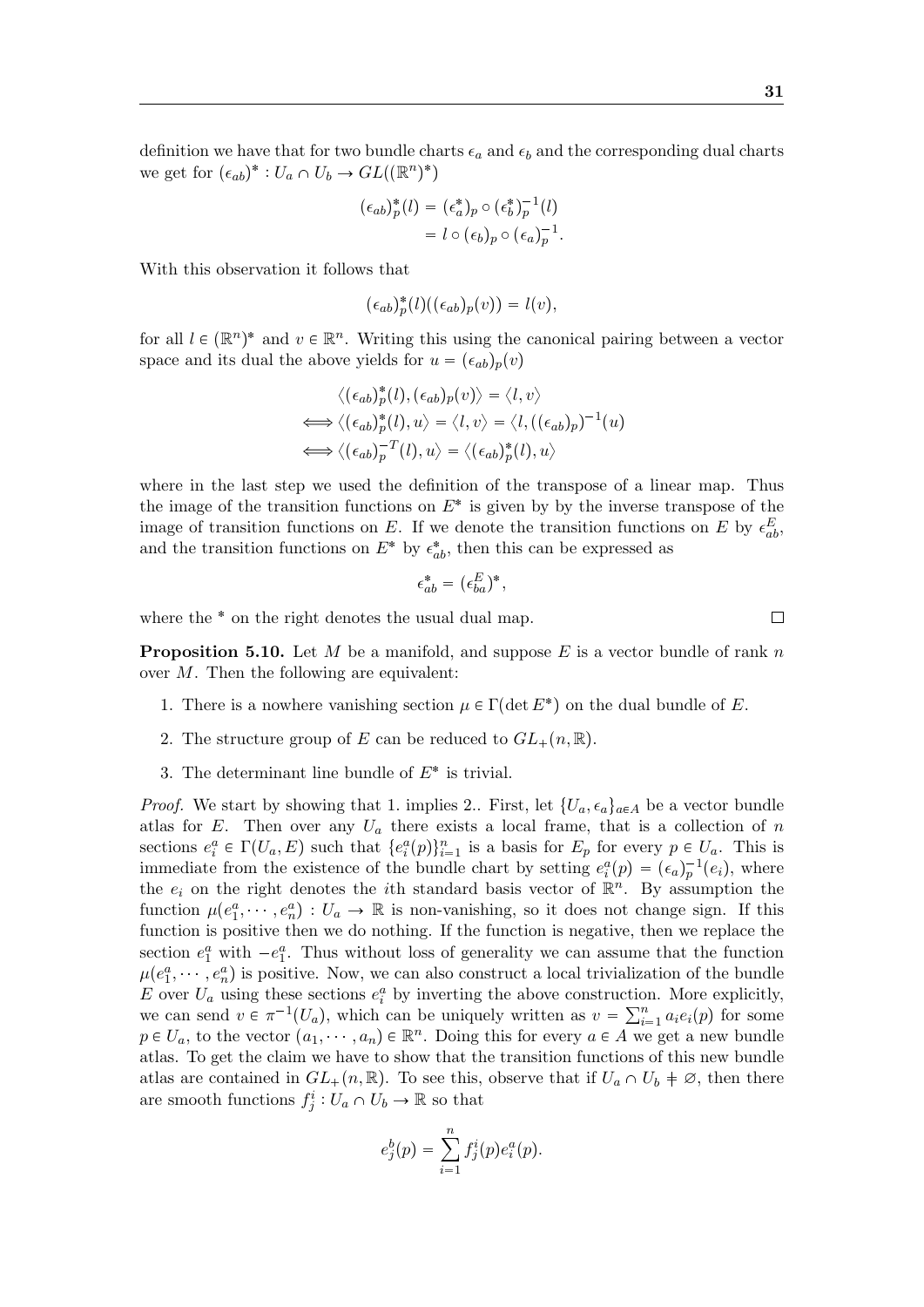More explicitly, the function  $f_j^i$  is equal to the  $(i, j)$ <sup>th</sup> entry of the transition matrix at p given by  $(\epsilon_{ba})(p)$ . Unraveling the definitions we find that this implies

$$
\mu(e_1^b, \dots, e_n^b) = \mu(\sum_{i=1}^n f_1^i e_i^a, \dots, \sum_{i=1}^n f_j^i e_i^a) \n= \det \epsilon_{ba}(p)\mu(e_1^a, \dots, e_n^a).
$$

As  $\mu$  is positive it follows that  $\epsilon_{ba}$  takes values in  $GL_{+}(n,\mathbb{R})$ . As a and b were arbitrary, this yields the claim and shows that 1. implies 2..

To see that 2. implies 1. we start with a  $GL_{+}(n,\mathbb{R})$  vector bundle atlas  $\{U_a, \epsilon_a\}_{a\in A}$ on E. As above we can then find a local frame  $\{e_i^a\}_{i=1}^n$  over  $U_a$ . There now exists a local frame  $\{e_a^i\}_{i=1}^n$  associated to  $\{e_i^a\}_{i=1}^n$  using the construction of the dual bundle above. Let  $\{f_a\}_{a\in A}$  be a partition of unity subordinate to our cover  $\{U_a\}_{a\in A}$ . We now define a section

$$
\mu: M \to \det E^*, \qquad \mu := \sum_{a \in A} f_a e_a^1 \wedge \cdots \wedge e_a^n.
$$

To see that  $\mu$  is nowhere vanishing let  $p \in M$  be arbitrary. Choose  $b \in A$  such that  $p \in U_b$ . Then for  $e_1^b(p) \wedge \cdots \wedge e_n^b(p) \in (\det E)_p$  we find

$$
\mu(e_1^b(p) \wedge \cdots \wedge e_n^b(p)) = \sum_{a \in A} (\det \epsilon_{ba}(p)) f_a(p),
$$

which is positive by the assumption that the transition functions take value in  $GL_{+}(n, \mathbb{R})$ .

Finally we show that 1. and 3. are equivalent. However, this is immediate from our proof that 1. implies 2.. More explicitly, because the determinant line bundle is one-dimensional, the existence of a global local frame, and thus the existence of a global vector bundle chart, is equivalent to the existence of a nowhere vanishing section. This finishes the proof.  $\Box$ 

Remark 5.11. Some authors, see for example Loring W. Tu's Differential Geometry [\[14\]](#page-45-4), define the orientability of a vector bundle as the existence of a nowhere vanishing section on the bundle det  $E$ . We can quickly see that this is equivalent to our definition. For this, recall from the proof of Lemma [5.9](#page-30-0) how the transition functions on the dual bundle  $E^*$  are related to the transition functions on the bundle E itself. Then it is immediate that the bundle  $E$  is orientable if and only if  $E^*$  is orientable. If we now note that  $(E^*)^*$  is again the bundle E it follows from the above Proposition that a nowhere vanishing section of det  $E^*$  exists if and only if a nowhere vanishing section of det  $E$ exists. We prefer the above definition because it works more nicely with the definition of orientability of a manifold via a nowhere vanishing volume form. A nowhere vanishing volume form is a nowhere toplevel differential form, that is a nowhere vanishing section of the bundle det  $TM^*$ .

With this discussion of orientable vector bundles behind us we can now finally define Euler classes. We will define Euler classes for even dimensional real vector bundles only. We will discuss the reason for this further down below.

<span id="page-32-0"></span>Remark 5.12. In the following we will use local representations of the curvature on a vector bundle. Locally the curvature of a vector bundle can be represented by a  $2n \times 2n$ of 2-forms. For readers unfamiliar with this, we recommend Section 11.1 in [\[14\]](#page-45-4). If the connection is metric, then the resulting matrices are skew-symmetric. This is discussed in Section 11.4 of [\[14\]](#page-45-4).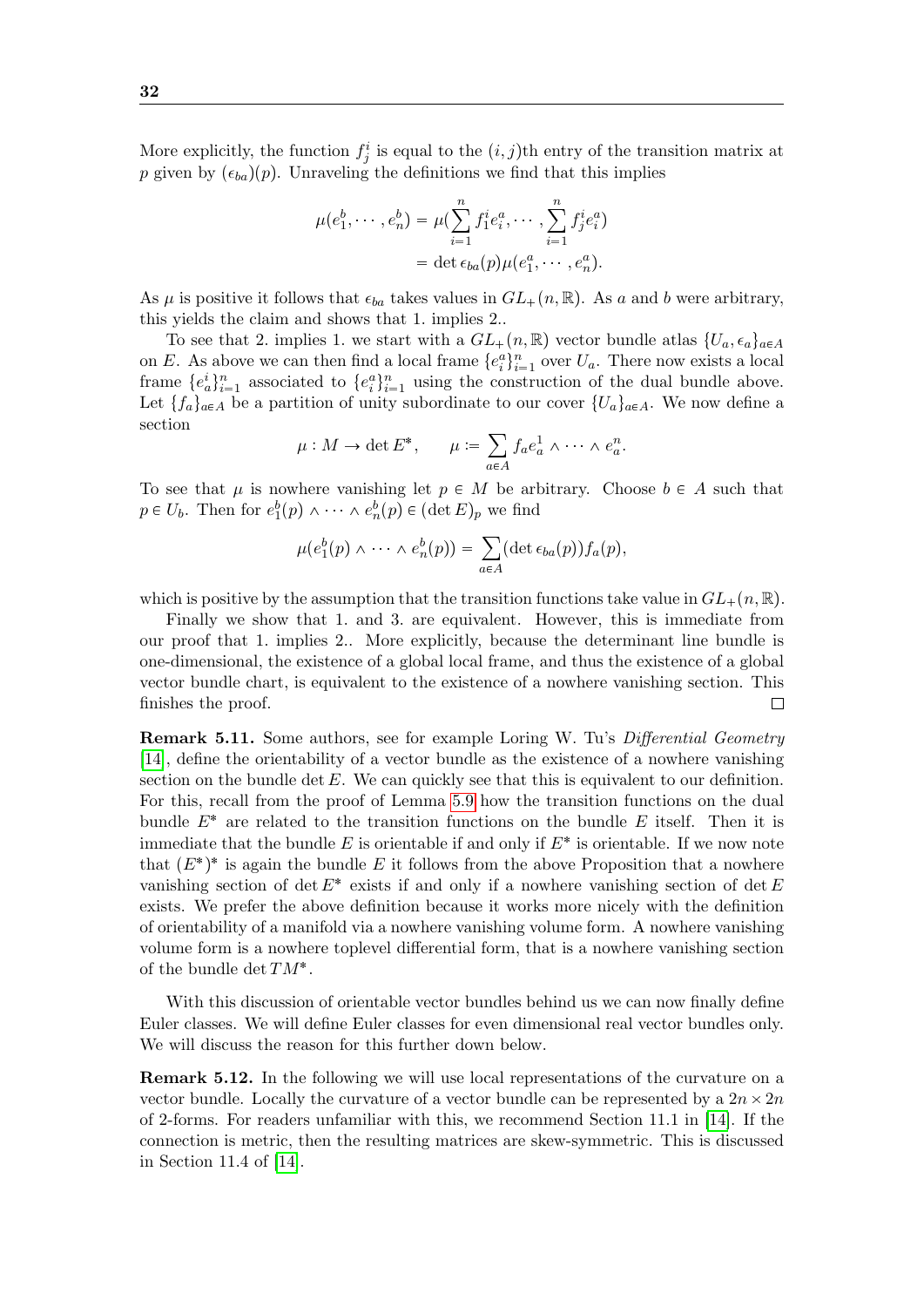The Euler class of a vector bundle is defined using the Pfaffian. The Pfaffian is defined for any  $2n \times 2n$  antisymmetric matrix. More explicitly:

**Definition 5.13.** Let  $A \in Mat(2n, \mathbb{R})$  be an antisymmetric matrix. The **Pfaffian of** A is defined to be

$$
Pf(A) = \frac{1}{2^n 2!} \sum_{\sigma in S_{2n}} sign(\sigma) \prod_{i=1}^n A_{\sigma(2i-1)\sigma(2i)},
$$

where  $S_{2n}$  denotes the symmetric group on  $2n$  elements.

The Pfaffian satisfies a number of useful properties. Observe, for example, that  $\det A = (\text{Pf }A)^2$ . The most important property for us will be the following:

**Proposition 5.14.** Let  $A \in Mat(2n, \mathbb{R})$  be an antisymmetric matrix. If  $B \in Mat(2n, \mathbb{R})$ is arbitrary, then the Pfaffian of A satisfies

$$
Pf(BAB^T) = \det(B) Pf(A).
$$

Proof. This is a straightforward application of the definition of the Pfaffian and the determinant of a matrix.  $\Box$ 

We are mainly interested in this property because of the following Corollary.

Corollary 5.15. The Pfaffian is invariant under conjugation by special orthogonal matrices.

Now by construction, when  $A$  is a matrix of indeterminates, the Pfaffian of  $A$  is a polynomial. Moreover, recalling that  $\mathfrak{so}(2n)$  is the vector space of antisymmetric matrices, and that by the above Corollary Pf is invariant under conjugation by  $SO(2n)$ , we get that the Pfaffian is an invariant polynomial in  $P_{inv}(so(2n))$ . Thus we can define a characteristic class using the Pfaffian for any  $SO(2n)$ -principal bundle. Thus, by our discussion above, it follows that for a vector bundle to have an Euler class, it is not enough to be merely orientable. To reduce the structure group of a vector bundle to  $SO(2n)$  we also need a choice of Riemannian metric. So, let us now assume that we have an even dimensional oriented Riemannian vector bundle  $(E, g)$ . In this case, as remarked on in Remark [5.12](#page-32-0) the curvature of the vector bundle itself can locally be represented by an antisymmetric matrix. We use this to define the Euler class.

**Definition 5.16.** Let  $(E, g)$  be an oriented Riemannian vector bundle over a manifold M. The Euler class  $e(E)$  is defined to be

$$
e(E) \coloneqq \left[\frac{1}{(2\pi)^n} \operatorname{Pf}(\Omega) \right],
$$

where  $\Omega$  is the curvature of a metric connection with respect to g.

An obvious difference between the Euler class and other characteristic classes we have so far discussed is that there is only one Euler class, and not multiple Euler classes. The Euler class is a single cohomology class, with degree equal to the rank of the Riemannian vector bundle under consideration. Compared to the other characteristic classes, the definition of the Euler class involves a choice of Riemannian metric, so not only do we have to establish that the Euler class is independent of the chosen (metric)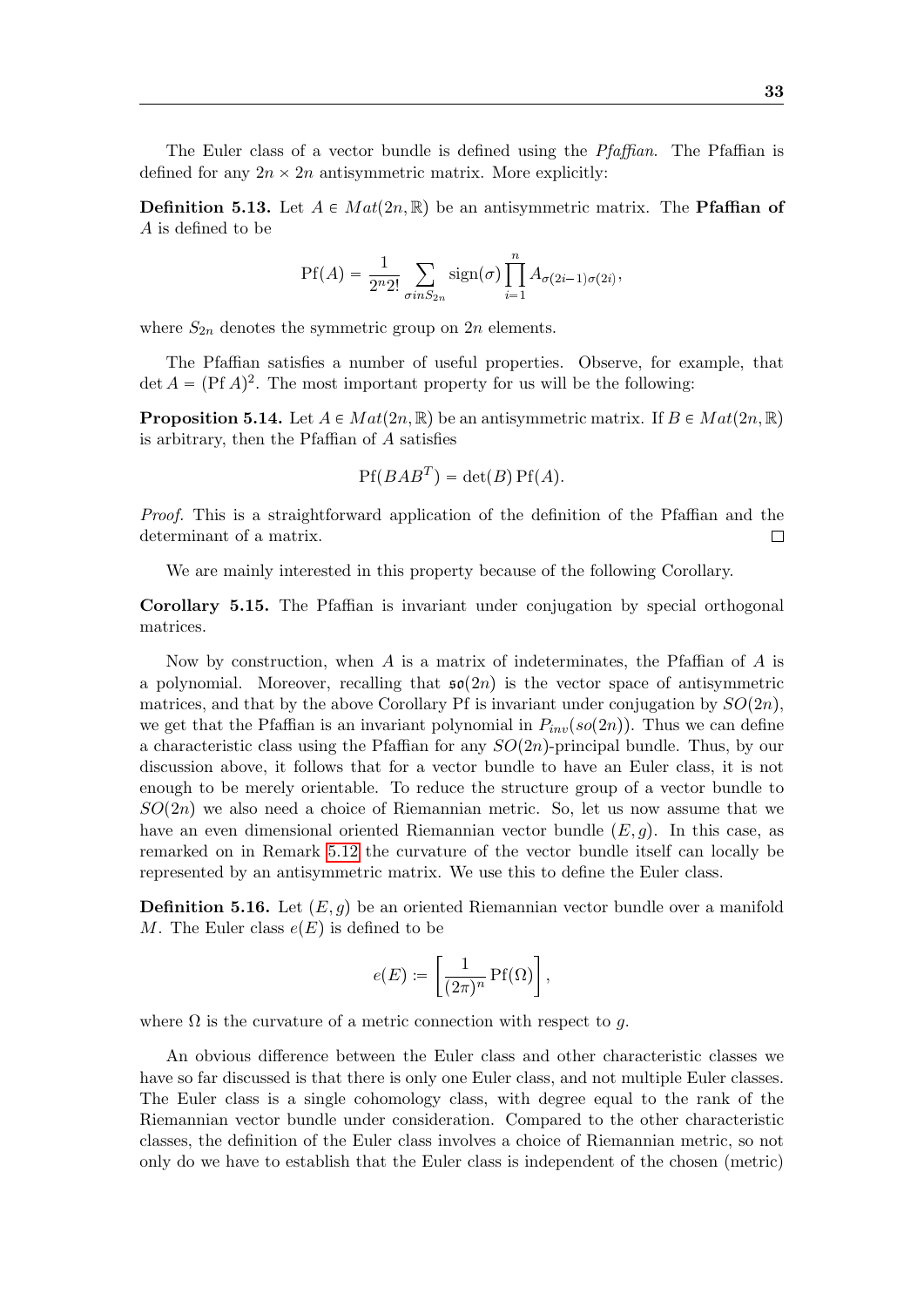connection, but that it is independent of the chosen metric as well - only then will the characteristic class be an invariant of the vector bundle E. However, this turns out to be simple.

Suppose we have a fixed metric  $g$ . Then the key observation is that for two metric connections  $\nabla^0$  and  $\nabla^1$  it holds that for any  $t \in [0, 1]$  the connection

$$
(1-t)\nabla^0 + t\nabla^1
$$

is metric as well. With this, one can prove independence of the metric connection analogous to showing that the deRham cohomology class we get from the Chern-Weil homomorphism is independent of the chosen connection.

Now suppose we have two different Riemannian metrics  $g_0$  and  $g_1$ . The same principle applies: one can show, that for any  $t \in [0, 1]$  the sum

$$
(1-t)g_0+tg_1
$$

is a metric as well. Then the argument from above can be modified to prove the independence of the chosen metric.

Remark 5.17. Note that we in fact did not define the Euler class as the image of an invariant polynomial under the Chern-Weil homomorphism. Thus it is not immediately clear that the differential form used to define the Euler class is indeed closed. However, this can be done without too much trouble using the Binachi identity. For details we refer the reader to the Appendix of [\[10\]](#page-45-2).

It is not apparent why we have to choose a metric connection in the definition in the of the Euler class. Of course one could define an Euler class for arbitrary metrics. However, as we will discuss below there are other ways in which one can construct characteristic classes. If one wants the different constructions to coincide, then it is necessary to restrict to metric connections. Readers already familiar with the classical definition of characteristic classes can find a counterexample for non-metric connections in the Appendix of [\[10\]](#page-45-2).

One of the most fundamental and well-known results from the Differential Geometry of surfaces is the Gauss-Bonnet Theorem. In two dimensions it relates the (Gaussian) curvature of a surface to the Euler characteristic of the surface, thus linking the Geometry and Topology of surfaces. It can be stated as follows:

Theorem 5.18. Let S denote a compact Riemannian manifold of dimension 2. The Gaussian curvature K and the Euler characteristic  $\chi(S)$  satisfy:

$$
\int_S K dA = 2\pi \chi(S).
$$

Using Euler classes we can generalize this statement for higher dimensional compact orientable Riemannian manifolds. Historically, the generalization of the Gauss-Bonnet Theorem was one of the main driving forces for Chern and Weil to develop their Chern-Weil Theory. The generalized result is the following.

Theorem 5.19. Let M be an oriented 2n-dimensional compact Riemannian manifold. Then the Euler class  $e(M) := e(TM)$  and the Euler characteristic of  $\chi(M)$  of M are related by

$$
\int_M e(M) = \chi(M).
$$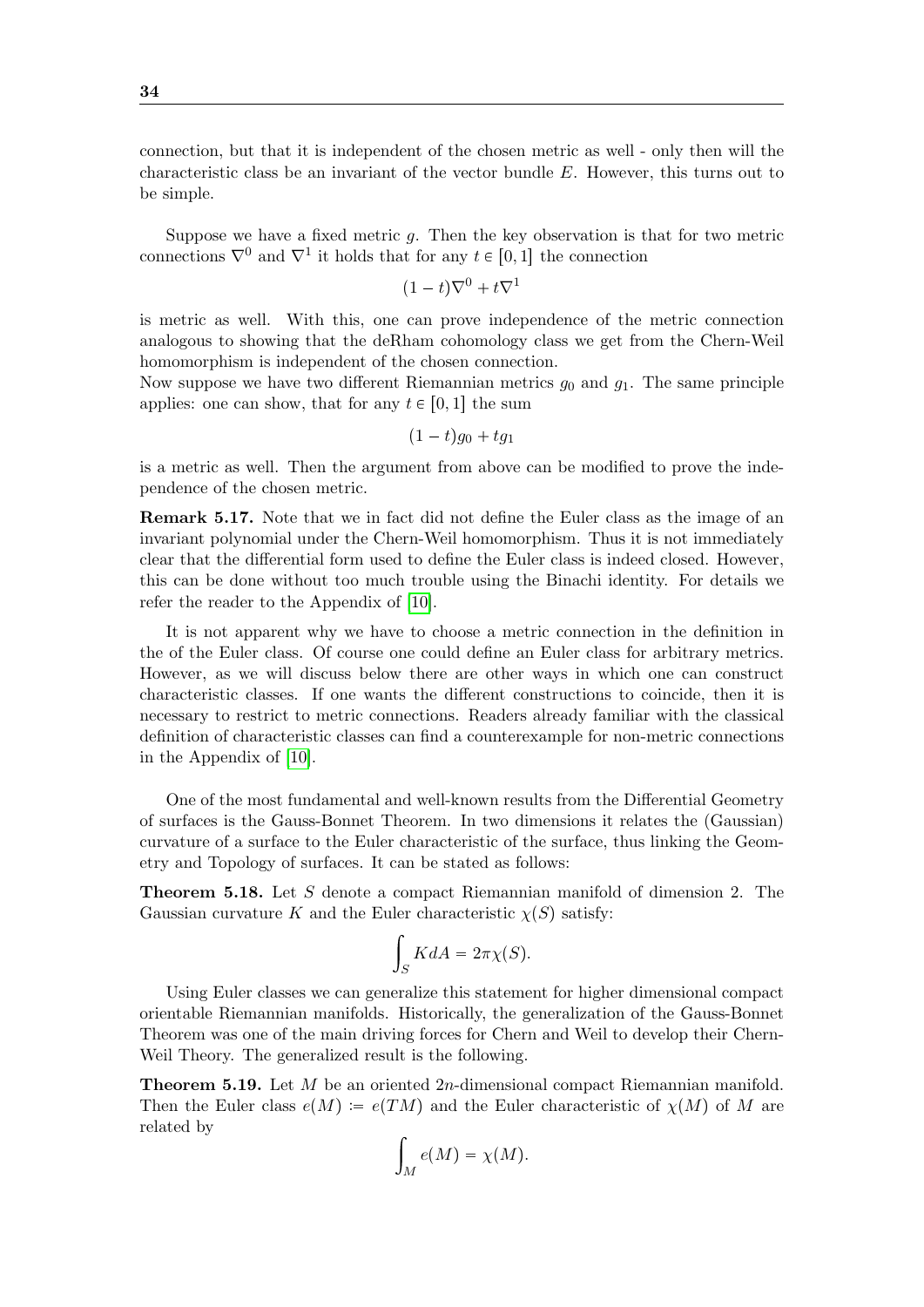Note that we need the manifold to be of even dimension, and be orientable, because the Euler class is only defined for even-dimensional and orientable vector bundles. The first proof of this general fact was given by Chern in 1944 [\[2\]](#page-45-9). Hence the Theorem is today called the Chern-Gauss-Bonnet Theorem.

As we have hinted at in our discussion so far, there are other ways to construct characteristic classes. In particular, it is possible to construct characteristic classes for general (topological) principal and vector bundles. These more generally defined characteristic classes have some advantages over the characteristic classes defined via Chern-Weil Theory, as we will now discuss. For example, there is another very useful type of characteristic class, called the *Stiefel-Whitney class*, which can not be defined using Chern-Weil Theory. Why Stiefel-Whitney classes are useful will be discussed further down below. The fact that Stiefel-Whitney classes can not be defined using Chern-Weil Theory is a result of a more general observation. By construction, all of our characteristic classes are elements of the deRham cohomology with coefficients in R. The more general construction of characteristic classes, as is done in, for example, Milnor's book [\[10\]](#page-45-2), of course uses singular cohomology, and defines characteristic classes as singular cohomology classes with coefficients in  $\mathbb{Z}$ . By the well-known deRham Theorem, there is an isomorphism between the de Rham cohomology and the singular cohomology with real coefficients. As we have mentioned before, one can show that the Chern-Weil homomorphism yields classes with integral coefficients. More precisely, what we mean by that is the following. There is an obvious inclusion from the integers into the real numbers. This inclusion induces an inclusion

$$
H^p(M; \mathbb{Z}) \to H^p(M; \mathbb{R})
$$

on the (co)homology level as well. Then the above statement says that the Chern-Weil homomorphism takes image in the image of  $H^p(M; \mathbb{Z})$  under this inclusion. It is important to note that in general this map will not be injective. In particular, if the group  $H^p(M; \mathbb{Z})$  has torsion elements, these will be in the kernel of the map. In this sense the integral characteristic classes are stronger than the real characteristic classes. As the integer classes are defined using only topological data, one could refer to them as topological characteristic classes.

Remark 5.20. Topological Euler classes are not only defined for vector bundles of even rank, but also for bundles with odd rank. However, one can show that these are always torsion elements, so that these are in the kernel of the inclusion from above. This explains why we only defined Euler classes for vector bundles of even rank.

We will not give a detailed description of Stiefel-Whitney classes, but rather refer the interested reader once more to Milnor's book on characteristic classes [\[10\]](#page-45-2). To see why we can not define these in terms of Chern-Weil Theory it suffices to know that Stiefel-Whitney classes are cohomology classes with coefficients in  $\mathbb{Z}_2$ . As such, Stiefel-Whitney classes only exist as topological characteristic classes.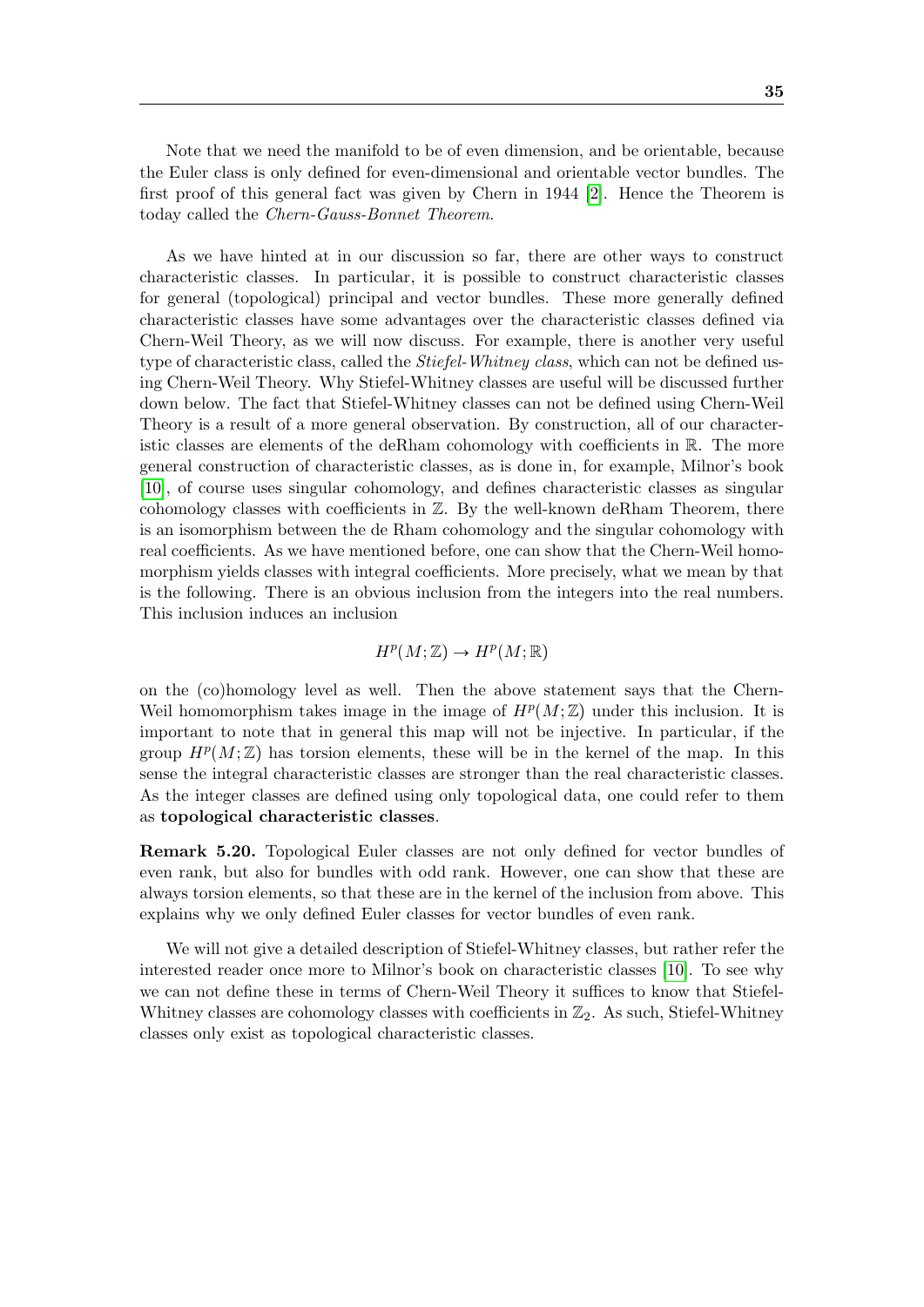$\Box$ 

# <span id="page-36-0"></span>Properties of Characteristic Classes And Some Applications

In the last chapter of these notes we will give an overview of some further useful results about characteristic classes, and also about the application of characteristic classes.

In general, characteristic classes might not always be easy to calculate explicitly. In the case of complex vector bundles, it is possible to simplify the calculation of Chern classes (and hence, by Theorem [2.5,](#page-9-1) of all characteristic classes) to the calculation of Chern classes for direct sums of (complex) line bundles. The main result is the following:

**Theorem 6.1.** Let  $\pi : E \to M$  be a complex vector bundle of rank n over a manifold. There exists a manifold  $F(E)$ , and a map  $p : F(E) \to M$  such that

1. The pullback of E to  $F(E)$  splits into a direct sum of line bundles:

$$
p^*E = L_1 \oplus \cdots \oplus L_k.
$$

2. The map  $p^*: H^*(M) \to H^*(F(E))$  induced by p in cohomology is injective.

*Proof.* The proof is done by induction on the rank of  $E$ . For the details we refer to Raoul Bott and Loring Tu's book Differential Forms in Algebraic Topology [\[1\]](#page-45-10).  $\Box$ 

One can then iterate this construction, and given a finite tuple  $(E_1, \dots, E_n)$  of vector bundles over the manifold M, prove existence of a manifold N, and a map  $p : N \to M$ such that each pullback bundle  $p^*E_i$  is a direct sum of line bundles and so that  $p^*$ :  $H^*(M) \to H^*(N)$  is an injection. This result is usually referred to as the **Splitting** Lemma. It has the following useful Corollary.

Corollary 6.2. To prove a polynomial identity in the Chern classes of complex vector bundles, it suffices to prove the identity under the assumption that the involved vector bundles are direct sums of line bundles.

Proof. We illustrate the Corollary in the case of two vector bundles E and F over and their tensor product  $E \otimes F$  over a manifold M. If we denote a polynomial identity in their Chern classes by  $P(c(E), c(F), c(E \otimes F) = 0$ , then because by construction the Chern classes are natural, it holds that

$$
p^*(P(c(E), c(F), c(E \otimes F)) = P(c(p^*E), c(p^*F), c(p^*(E \otimes F))).
$$

Now  $p^{-1}E$  and  $p^{-1}F$  are direct sums of line bundles, and thus so is

$$
p^{-1}(E \otimes F) = p^*E \otimes p^*F.
$$

Thus if the polynomial identity holds for direct sums of line bundles we get

$$
p^*(P(c(E), c(F), c(E \otimes F)) = 0.
$$

By injectivity this implies  $P(c(E), c(F), c(E \otimes F) = 0$  as desired.

36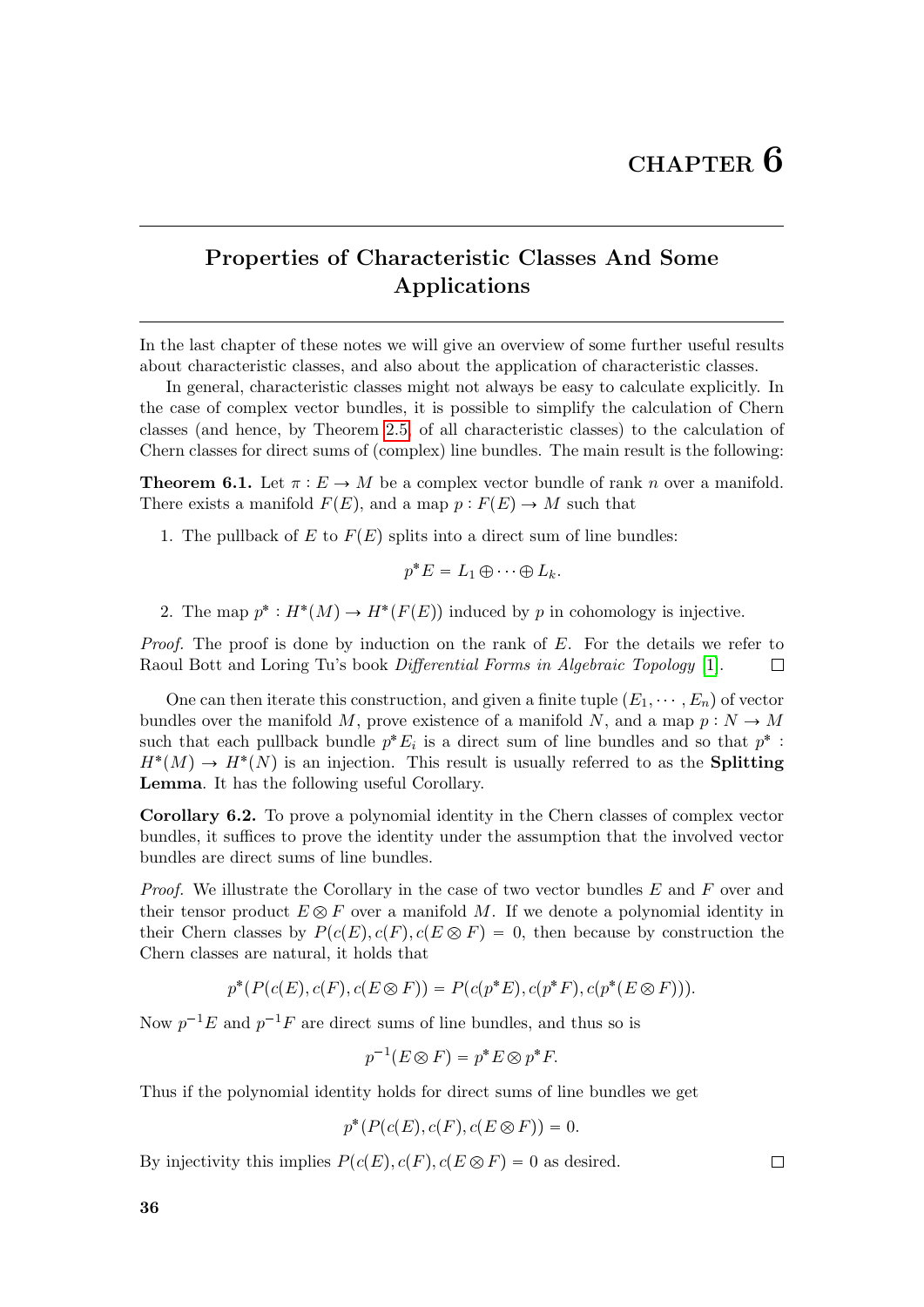Remark 6.3. The splitting principle holds true for coefficients in any commutative ring R.

Another question one might ask is whether characteristic classes classify isomorphism classes of bundles in some way. In general, this classification of isomorphism classes of (principal) bundles is a complex topic. A nice description of such isomorphism classes can be given using sheaves and Cech cohomology. A detailed discussion is contained in Torsten Wedhorn's book Manifolds, Sheaves and Cohomology. However, as sheaves and Cech cohomology warrant a discussion of their own, they do not have a place in these notes, and we will therefore abstain from a discussion of this general case. Instead, we will focus on the more approachable case of complex and real vector bundles, where these results can be shown using more basic techniques and results. For the proofs and a detailed discussion the reader is referred to Allen Hatcher's books on Algebraic Topology (see [\[3\]](#page-45-11)) and on K-Theory (see ). Although we will not give all details for this case either, the above sources are very thorough and should be approachable to any graduate student in mathematics.

One important property of characteristic classes is stability. To understand this concept, we have to first define a weaker notion of isomorphism for vector bundles.

**Definition 6.4.** Let E and F be vector bundles over a manifold M. We say that E and  $F$  are stably isomorphic if they become isomorphic after taking the direct sum of E and F with trivial bundles. More precisely, E and F are stably isomorphic if there exists a trivial vector bundle  $\epsilon^n$  of rank n and a trivial vector bundle  $\epsilon^m$  of rank m such that

$$
E \oplus \epsilon^n \cong F \oplus \epsilon^m.
$$

We say that a vector bundle is stably trivial, if it is stably isomorphic to a trivial bundle.

To illustrate this, note the following example.

**Example 6.5.** The tangent bundle  $T\mathbb{S}^2$  of the sphere is non-trivial, as can be seen from the Hairy Ball Theorem. However, if one takes the direct sum between the tangent bundle  $T\mathbb{S}^2$  and the normal bundle of the sphere, then the elements of this direct sum are triples  $(x, v, tx) \in \mathbb{S}^2 \times \mathbb{R}^3 \times \mathbb{R}^3$  which satisfy that x and v are orthogonal. The map

$$
(x, v, tx) \mapsto (x, v + tx)
$$

is a vector bundle isomorphism between this direct sum bundle and the trivial bundle  $\mathbb{S}^2 \times \mathbb{R}^3$ , and observe that the normal bundle is trivial. Thus the tangent bundle  $T\mathbb{S}^2$  is stably trivial.

We say that a characteristic class is stable, if stably isomorphic vector bundles have the same characteristic class. It turns out that all characteristic classes we have discussed and mentioned, with the exception of Euler classes, are stable. Thus it is immediately clear, that generally none but the Euler classes can be considered to classify isomorphism classes of vector bundles. However, as it turns out, in the special case of real line bundles, the Stiefel-Whitney classes are non-stable and are in fact in one-to-one correspondence with the isomorphism classes of real line bundles. A similar result holds true for complex line bundles and the Euler classes. A more detailed explanation of these facts can be found in Sections 1.1, 1.2, and 3.1 of [\[4\]](#page-45-12). We summarize this in the following Theorem.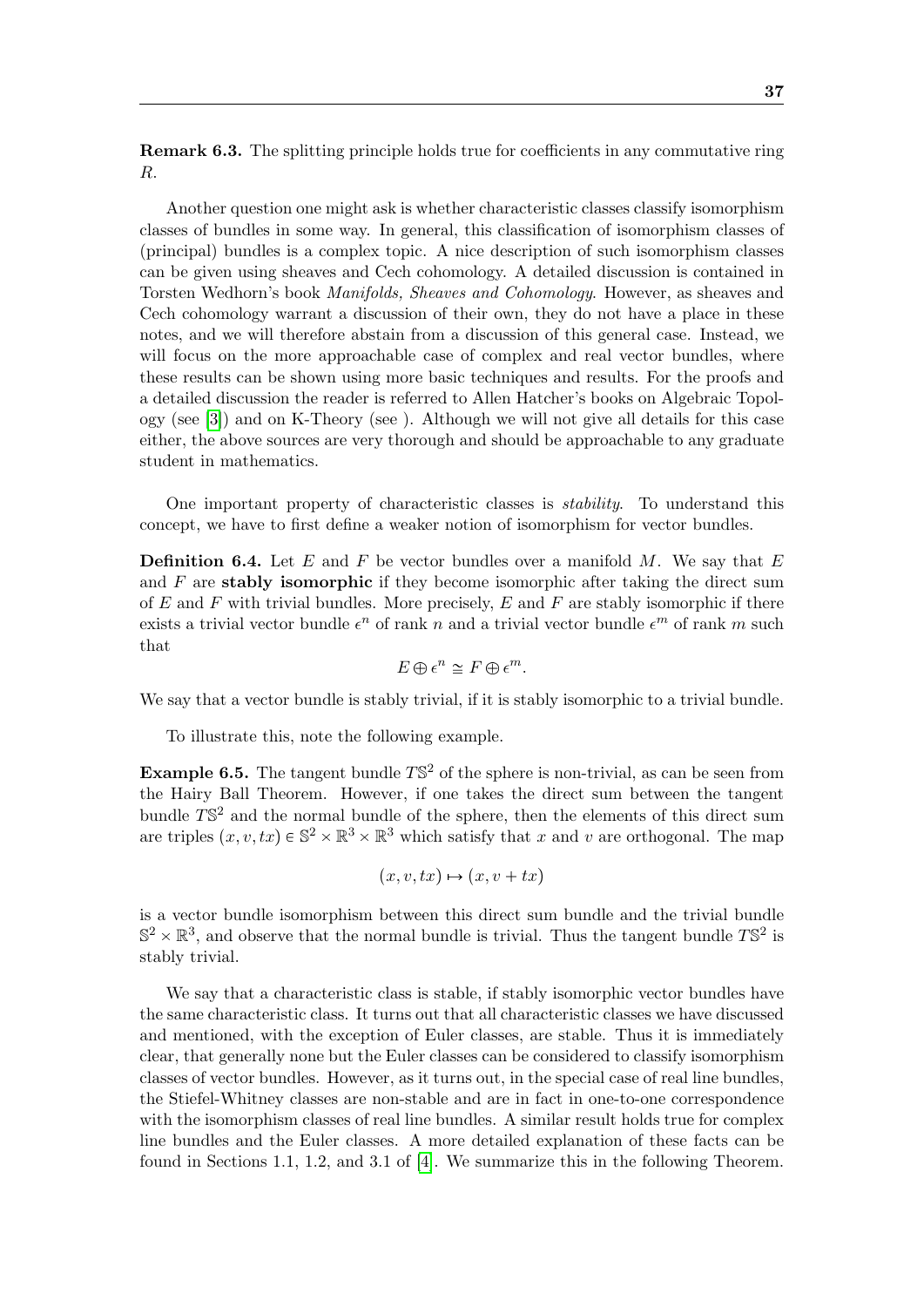<span id="page-38-0"></span>**Theorem 6.6.** Denote by  $Vect^1_{\mathbb{R}}(M)$  and by  $Vect^1_{\mathbb{C}}(M)$  the isomorphism classes of real and complex line bundles over a manifold  $M$  respectively. Then the first Stiefel-Whitney class induces an isomorphism

$$
\mathrm{Vect}^1_{\mathbb{R}}(M)\to H^1(M;\mathbb{Z}_2)
$$

and the Euler class induces an isomorphism

$$
\text{Vect}^1_{\mathbb{C}}(M) \to H^2(M; \mathbb{Z}).
$$

Here the isomorphism classes form groups with respect to the tensor product, and the induced maps are in fact group isomorphisms.

This is a powerful application of characteristic classes. Not only does this show that the question whether line bundles over a manifold are isomorphic can be solved using cohomology, but moreover, that for any homology class there exists a vector bundle representing it. The case of vector bundles of higher rank is more complex, but again expanded on in Hatcher's book.

The main ingredient to show this is to realize that there is a connection between the isomorphism classes of vector bundles and a certain set of homotopy classes of maps. We start by observing the following property of vector bundles.

<span id="page-38-1"></span>**Theorem 6.7.** Let  $\pi : E \to M$  be a vector bundle over a manifold. Suppose  $f_0, f_1$ :  $N \to M$  are homotopic maps from a manifold  $N$  to  $M.$  Then the pullback bundles  $f_0^*E$ and  $f_1^*E$  are isomorphic.

Proof. This is almost immediate from the fact that for a (topological) vector bundle  $\pi: E \to X \times [0,1]$  over some topological space X the bundles  $X \times \{0\}$  and  $X \times \{1\}$ are isomorphic as bundles over  $X$ . This result is slightly technical and can be found as Propositon 1.7 in [\[4\]](#page-45-12).  $\Box$ 

Remark 6.8. The above Theorem is a purely topological result and does not only hold for manifolds but rather holds for any paracompact Hausdorff spaces.

A useful Corollary of the Theorem is that any vector bundle over a contractible manifold must be trivial. We moreover get the following result:

**Corollary 6.9.** A homotopy equivalence  $f : N \to M$  between manifolds induces a bijection

$$
f_{\text{Vect}}^* : \text{Vect}_{\mathbb{R}}^k(M) \to \text{Vect}_{\mathbb{R}}^k(N),
$$

where  $\text{Vect}_{\mathbb{R}}^k(-)$  denotes the isomorphism classes of rank k vector bundles. The same holds true for complex vector bundles.

Proof. This is immediate from the definition of a homotopy equivalence.  $\Box$ 

With this in mind, the most important observation is that there exists a so called universal bundle.

**Definition 6.10.** A vector bundle  $\pi_n : EGL(n) \to BGL(n)$  is a universal real vector bundle if for all manifolds M there exists a natural bijection between the set of isomorphism classes of real vector bundles of rank  $n$  over  $M$  and the set of homotopy classes of maps  $f : M \to BGL(n)$ , which is usually denoted by  $[M, BGL(n)]$ . There is an analogous universal complex vector bundle denoted by  $\pi_n^{\mathbb{C}}$  $_{n}^{\mathbb{C}}:EU(n)\to BU(n).$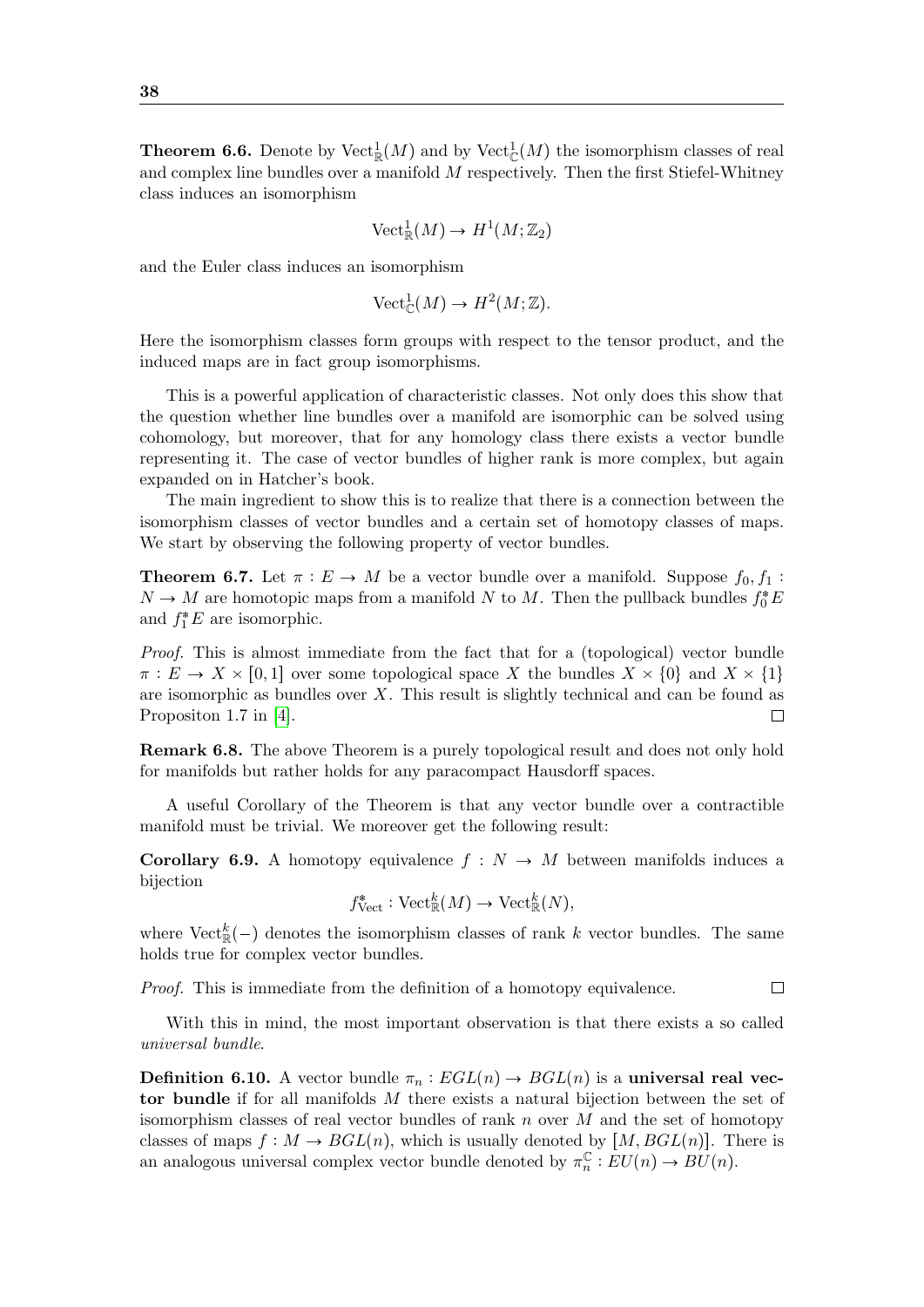Remark 6.11. As the notation for a universal vector bundle already hints at, these universal bundles exist more generally for G-prinicpal bundles. In this case one denotes a universal G-principal bundle by  $\pi_G : EG \to BG$ . The space BG is referred to as the classifying space.

In general, the sets  $[M, BGL(n)]$  and  $[M, BU(n)]$  are difficult to calculate, but as we already stated above in Theorem [6.6](#page-38-0) they have a nice form for line bundles, that is for  $n = 1$ .

We will end these notes with two examples. In the first one, we will illustrate why, knowing that the first Stiefel-Whitney classes classify real line bundles, it makes sense geometrically, that we can not determine Stiefel-Whitney classes using the curvature of a line bundle. For this, consider the circle  $\mathbb{S}^1$ . Using the well-known fact that  $H_1(\mathbb{S}^1;\mathbb{Z})$ and  $H_0(\mathbb{S}^1;\mathbb{Z})$  are isomorphic to  $\mathbb Z$  it follows from the Universal Coefficients Theorem that

$$
H^1(\mathbb{S}^1; \mathbb{Z}_2) \cong \mathbb{Z}_2,
$$

and thus by Theorem [6.6](#page-38-0) it follows that there are exactly two isomorphism classes of real line bundles over the circle. Representatives of these isomorphism classes are the trivial bundle, and the *Möbius bundle*. The Möbius bundle can be thought of as a Möbius strip with infinite width. It can be constructed explicitly as follows.

Consider the space  $X := [0, 1] \times \mathbb{R}$  and define an equivalence relation on X by  $p(0, t) \equiv (1, -t)$ . Then the space  $E := X$  is the Möbius bundle. There are of course also other constructions of the Möbius bundle, for example via a quotient of  $\mathbb{R}^2$  or, for those readers familiar with it, via the Fiber Bundle Construction Theorem, but by the above we already know that, as all of these constructions are non-trivial bundles, they must all be isomorphic. That these are the only two isomorphism classes over the circle can also be shown in a more direct fashion, but the above approach highlights the power of characteristic classes. We could deduce this fact about line bundles using only algebraic arguments.

Now, to illustrate why curvature alone fails to capture the Stiefel-Whitney classes of a line bundle, recall that the curvature of a vector bundle is represented by a 2-form. Under the Chern-Weil homomorphism any non-trivial polynomial maps to the cohomology class of an even-dimensional form - as  $\mathbb{S}^1$  is a one-dimensional manifold, there are no differential forms of larger degree than 1. Thus the Chern-Weil homomorphism is trivial in this case. This shows that we can not recover the Stiefel-Whitney classes from Chern-Weil Theory.

Although we already mentioned above, that in general it is not possible to calculate  $[M, BGL(n)]$  for  $n > 1$  for arbitrary manifolds M, there is a straightforward argument to do this in the case where M is  $\mathbb{S}^1$ . This is mainly due to the simple nature of  $\mathbb{S}^1$  as the quotient of the unit interval.

Consider the map  $f : [0, 1] \to \mathbb{S}^1$  given by

$$
f(t) := exp(2\pi i t).
$$

If we denote by E some vector bundle over  $\mathbb{S}^1$ , then  $f^*E$  is a vector bundle over [0, 1]. As we have seen above any vector bundle over a contractible space is trivial, so that  $f^*E$  must be trivial as well. Consider the following commutative diagram we get from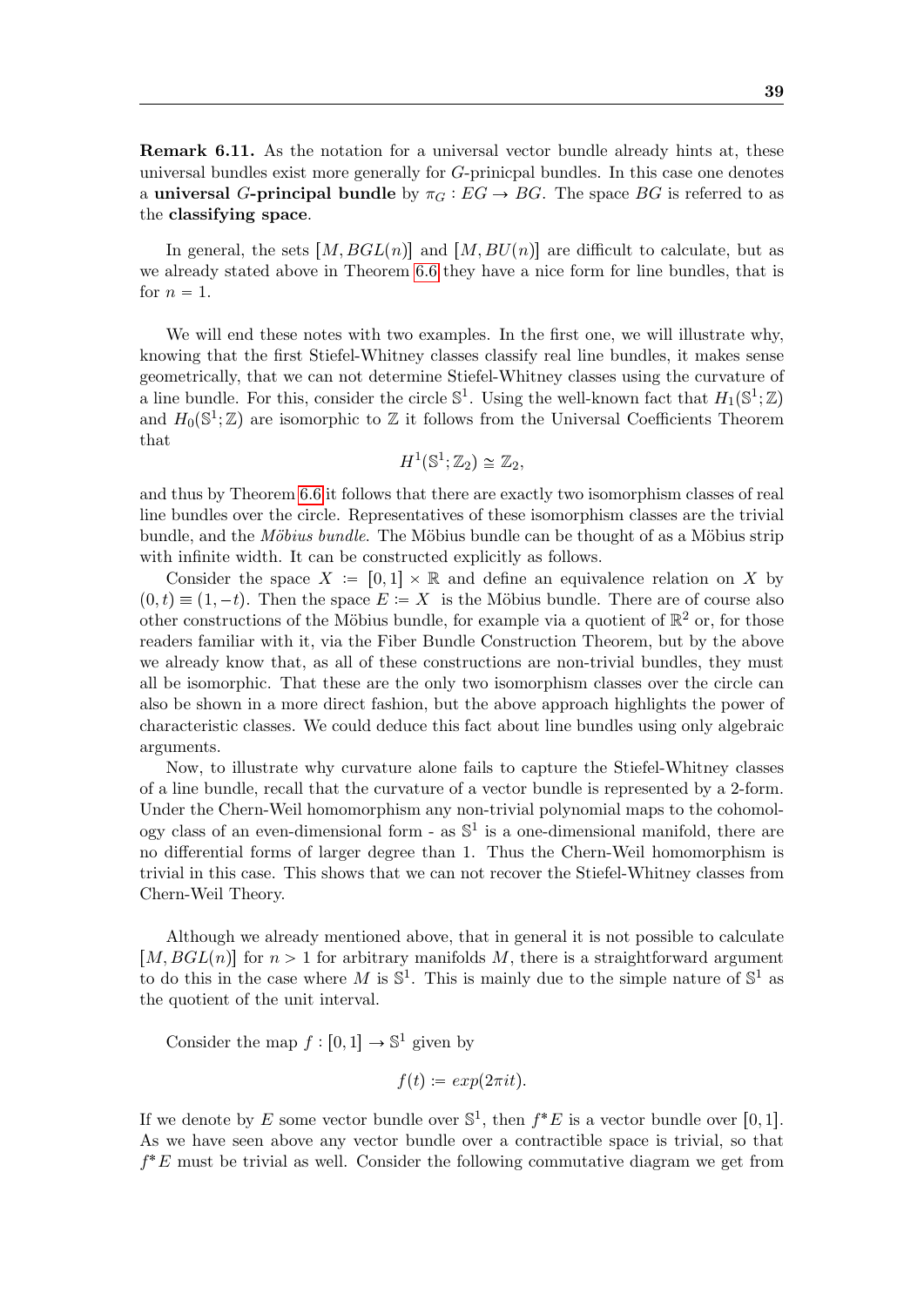the pullback:

$$
f^* E \xrightarrow{F} E
$$
  
\n
$$
\downarrow \qquad \qquad \downarrow \pi_E
$$
  
\n
$$
I \xrightarrow{f} \mathbb{S}^1
$$

where I denotes the unit interval. Because  $f^*E$  is given by  $[0, 1] \times \mathbb{R}^k$ , where k equals the rank of  $E$ , it follows that  $F$  is a fiber-wise isomorphism. Thus we can construct a linear isomorphism  $A: \mathbb{R}^k \to \mathbb{R}^k$  such that

$$
F(0, v) = F(1, A(v))
$$

for all  $v \in \mathbb{R}^k$ . From this we can deduce that all vector bundles on  $\mathbb{S}^1$  can be obtained from the trivial bundle over [0, 1] by identifying points  $(0, v) \approx (1, A(v))$  for some linear isomorphism A of  $\mathbb{R}^k$ . To conclude, we now observe that  $GL(n)$  has exactly two path components, and thus any two linear isomorphisms  $A$  as above are homotopic if they are in the same path component. Because homotopic maps result in isomorphic vector bundles by Theorem [6.7](#page-38-1) it follows that for any  $k \in \mathbb{N}$  there are exactly two isomorphism classes of rank  $k$  real vector bundles over  $\mathbb{S}^1$ .

For the final example of how characteristic classes can be useful, we will prove that  $\mathbb{C}P^2$  can not be embedded into  $\mathbb{R}^5$ . More explicitly, we will use Pontryagin classes to do this. For this, we will use the Whitney Product Formula, sometimes also called the Whitney Sum Formula. It is given by the equation

$$
c(E \oplus F) = c(E) \cup c(F),
$$

where  $c(E) := 1 + c_1(E) + c_2(E) + \cdots$  is the **total Chern class of** E. Here the cup product is the multiplication in the singular cohomology ring. Translated into deRham cohomology we can also express this relation as

$$
c_k(E \oplus F) = \sum_{i=0}^k p_i(E) \wedge p_{k-i}(F).
$$

Here we use the convention that  $p_0 = 1$ . To prove this, one utilizes the Splitting Lemma. The proof for a direct sum of line bundles is straightforward - details can be found in [\[1\]](#page-45-10).

We now want to discuss the tangent bundle of  $\mathbb{C}P^2$ , or more generally  $\mathbb{C}P^n$ . For this we first need to define the so called *Hopf line bundle over*  $\mathbb{C}P^n$ . To construct it we consider the trivial bundle  $\mathbb{C}P^n \times \mathbb{C}^{n+1}$ . Now, an arbitrary element  $\ell$  of  $\mathbb{C}P^n$  is a line through the origin in  $\mathbb{C}^{n+1}$  and as such a 1-dimensional subspace. Now consider the subset

$$
L = \{ (\ell, z) \in \mathbb{C}P^n \times \mathbb{C}^{n+1} \mid z \in \ell \}.
$$

It is straightforward to verify that this is a 1-dimensional subbundle of the trivial bundle, and is hence a (complex) line bundle.

The Hopf line bundle is useful because a direct sum of the dual bundles of L is stably isomorphic to the tangent bundle of  $\mathbb{C}P^n$ . More explicitly we have the following Lemma: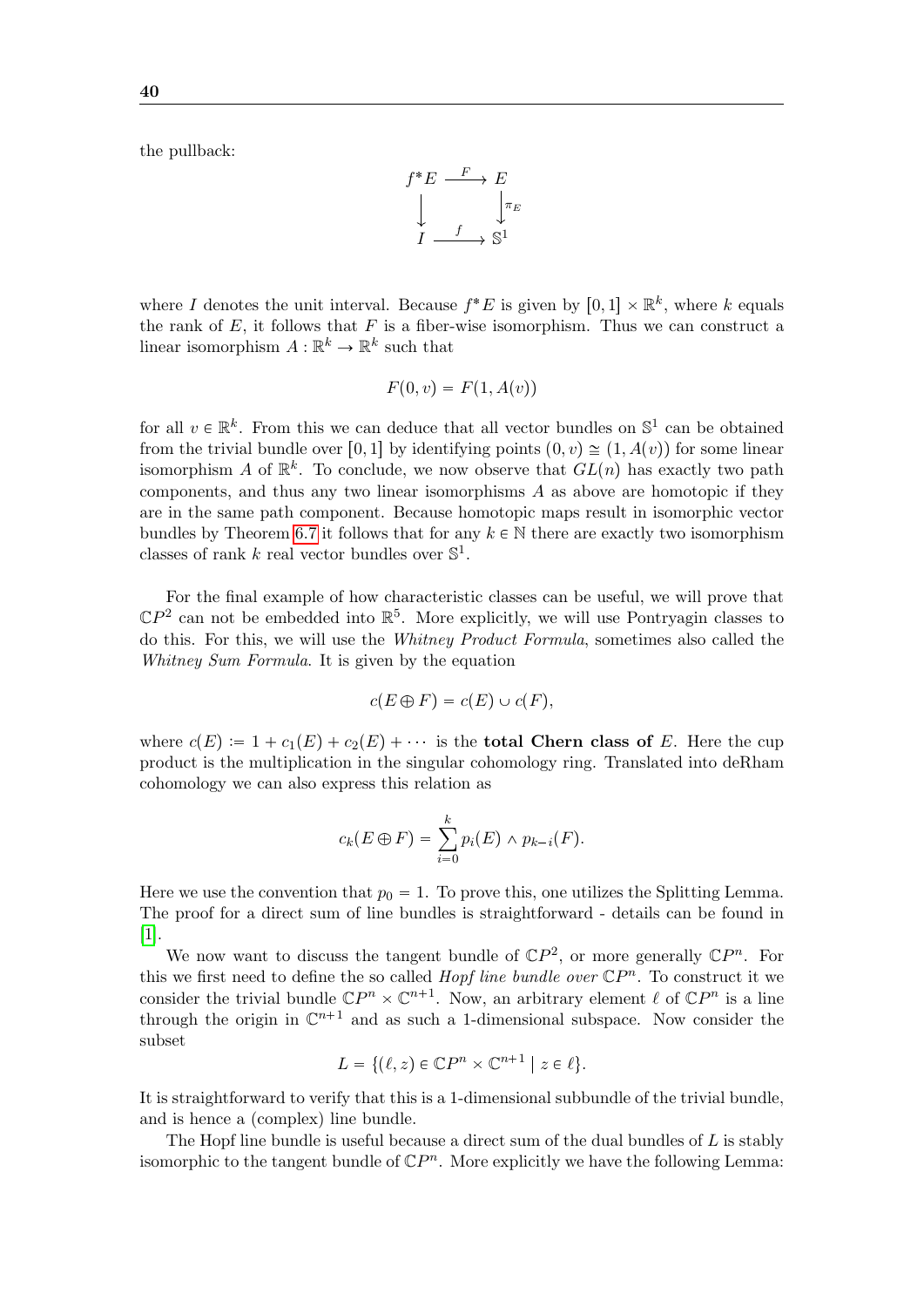<span id="page-41-1"></span>**Lemma 6.12.** Let L be the Hopf line bundle over  $\mathbb{C}P^n$ , and denote by  $\epsilon_1$  the trivial line bundle over  $\mathbb{C}P^n$ . Then there is a vector bundle isomorphism

$$
T\mathbb{C}P^n \oplus \epsilon_1 \cong L^* \oplus \cdots \oplus L^*,
$$

where we have  $(n + 1)$  summands on the right hand side.

Proof. The proof is not particularly hard, but it involves some technicalities which we do not want to discuss here, so refer the reader to Section 5.1 in [\[11\]](#page-45-13).

We will need a couple more auxiliary results. We start with an isomorphism between the conjugate bundle of a complex vector bundle and the dual bundle.

**Definition 6.13.** Let E be a complex vector bundle over a manifold M. For every  $p \in M$ we define a new complex vector space  $\bar{E}_p$  by defining multiplication by  $(a + ib) \in \mathbb{C}$  for  $v \in E_p$  by  $(a+ib)v = av - ibv$ . The vector bundle  $\overline{E}$  with fiber  $\overline{E}_p$  over  $p \in M$  is called the conjugate bundle of  $E$ .

Now for the isomorphism:

**Lemma 6.14.** Let E be a complex vector bundle. Then the conjugate bundle  $\overline{E}$  is isomorphic to the dual bundle  $E^*$  of  $E$ .

*Proof.* Take a Hermitian metric on E, which exists by Lemma [2.9.](#page-10-0) For each  $p \in M$  we define the linear map

$$
v\in \bar E_p\mapsto l(v)\in E_p^*,\quad l(v)u=\langle u,v\rangle\in\mathbb{C}.
$$

It is easy to verify that this is indeed an isomorphism, and hence that these maps assemble to a vector bundle isomorphism.  $\Box$ 

The next step is to relate the characteristic classes of a complex vector bundle to the characteristic classes of its conjugate bundle, and hence its dual bundle.

<span id="page-41-0"></span>**Lemma 6.15.** The Chern classes of the conjugate bundle  $\overline{E}$  of some complex vector bundle are given by the formula

$$
c_k(\bar{E}) = (-1)^k c_k(E).
$$

*Proof.* This is follows from the fact that any connection  $\nabla$  on E is also a connection on  $\overline{E}$ . However, the curvature form of  $\overline{E}$  is given by  $\overline{\Omega}$ , where  $\Omega$  denotes the curvature form of  $\nabla$  on E. Because the Chern classes are real cohomology classes, it follows that the matrix representing the curvature at a point is skew-hermitian. Thus it follows that  $\bar{\Omega} = -\Omega^T$ . Now the claim is immediate from the definition of Chern classes.  $\Box$ 

Above, we have defined the Pontryagin classes using the Chern classes. Thus it not suprising that there is a useful formula relating the two.

<span id="page-41-2"></span>**Proposition 6.16.** Let E be an *n*-dimensional complex vector bundle. Then if we denote by  $p_i$  the *i*th Pontryagin class of E, and by  $c_i$  the *i*th Chern class of E we find that

$$
\sum_{i=0}^{n} (-1)^{i} p_{i} = \left(\sum_{i=0}^{n} c_{i}\right) \cup \left(\sum_{i=0}^{n} (-1)^{i} c_{i}\right),
$$

where we use the conventions  $p_0 = 1$  and  $c_0 = 1$ .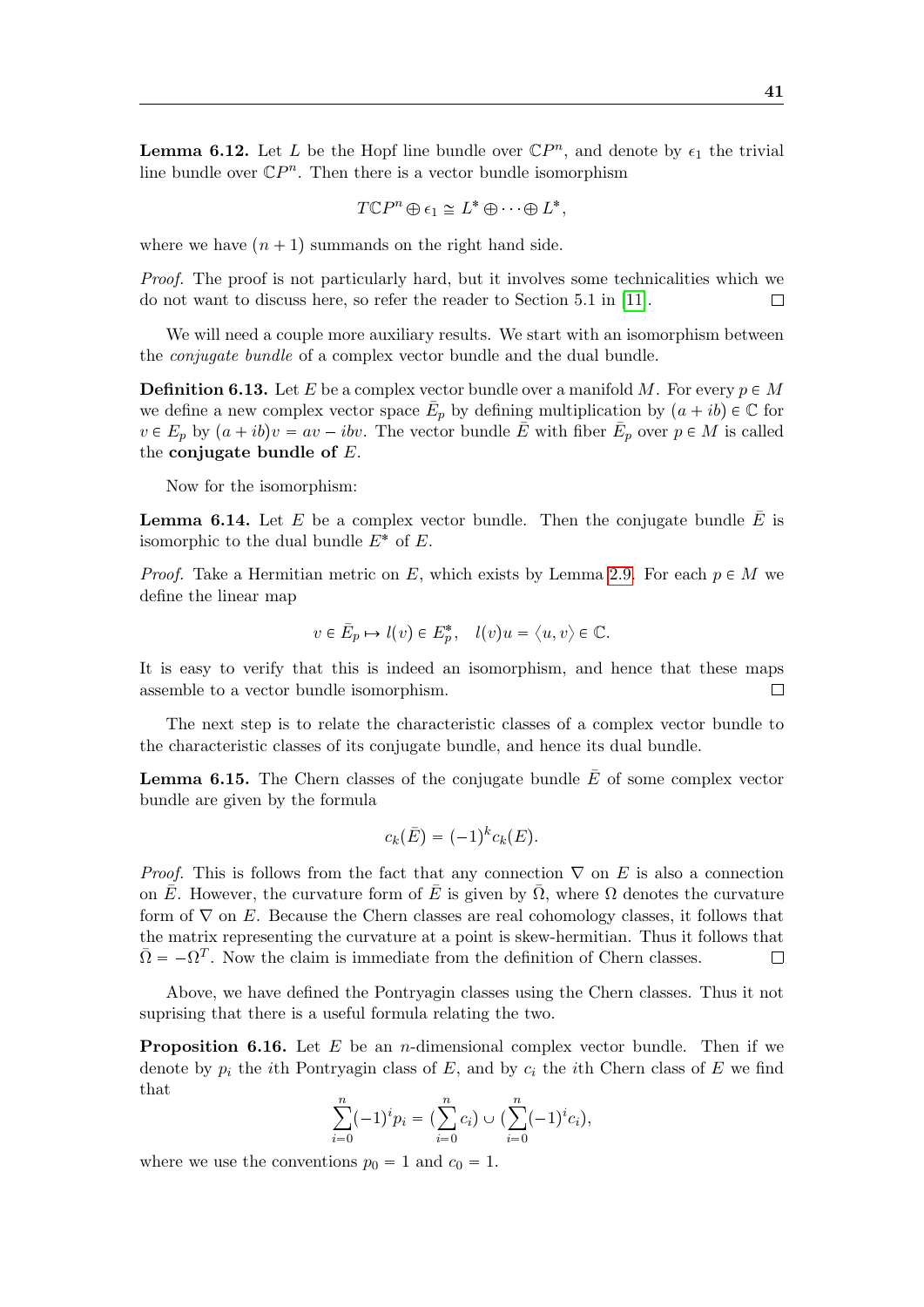*Proof.* This can be seen as follows. If we denote by  $E_{\mathbb{R}}$  the vector bundle E regarded as a real bundle, then there is an isomorphism

$$
E_{\mathbb{R}} \otimes \mathbb{C} \cong E \oplus \overline{E},
$$

where  $E_{\mathbb{R}} \otimes \mathbb{C}$  is an 2n-dimensional complex vector bundle. For the details of this isomorphism see Propositon 5.41 in [\[11\]](#page-45-13).

Now, by definition we have that

$$
p_k(E) = (-1)^k c_{2k}(E_{\mathbb{R}} \otimes \mathbb{C}),
$$

while the Whitney product formula combined with the above isomorphism yields

$$
c(E_{\mathbb{R}} \otimes \mathbb{C}) = c(E) \cup c(\overline{E}).
$$

Combining these two expressions, and observing the result in Lemma [6.15](#page-41-0) above, we get the desired result.  $\Box$ 

We have already used that a complex vector bundle can be viewed as a real vector bundle as well multiple times already in these notes. As a result, a complex vector bundle has Chern classes as well as Euler classes. The relationship between the two is very simple.

**Theorem 6.17.** Let  $E$  be a complex vector bundle of rank n. Then it holds that

$$
e(E_{\mathbb{R}})=c_n(E).
$$

Proof. This is a straightforward, but lengthly calculation. It uses the fact that a Hermitian metric on E can be viewed as a Riemannian metric on  $E_{\mathbb{R}}$ . For the details of this calculation we refer the reader to Propositon 5.43 in [\[11\]](#page-45-13).  $\Box$ 

Before calculating the Chern classes of  $\mathbb{C}P^n$ , for which we will utilize Lemma [6.12,](#page-41-1) we will calculate the first Chern class of L. For this, let us quickly recall some basic facts about the (co)homology of  $\mathbb{C}P^n$ .

The space  $\mathbb{C}P^n$  has a very simple CW-complex structure. It has exactly one cell in each degree  $i = 0, 2, \dots, 2n$ . Using cellular homology it is then straightforward to calculate the homology of  $\mathbb{C}P^n$ . From this, it is also easy to determine that the cohomology groups are given by

$$
H^i(\mathbb{C}P^n) \cong \begin{cases} \mathbb{Z} & \text{if } 0 \leq i = \text{even} \leq 2n \\ 0 & \text{otherwise} \end{cases}
$$

If we denote by  $x \in H^2(\mathbb{C}P^n)$  a generator, then using induction one can show that the generators  $x^{2j}$  of  $H^{2j}(\mathbb{C}P^n)$  are of the form

$$
x^{2j} = x \cup \cdots \cup x,
$$

that is,  $x^{2j}$  is the cup product of x with itself j times. Furthermore, one can then go on and show that the cohomology ring of  $\mathbb{C}P^n$  is given by

$$
H^*(\mathbb{C}P^n) = \mathbb{Z}[x]/(x^{n+1}).
$$

With these observations in mind, let us now calculate the first Chern class of L.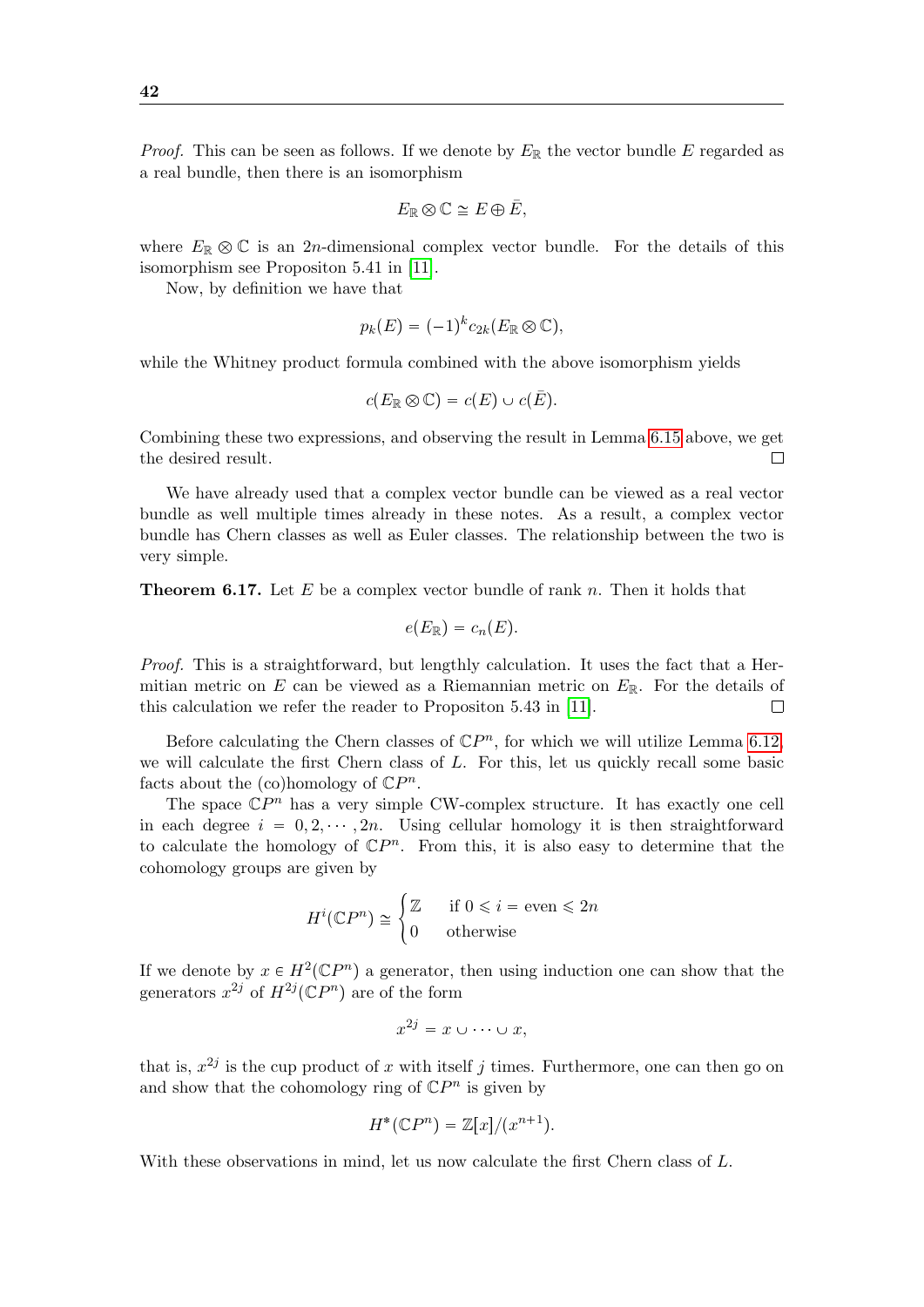<span id="page-43-0"></span>**Lemma 6.18.** Let L denote the Hopf line bundle over  $\mathbb{C}P^n$ . Then it holds that

$$
c_1(L) = -x.
$$

*Proof.* Denote by  $\iota : \mathbb{C}P^1 \to \mathbb{C}P^n$  the inclusion. Then it holds that  $\iota^*L = L$ . Thus it suffices to only consider the case  $n = 1$ . By Lemma [6.15](#page-41-0) it suffices to show that  $c_1(L^*) = x$ . Because  $H^2(\mathbb{C}P^1) \cong \mathbb{Z}$  we know that  $c_1(L^*) = kx$  for some  $k \in \mathbb{Z}$ . We will not show that  $k = 1$  holds. By Lemma [6.12](#page-41-1) we have that

$$
T\mathbb{C}P^1 \oplus \epsilon_1 \cong L^* \oplus L^*.
$$

From the Whitney Product Formula it follows that

$$
c_1(\mathbb{C}P^1) = c_1(T\mathbb{C}P^1) = c_1(T\mathbb{C}P^1 \oplus \epsilon_1) = c_1(L^* \oplus L^*) = 2c_1(L^*) = 2kx,
$$

where we used that Chern classes are stable. But now using the Chern-Gauss-Bonnet Theorem, and the Proposition above, telling us that the Euler class equals the top Chern class, we find

$$
c_1(\mathbb{C}P^1) = e((\mathbb{C}P^1)_\mathbb{R}) = e(S^2) = \chi(S^2)x = 2x,
$$

where we used that  $\mathbb{C}P^1$  is the Riemann sphere, so that viewed as a real manifold it is the 2-sphere. From this it follows that  $k = 1$ , as desired.  $\Box$ 

We can now calculate the Chern classes of  $\mathbb{C}P^n$ .

<span id="page-43-1"></span>**Theorem 6.19.** The Chern classes of the complex projective space  $\mathbb{C}P^n$  are given by

$$
c(\mathbb{C}P^n) = (1+x)^{n+1}, \qquad c_i(\mathbb{C}P^n) = \binom{n+1}{k}x^k.
$$

Proof. It is enough to prove the expression for the total Chern class, the rest will follow from our above discussion of generators. It holds that

$$
c(\mathbb{C}P^{n}) = c(T\mathbb{C}P^{n}) = c(T\mathbb{C}P^{n} \oplus \epsilon_{1}) = c_{1}((n+1)L^{*}) = (1+x)^{n+1},
$$

where we used stability of Chern classes, Lemma [6.12,](#page-41-1) the Whitney Product Formula, and finally applied Lemma [6.18](#page-43-0) from above.  $\Box$ 

From this result it is easy to calculate the Pontryagin classes of  $\mathbb{C}P^n$  as well.

<span id="page-43-2"></span>**Theorem 6.20.** The Pontryagin classes of the complex projective space  $\mathbb{C}P^n$  are given by

$$
p(\mathbb{C}P^n) = (1+x^2)^{n+1}, \quad p_i(\mathbb{C}P^n) = \binom{n+1}{k}x^{2k}.
$$

Proof. This is a quick calculation using Theorem [6.19](#page-43-1) as well as Propositon [6.16.](#page-41-2)  $\Box$ 

Now that we have determined the Pontryagin classes of  $\mathbb{C}P^n$ , we can finally show that  $\mathbb{C}P^2$  does not embed in  $\mathbb{R}^5$ . First, we need the following result:

**Lemma 6.21.** Suppose M is a compact manifold of dimension m which can be embedded in  $\mathbb{R}^{m+1}$ . Then  $p_k(M) = 0$  for all  $k > 0$ .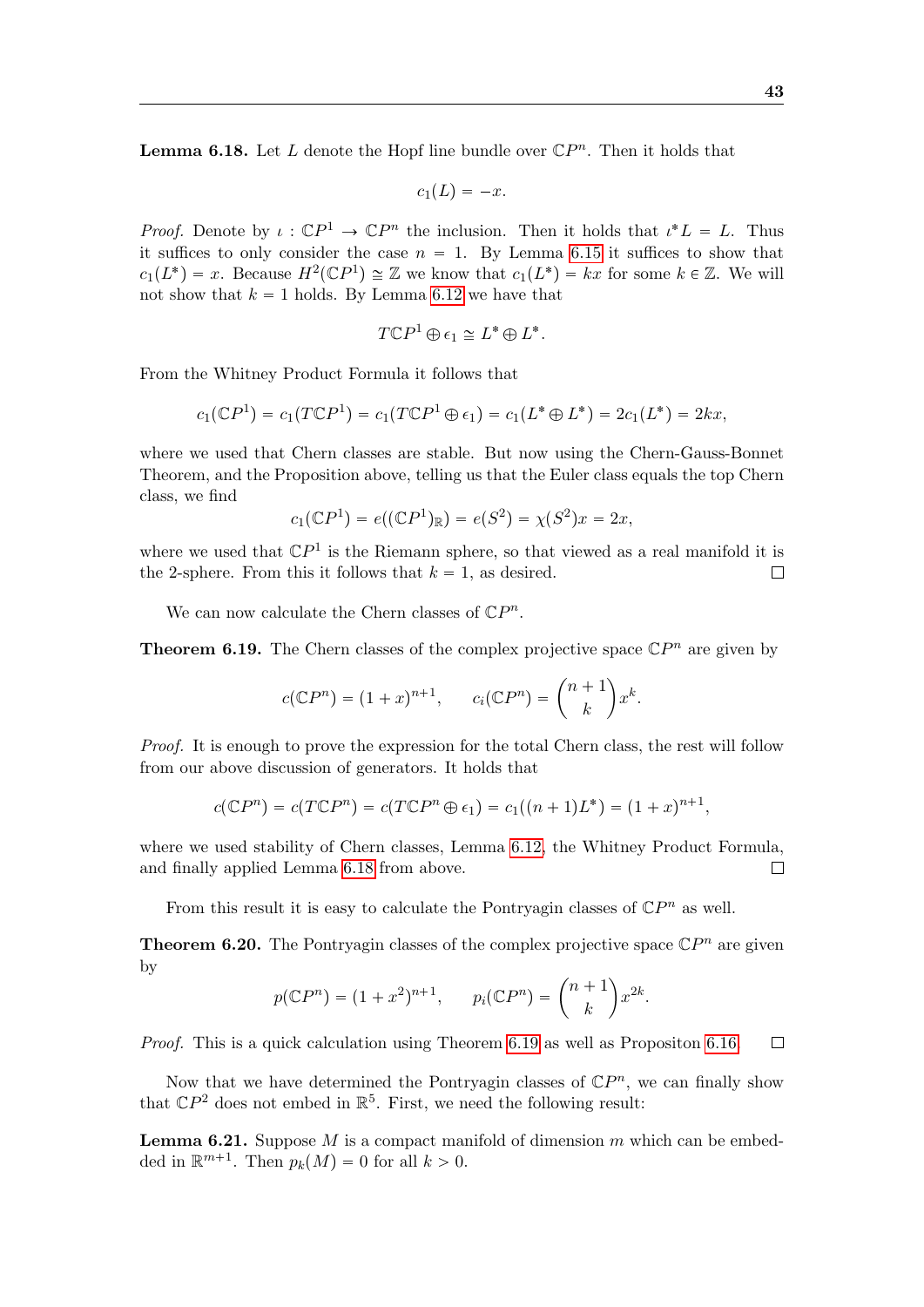*Proof.* If M can be embedded in  $\mathbb{R}^{m+1}$  then the normal bundle Norm $(M)$  of of M is one-dimensional. However, in this case it holds that  $p_k(\text{Norm}(M)) = 0$  for all  $k > 0$ . To see this, note that the characteristic classes are independent of the chosen connection. If we choose a metric connection, then the curvature is skew-symmetric. But because the bundle is one-dimensional, this implies that the curvature must be zero, and hence the characteristic classes, and in particular the Pontryagin classes, vanish.

Recall that the Chern-Weil homomorphism is natural with respect to map, so that the characteristic classes are natural with respect to maps as well. Consider the vector bundle isomorphism

$$
T\mathbb{R}_{|M}^{m+1} \cong TM \oplus \text{Norm}(M),
$$

and use the naturality of the Pontryagin classes applied to the embedding  $M \hookrightarrow \mathbb{R}^{m+1}$ . Then it follows that  $p_k(T \mathbb{R}^{m+1}_{|M}) = 0$  for all  $k > 0$  as well. From the Whitney Product Formula we can deduce that the same must hold true for TM as well, so that  $p_k(M) = 0$ for all  $k > 0$ , as desired.  $\Box$ 

Now the fact that  $\mathbb{C}P^n$  can not be embedded in  $R^5$  is immediate:

**Corollary 6.22.** The complex projective space  $\mathbb{C}P^2$ , viewed as a four-dimensional real manifold, does not embed in  $\mathbb{R}^5$ .

*Proof.* From Theorem [6.20](#page-43-2) we get that the first Pontryagin class has the form  $3x^2$  where x is a generator of  $H^2(\mathbb{C}P^2)$ , so that in particular it is not zero. By the previous Lemma we get the claim.  $\Box$ 

This example again illustrates how we can use characteristic classes, and algebraic arguments, to deduce topological properties of manifolds (or more generally topological spaces). With this second application example of how to use characteristic classes we will end our notes. There are of course a lot more useful applications of characteristic classes, and there is more to learn about them in general. In these notes, we illustrated how in the case of smooth manifolds, we can use the curvature of a connection to find (topological) invariants using Chern-Weil theory, and illustrated how they can be useful. As we discussed, there is a more general theory of characteristic classes for topological spaces, which coincides with our geometric approach for smooth manifolds. For the interested reader there is a plethora of books which discuss the more classical approach to characteristic classes of topological space. One seminal work is the book Characteristic Classes by Milnor and Stasheff which we have cited multiple times in these notes as well. It is a good starting point to learn more about characteristic classes. On our journey through Chern-Weil theory we also discussed the connection between vector bundles and principal bundles, different types of connections, and how these types of connections are related to one another. In particular, we discussed how connections on principal bundles and connections on vector bundles are related.